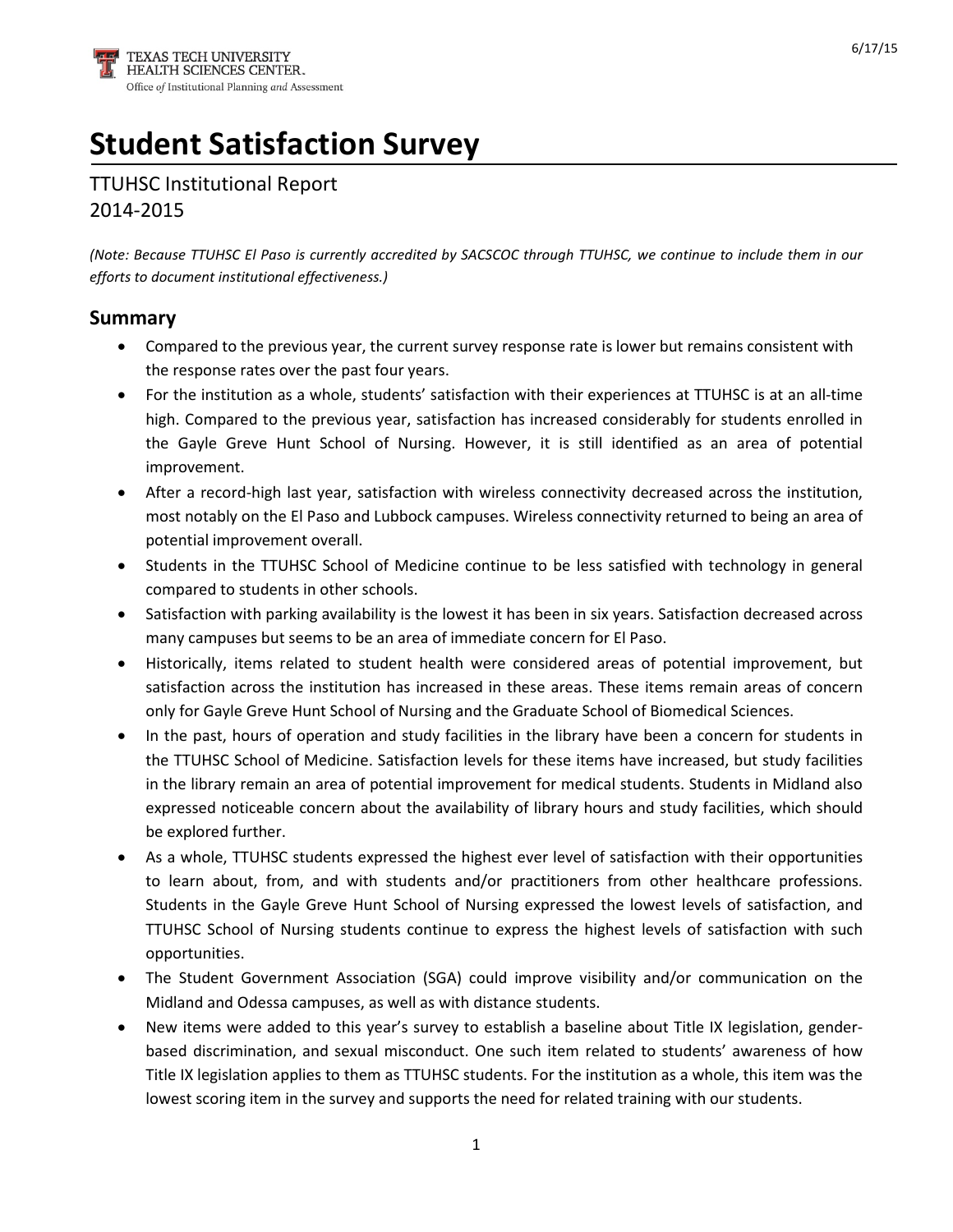## **Methodology**

The *2014-2015 Student Satisfaction Survey (SSS)* was administered to all TTUHSC students in Spring 2015. The data collection period lasted two weeks (April 14-28, 2015). Targeted participants included all students enrolled at TTUHSC based on the student enrollment report for Spring 2015 (N=4,841).

The initial invitation to complete the online survey was sent via email by the *Office of Institutional Planning & Assessment* (OIPA). A subsequent general reminder was sent via email to targeted participants one week before data collection ended. Information was posted on the TTUHSC announcement page, and posters and flyers were displayed on the Lubbock campus. Members of the Student Affairs Workgroup were also asked to promote the survey in their schools and across campuses. Seven \$500 scholarships were offered as incentives for participation.

## **Demographics**

A total of 1,969 students completed the survey, resulting in a response rate of 41%. (This compares to 42% in 2013-2014, 43% in 2012-2013, 49% in 2011-2012, and 40% in 2010-2011.) Respondents represented the following schools and locations.

| <b>SCHOOL</b>                                 | <b>LOCATION</b>           |
|-----------------------------------------------|---------------------------|
| Gayle Greve Hunt School of Nursing (GGHSON)   | Abilene (ABL)             |
| ٠                                             | $\bullet$                 |
| Graduate School of Biomedical Sciences (GSBS) | Amarillo (AMA)            |
| $\bullet$                                     | Dallas/Ft. Worth (DFW)    |
| Paul L. Foster School of Medicine (PLFSOM)    | El Paso (EP)              |
| $\bullet$                                     | $\bullet$                 |
| School of Allied Health Sciences (SOAHS)      | Lubbock (LBB)             |
| $\bullet$                                     | ٠                         |
| School of Medicine (SOM)                      | Midland (MDL)             |
| $\bullet$                                     | $\bullet$                 |
| School of Nursing (SON)                       | Odessa (ODS)              |
| ٠                                             | ٠                         |
| School of Pharmacy (SOP)                      | Distance education* (DST) |
| ٠                                             | $\bullet$                 |

\**Only GGHSON, SOAHS, and SON respondents were given the following option: "50% or more of my coursework is completed through distance education."*

*Figure 1* illustrates the response rates for each school. Response rates are calculated by dividing the number of respondents in each school who completed the survey by the total number of targeted students in that school. (*Note: The number of respondents is provided at the bottom of each bar.*) SON had the highest number of respondents (=598) across all schools, which constituted a 36% response rate. As expected, GSBS had a lower number of respondents (=111), but this represented the highest response rate across all schools (=69%). GGHSON had the lowest response rate (=29%) across all schools.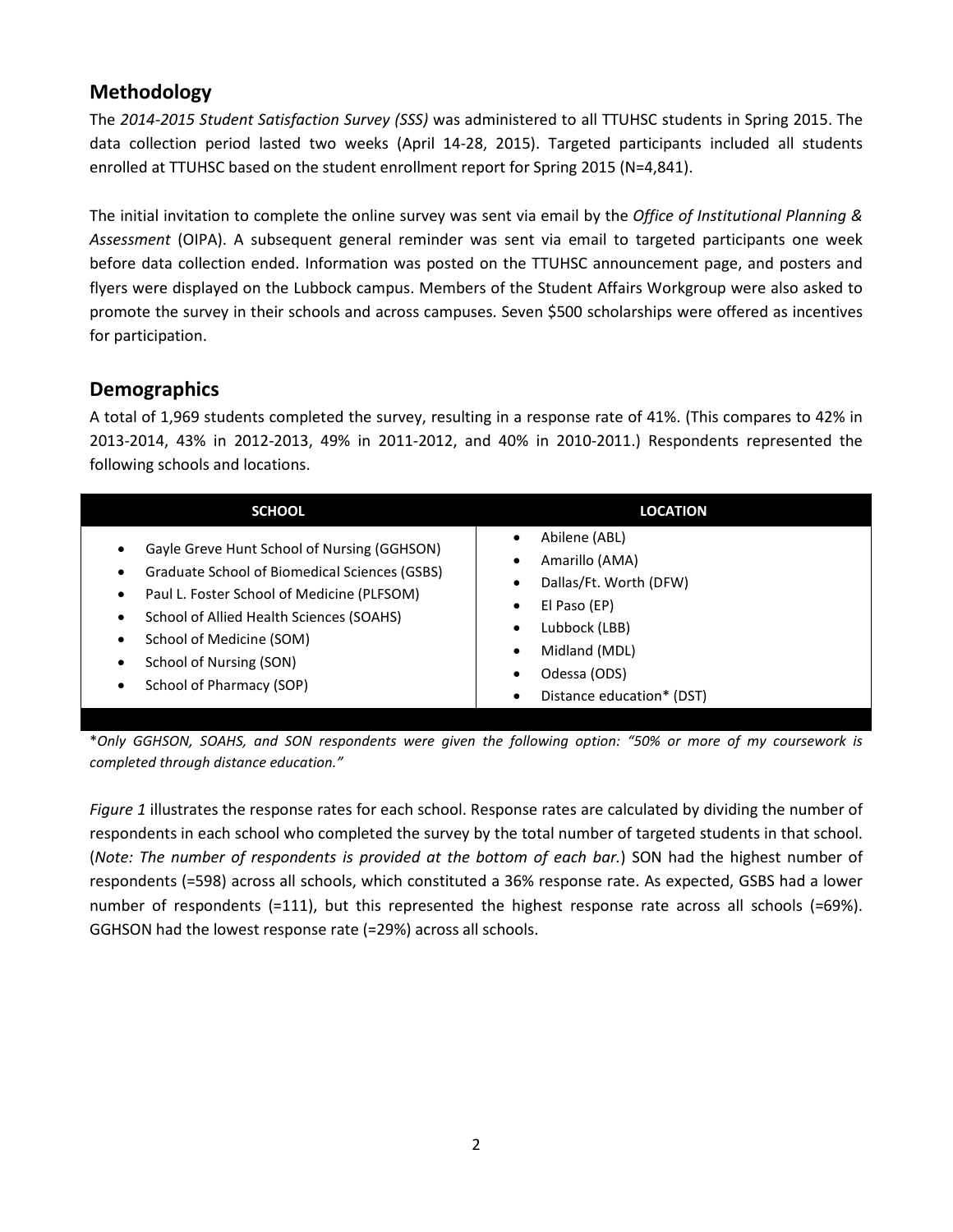

*Figure 2* illustrates the percentages of respondents by location. Two of five (=40%) of respondents attended classes primarily in Lubbock. One-fourth (=25%) indicated that the majority (50% or more) of their coursework is completed via distance education. The remaining respondents were distributed across TTUHSC locations. The sample is representative of the student population in terms of location.



In addition to school and location, respondents provided their year of study, gender, and race/ethnicity. *Table 1* provides the corresponding breakdowns. *(Note: Some percentages may not add to 100% due to rounding.)*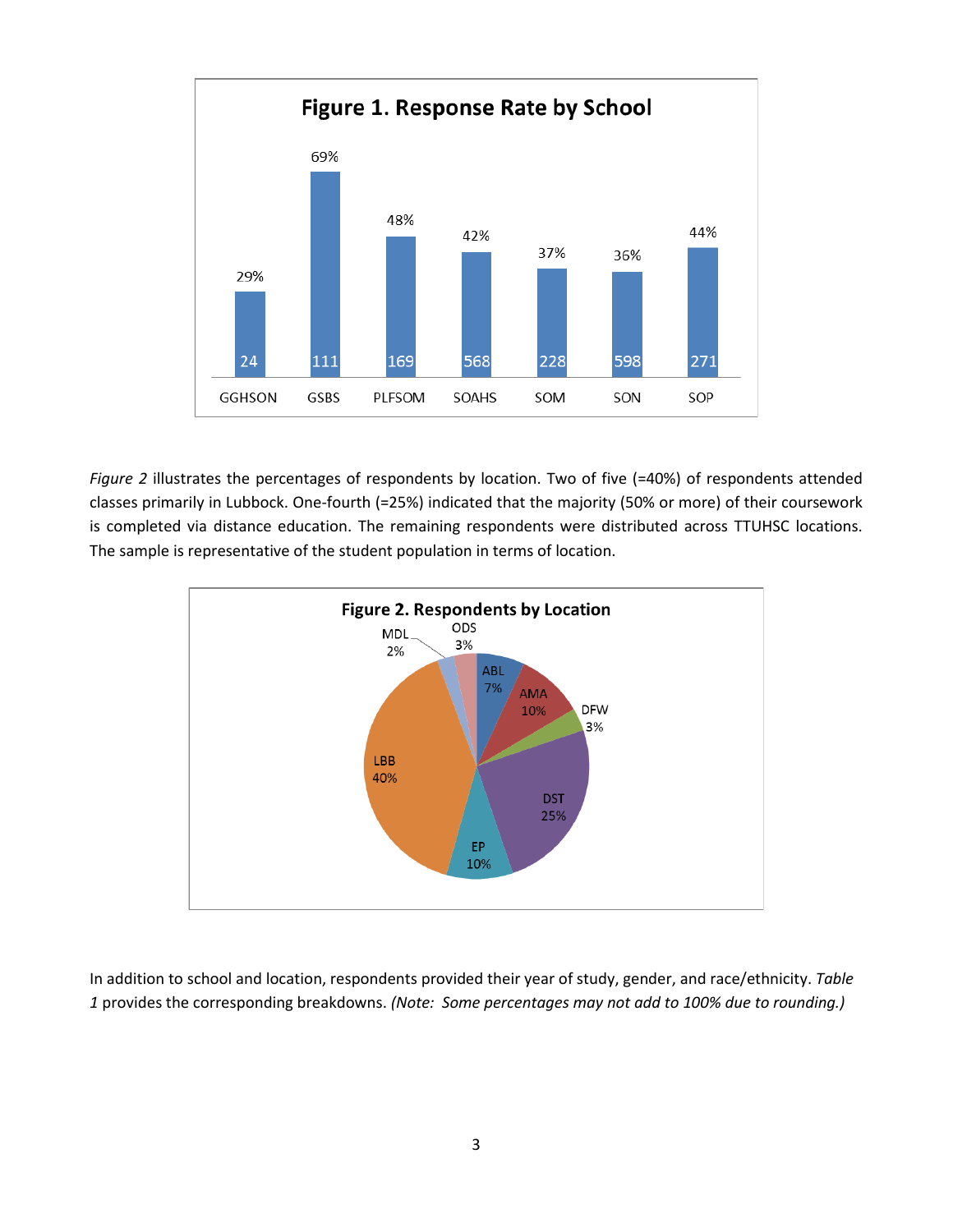#### **Table 1. Respondent Demographics**

|           | <b>YEAR OF STUDY</b> | <b>GENDER</b>        |     | <b>RACE/ETHNICITY</b>                    |     |
|-----------|----------------------|----------------------|-----|------------------------------------------|-----|
| Year 1    | 41%                  | <b>Female</b>        | 70% | White (non-Hispanic/Latino)              | 58% |
| Year 2    | 26%                  | Male                 | 27% | <b>Hispanic or Latino</b>                | 14% |
| Year 3    | 14%                  | Prefer not to answer | 3%  | Asian                                    | 14% |
| Year 4    | 14%                  |                      |     | <b>Black or AA (non-Hispanic/Latino)</b> | 5%  |
| Year 5    | 2%                   |                      |     | <b>Other</b>                             | 2%  |
| Year 6    | 1%                   |                      |     | <b>Prefer not to answer</b>              | 7%  |
| > 6 years | 1%                   |                      |     |                                          |     |

As the data indicate, two-thirds of the respondents were in their first or second year of study. The majority of respondents was female, and most classified themselves as White (non-Hispanic/Latino). Hispanic or Latino and Asian students constituted the next largest student sub-groups. Thus, the respondent composition by gender and race/ethnicity is reflective of the overall student population.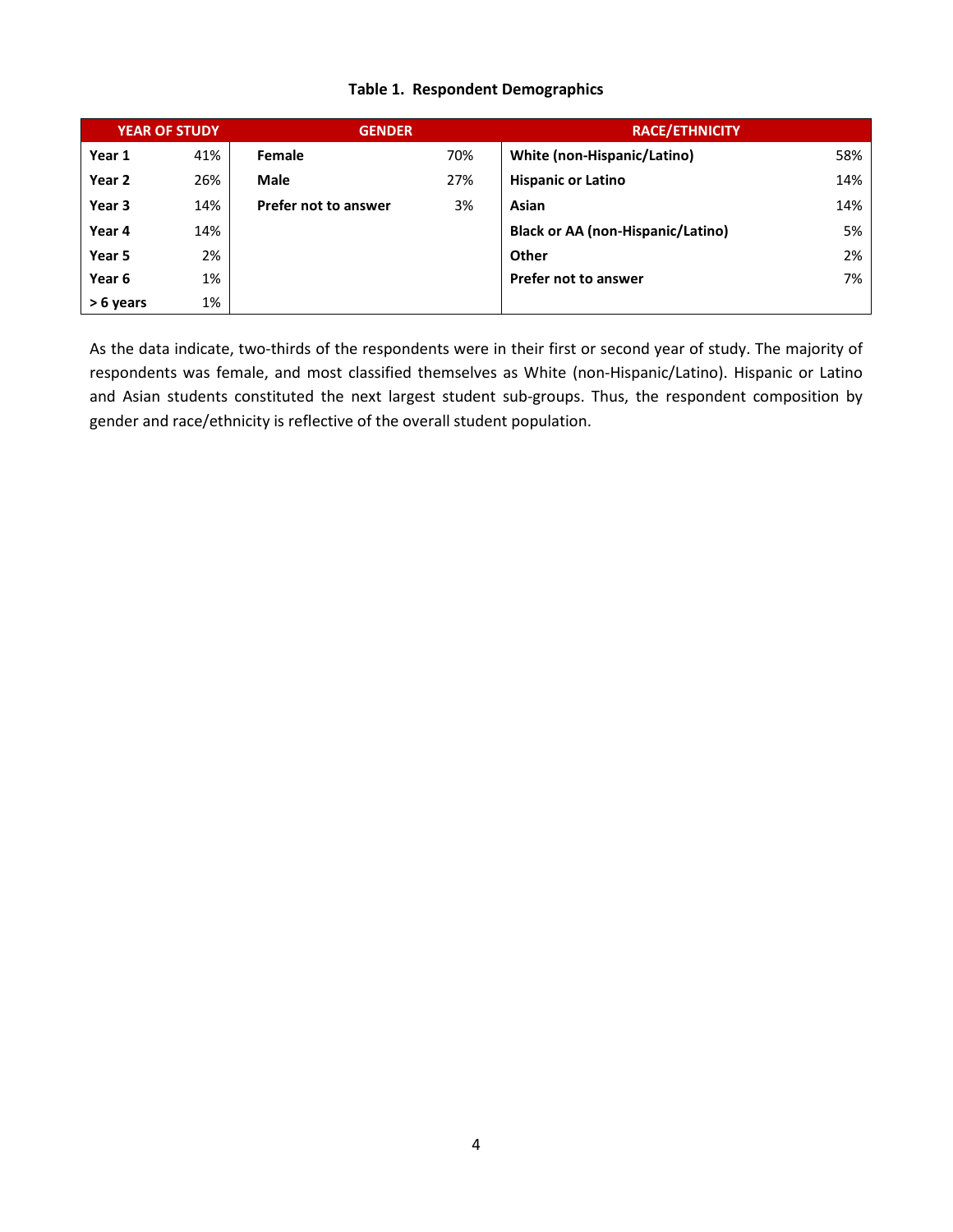### **Quantitative Data**

For most survey items, students were asked to indicate their level of satisfaction using a 6-point scale (*6=Very Satisfied, 5=Satisfied, 4=Somewhat Satisfied, 3=Somewhat Dissatisfied, 2=Dissatisfied, and 1=Very Dissatisfied*). In the *Student Life* section, students were asked to indicate their level of agreement with several statements using a 6-point scale (*6=Strongly Agree, 5=Agree, 4=Somewhat Agree, 3=Somewhat Disagree, 2=Disagree, and 1=Strongly Disagree*). Respondents were also given *Not Applicable* and *Not Important to Me* options for almost all items.

For all items, the possible range of means is 1.00-6.00. All means are color-coded to highlight areas of strength and potential improvement (Red: ≤3.49, Yellow: 3.50-4.49, White: 4.50-5.49 Green: ≥5.50).

**Institutional Results (pp. 7-20):** *Appendix A* presents survey results for the institution as a whole. For each item, the following data are provided:

- Mean level of satisfaction/agreement
- Arrow to indicate whether the mean increased or decreased from the previous year *(Note: This is included for descriptive purposes only and does not represent statistically significant changes.)*
- Total number of respondents for all responses
- Percent distribution across response options
- Number of respondents for a specific response
- Color-coded graph illustrating the distribution of responses

**Results by School (pp. 21-35):** *Appendix B* presents survey results according to school. For each item, the following data are provided:

- Total number of respondents for the scaled responses
- Mean level of satisfaction/agreement
- Arrow for red and yellow means to indicate whether they increased or decreased from the previous year *(Note: This is included for descriptive purposes only and does not represent statistically significant changes.)*
- Standard deviation

**Results by Campus (pp. 36-50):** *Appendix C* presents survey results according to campus. For each item, the following data are provided:

- Total number of respondents for the scaled responses
- Mean level of satisfaction/agreement
- Arrow for red and yellow means to indicate whether they increased or decreased from the previous year *(Note: This is included for descriptive purposes only and does not represent statistically significant changes.)*
- Standard deviation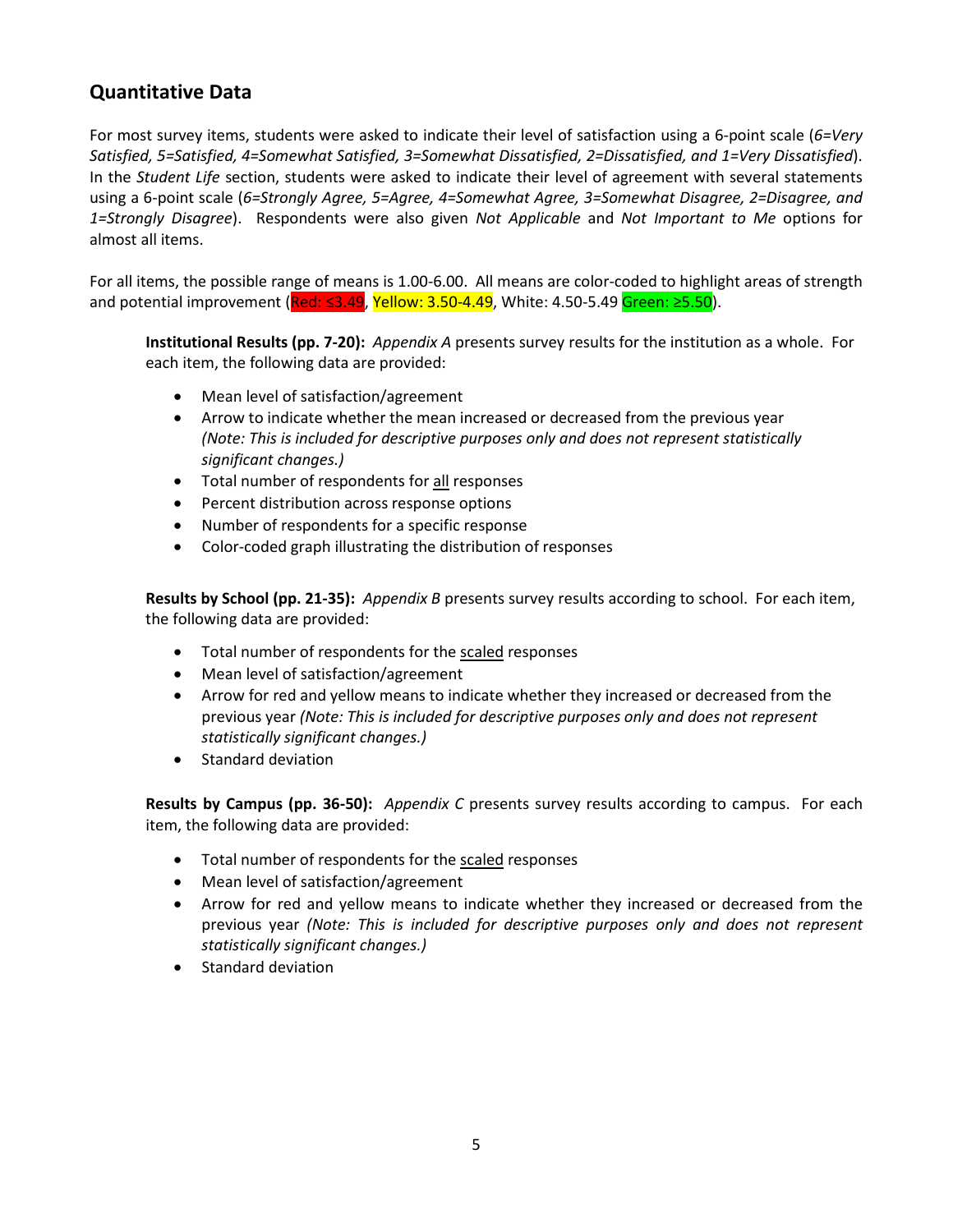#### **Qualitative Data**

At the end of the survey, students were given an opportunity to provide open-ended comments in response to the following two prompts:

- *What do you like most about your experiences as a TTUHSC student?*
- *Do you have any suggestions for improving your experiences at TTUHSC? If so, please describe.*

Respondents provided nearly 1200 comments to the first prompt and nearly 750 comments to the second prompt. Any comments which indicated the student did not have a comment (e.g., *N/A*, *none*) or were otherwise not useful (e.g., *all*, *nothing*) were eliminated. Due to the sensitive nature of some comments, actual comments will be provided to selected institutional leaders only. They will determine how best to distribute them in their respective areas.

#### **Using Survey Data to Promote Continuous Improvement**

More often than not, it is difficult to determine what to do with information collected from general surveys like the *Student Satisfaction Survey*. It is one thing to collect the data—it is another thing entirely to use the information to promote continuous improvement. The first step in this process is to put the current data into context. Consider the following questions:

- Do these results support other existing data?
- Does additional information need to be gathered? (*e.g., focus groups, interviews*)

Once you have gained an appropriate perspective, identify an area of potential improvement or strength upon which to build. Consider what your desired outcome will be. Then, identify and implement a potential strategy for improvement. After a reasonable timeframe, evaluate whether the strategy has been successful. Did you achieve the desired outcome?

Continuous improvement is a process. Sometimes strategies for improvement will be successful—sometimes they will not. Although the ultimate outcome is indeed important, what is equally critical is the documentation of your efforts to make those improvements. Contact the *Office of Institutional Planning & Assessment* for additional guidance in this process.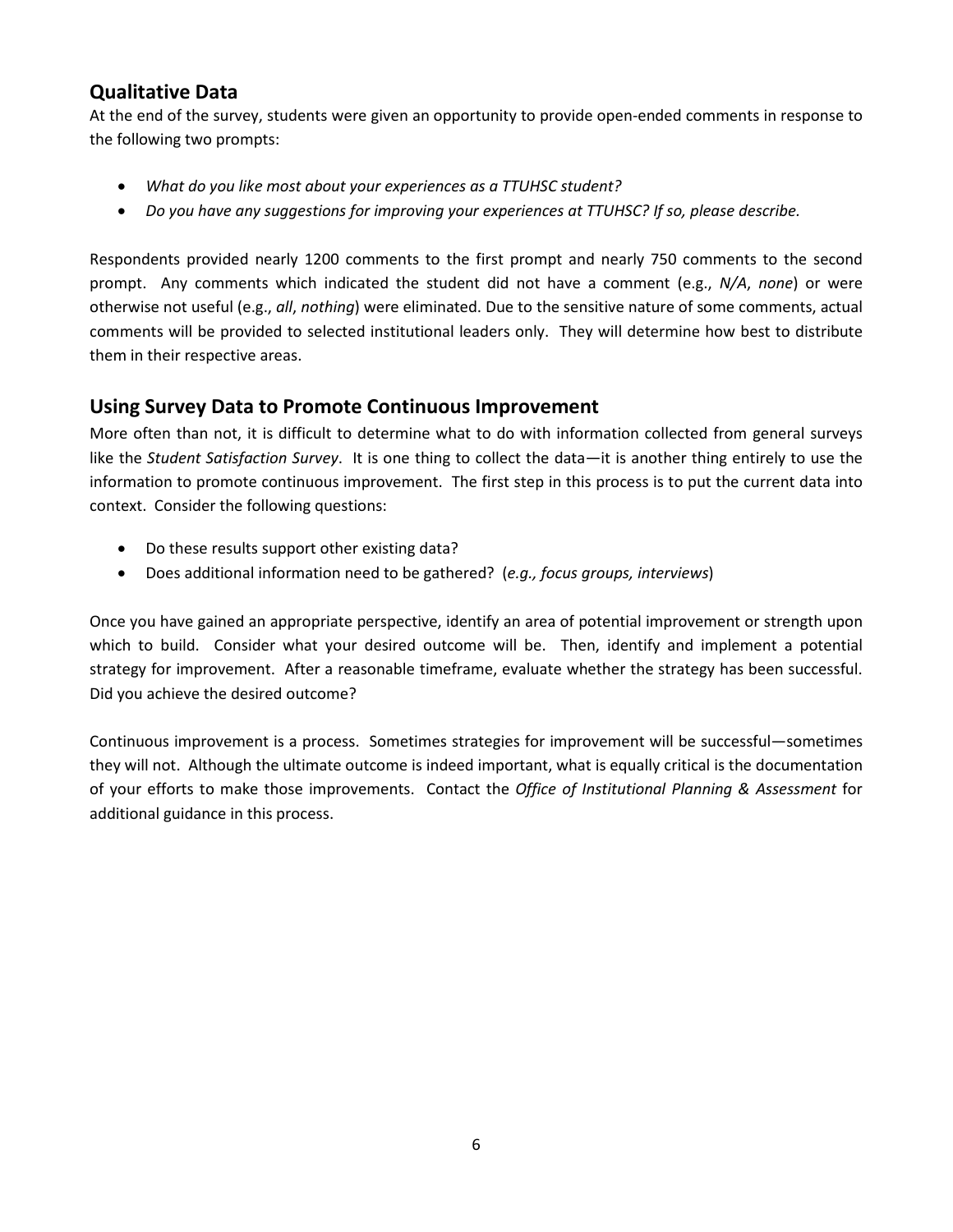#### **APPENDIX A. INSTITUTIONAL RESULTS**

|                                          |                           | Very<br><b>Satisfied</b> | <b>Satisfied</b> | Somewhat<br><b>Satisfied</b> | Somewhat<br><b>Dissatisfied</b> | <b>Dissatisfied</b> | <b>Very</b><br><b>Dissatisfied</b> |
|------------------------------------------|---------------------------|--------------------------|------------------|------------------------------|---------------------------------|---------------------|------------------------------------|
|                                          | Mean*                     | %                        | %                | %                            | %                               | %                   | %                                  |
| <b>OVERALL SATISFACTION</b>              | n                         | n                        | n                | n                            | $\mathsf{n}$                    | n                   | n                                  |
| Overall, how satisfied are you with your | $5.16 \text{ }^{\degree}$ | 42.3                     | 41.3             | 10.8                         | 3.0                             | 1.3                 | 1.3                                |
| studies at TTUHSC?                       | 2094                      | 886                      | 865              | 226                          | 62                              | 27                  | 28                                 |

\* Means are color-coded to highlight areas of strength and potential improvement (Red: ≤3.49, Yellow: 3.50-4.49, Green: ≥5.50).

\*\* Dark green indicates the highest level of satisfaction/agreement. Bright red indicates the highest level of dissatisfaction/disagreement.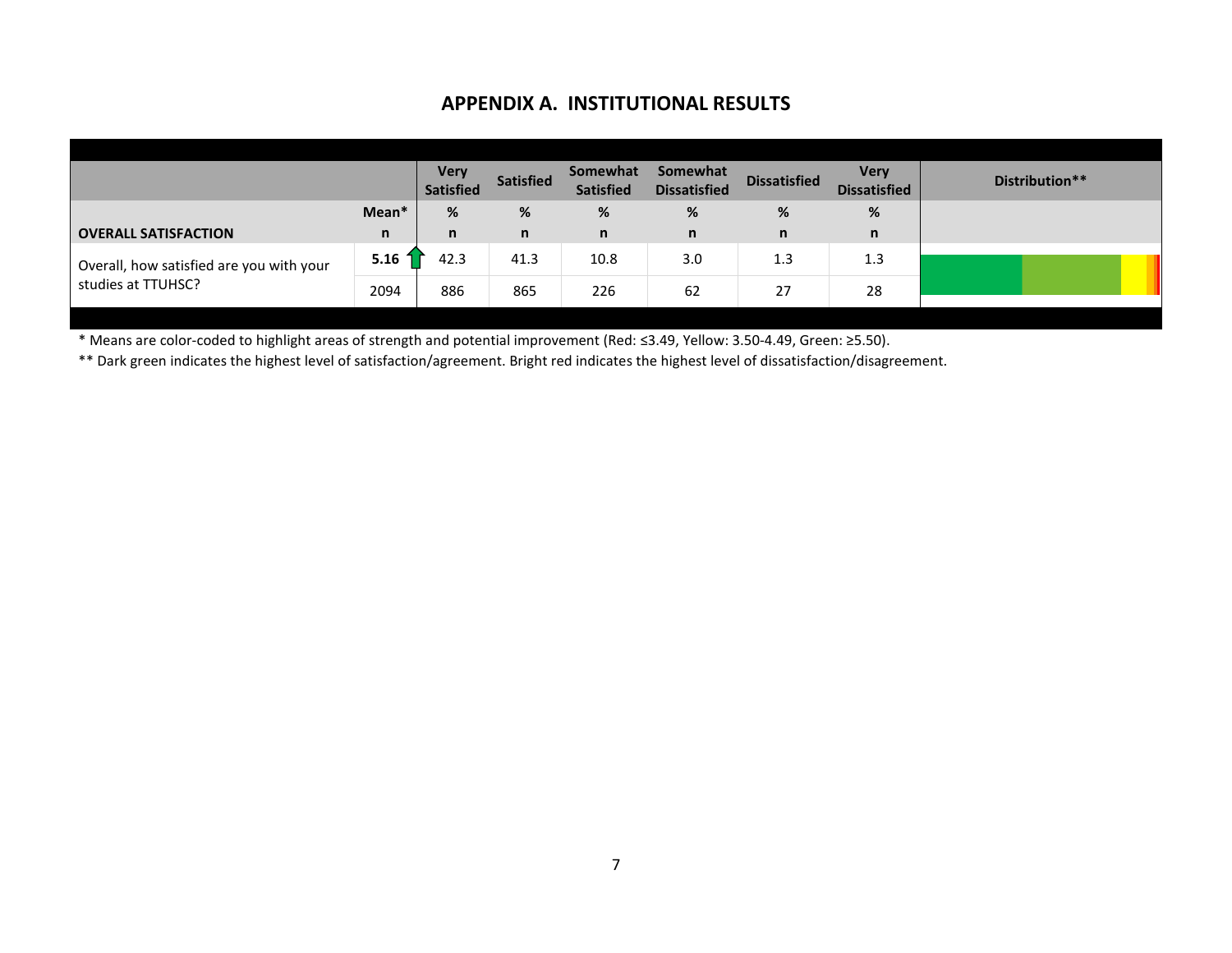|                                                                                                                   |                   | Very<br><b>Satisfied</b> | <b>Satisfied</b> | <b>Satisfied</b> | Somewhat Somewhat<br><b>Dissatisfied</b> | <b>Dissatisfied</b> | <b>Very</b>   | <b>Not</b><br>Dissatisfied Applicable | <b>Not</b><br>Important<br>To Me | Distribution** |
|-------------------------------------------------------------------------------------------------------------------|-------------------|--------------------------|------------------|------------------|------------------------------------------|---------------------|---------------|---------------------------------------|----------------------------------|----------------|
|                                                                                                                   | Mean <sup>*</sup> | $\%$                     | $\%$             | $\frac{9}{6}$    | $\frac{9}{6}$                            | %                   | $\frac{9}{6}$ | $\frac{9}{6}$                         | $\frac{9}{6}$                    |                |
| <b>STUDENT SUPPORT SERVICES</b>                                                                                   | n                 | n                        | $\mathsf{n}$     | n                | $\mathbf n$                              | n                   | $\mathsf{n}$  | n                                     | n                                |                |
| 1. Information about student health insurance plans                                                               | 4.53 <sub>1</sub> | 12.7                     | 24.8             | 14.5             | 4.8                                      | 3.8                 | 1.6           | 24.2                                  | 13.7                             |                |
|                                                                                                                   | 2041              | 259                      | 507              | 296              | 97                                       | 77                  | 32            | 494                                   | 279                              |                |
|                                                                                                                   |                   |                          |                  |                  |                                          |                     |               |                                       |                                  |                |
| 2. Availability of student health care providers in the                                                           | 4.67 <sup>2</sup> | 15.1                     | 25.6             | 12.7             | 4.6                                      | 2.8                 | 1.3           | 26.3                                  | 11.5                             |                |
| network                                                                                                           | 2041              | 309                      | 523              | 259              | 94                                       | 58                  | 27            | 536                                   | 235                              |                |
|                                                                                                                   |                   |                          |                  |                  |                                          |                     |               |                                       |                                  |                |
| 3. Information about medical health services (e.g., visits to<br>family practice clinic)                          | 4.601             | 16.0                     | 26.7             | 14.9             | 5.6                                      | 3.7                 | 1.6           | 21.7                                  | 9.8                              |                |
|                                                                                                                   | 2041              | 327                      | 545              | 304              | 115                                      | 75                  | 32            | 443                                   | 200                              |                |
|                                                                                                                   |                   |                          |                  |                  |                                          |                     |               |                                       |                                  |                |
| 4. Information about available counseling services (e.g.,                                                         | 4.71 f            | 18.9                     | 27.8             | 13.3             | 5.1                                      | 2.5                 | 1.9           | 19.2                                  | 11.3                             |                |
| dealing with unfamiliar or stressful situations)                                                                  | 2041              | 385                      | 568              | 272              | 104                                      | 52                  | 39            | 391                                   | 230                              |                |
|                                                                                                                   |                   |                          |                  |                  |                                          |                     |               |                                       |                                  |                |
| 5. Information about available resources for alcohol and                                                          | 4.81 f            | 32.3                     | 50.9             | 22.2             | 6.8                                      | 3.9                 | 1.9           | 55.1                                  | 31.2                             |                |
| drug problems (e.g., counseling, treatment)                                                                       | 2041              | 323                      | 508              | 222              | 68                                       | 39                  | 19            | 550                                   | 312                              |                |
|                                                                                                                   |                   |                          |                  |                  |                                          |                     |               |                                       |                                  |                |
| 6. Information about what actions to take should you ever<br>encounter any kind of gender-based discrimination or | $4.78 -$          | 18.6                     | 30.3             | 13.7             | 4.2                                      | 2.4                 | 1.1           | 19.4                                  | 10.4                             |                |
| sexual misconduct (e.g., harassment, stalking, sexual<br>assault)                                                 | 2041              | 379                      | 618              | 280              | 86                                       | 48                  | 23            | 395                                   | 212                              |                |

\*\* Dark green indicates the highest level of satisfaction/agreement. Bright red indicates the highest level of dissatisfaction/disagreement.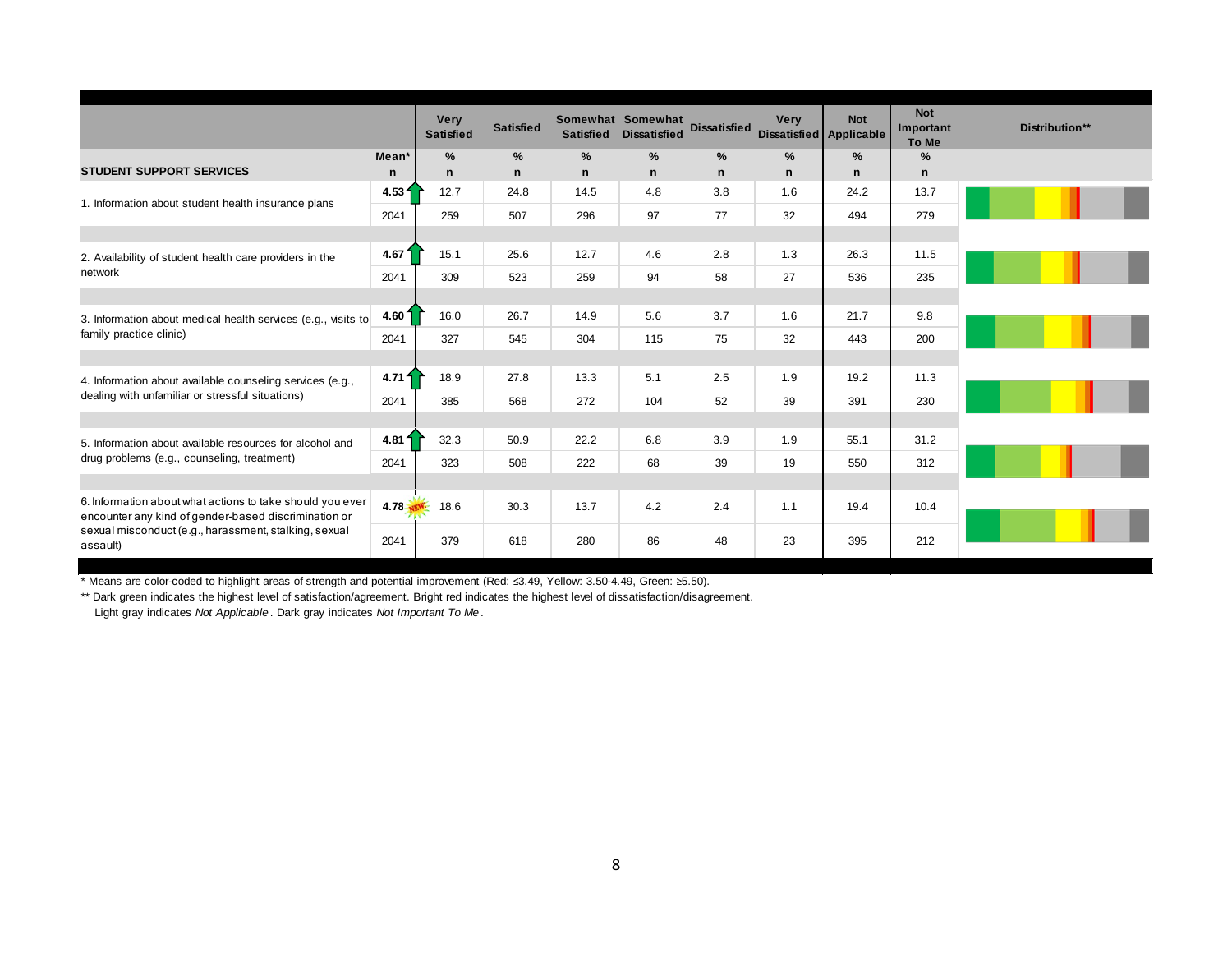|                                                   |          | Very<br><b>Satisfied</b> | <b>Satisfied</b> | <b>Satisfied</b> | Somewhat Somewhat<br><b>Dissatisfied</b> | Dissatisfied | Very         | <b>Not</b><br>Dissatisfied Applicable | <b>Not</b><br>Important<br>To Me | Distribution** |
|---------------------------------------------------|----------|--------------------------|------------------|------------------|------------------------------------------|--------------|--------------|---------------------------------------|----------------------------------|----------------|
|                                                   | Mean*    | %                        | %                | %                | %                                        | %            | $\%$         | %                                     | %                                |                |
| <b>REGISTRAR</b>                                  | n        | n                        | $\mathsf{n}$     | $\mathsf{n}$     | $\mathsf{n}$                             | n            | $\mathsf{n}$ | n                                     | n                                |                |
| 1. Helpfulness of employees in Registrar's office | 5.24     | 38.6                     | 38.7             | 8.7              | 1.7                                      | 1.0          | $\cdot$ 4    | 9.8                                   | 1.1                              |                |
|                                                   | 2041     | 787                      | 790              | 178              | 35                                       | 20           | 9            | 200                                   | 22                               |                |
|                                                   |          |                          |                  |                  |                                          |              |              |                                       |                                  |                |
| 2. Communication about the registration process   | 5.08     | 37.2                     | 39.9             | 11.6             | 3.7                                      | 1.9          | 1.3          | 3.7                                   | $\boldsymbol{.8}$                |                |
|                                                   | 2041     | 759                      | 814              | 236              | 76                                       | 39           | 26           | 75                                    | 16                               |                |
|                                                   |          |                          |                  |                  |                                          |              |              |                                       |                                  |                |
| 3. Ease of registering for classes                | $5.13$ , | 43.4                     | 36.4             | 10.3             | 4.8                                      | 1.7          | 1.5          | 1.6                                   | $\cdot$ 4                        |                |
|                                                   | 2041     | 885                      | 742              | 210              | 97                                       | 35           | 30           | 33                                    | 9                                |                |
|                                                   |          |                          |                  |                  |                                          |              |              |                                       |                                  |                |
|                                                   | 5.29     | 28.8                     | 28.2             | 5.3              | .9                                       | .6           | .3           | 34.7                                  | 1.2                              |                |
| 4. Wait time for receiving a requested transcript | 2041     | 587                      | 576              | 109              | 18                                       | 13           | 6            | 708                                   | 24                               |                |

\*\* Dark green indicates the highest level of satisfaction/agreement. Bright red indicates the highest level of dissatisfaction/disagreement.

Light gray indicates *Not Applicable* . Dark gray indicates *Not Important To Me* .

|                                            |        | <b>Very</b><br><b>Satisfied</b> | <b>Satisfied</b> | <b>Satisfied</b> | Somewhat Somewhat<br><b>Dissatisfied</b> | <b>Dissatisfied</b> | <b>Very</b><br>Dissatisfied Applicable | <b>Not</b> | <b>Not</b><br>Important<br>To Me | Distribution** |
|--------------------------------------------|--------|---------------------------------|------------------|------------------|------------------------------------------|---------------------|----------------------------------------|------------|----------------------------------|----------------|
|                                            | Mean*  | $\%$                            | %                | %                | %                                        | %                   | %                                      | %          | %                                |                |
| <b>FINANCIAL AID</b>                       | n      | n                               | $\mathsf{n}$     | n                | $\mathsf{n}$                             | $\mathsf{n}$        | $\mathsf{n}$                           | n          | n                                |                |
|                                            | 5.26   | 38.0                            | 33.1             | 8.2              | 1.5                                      | .9                  | $.6\,$                                 | 16.6       | 1.1                              |                |
| 1. Helpfulness of Financial Aid employees  | 2041   | 775                             | 676              | 167              | 30                                       | 19                  | 13                                     | 338        | 23                               |                |
|                                            |        |                                 |                  |                  |                                          |                     |                                        |            |                                  |                |
|                                            | 5.00   | 33.1                            | 34.6             | 13.2             | 4.7                                      | 2.4                 | .9                                     | 10.1       | 1.1                              |                |
| 2. My awareness of financial aid options   | 2041   | 675                             | 706              | 270              | 95                                       | 48                  | 19                                     | 206        | 22                               |                |
|                                            |        |                                 |                  |                  |                                          |                     |                                        |            |                                  |                |
|                                            | 5.11 f | 34.7                            | 33.9             | 11.6             | 2.9                                      | 1.4                 | .9                                     | 13.6       | 1.0                              |                |
| 3. Efficiency of the financial aid process | 2041   | 708                             | 691              | 237              | 60                                       | 29                  | 18                                     | 277        | 21                               |                |

\* Means are color-coded to highlight areas of strength and potential improvement (Red: ≤3.49, Yellow: 3.50-4.49, Green: ≥5.50).

\*\* Dark green indicates the highest level of satisfaction/agreement. Bright red indicates the highest level of dissatisfaction/disagreement. Light gray indicates *Not Applicable*. Dark gray indicates *Not Important To Me*.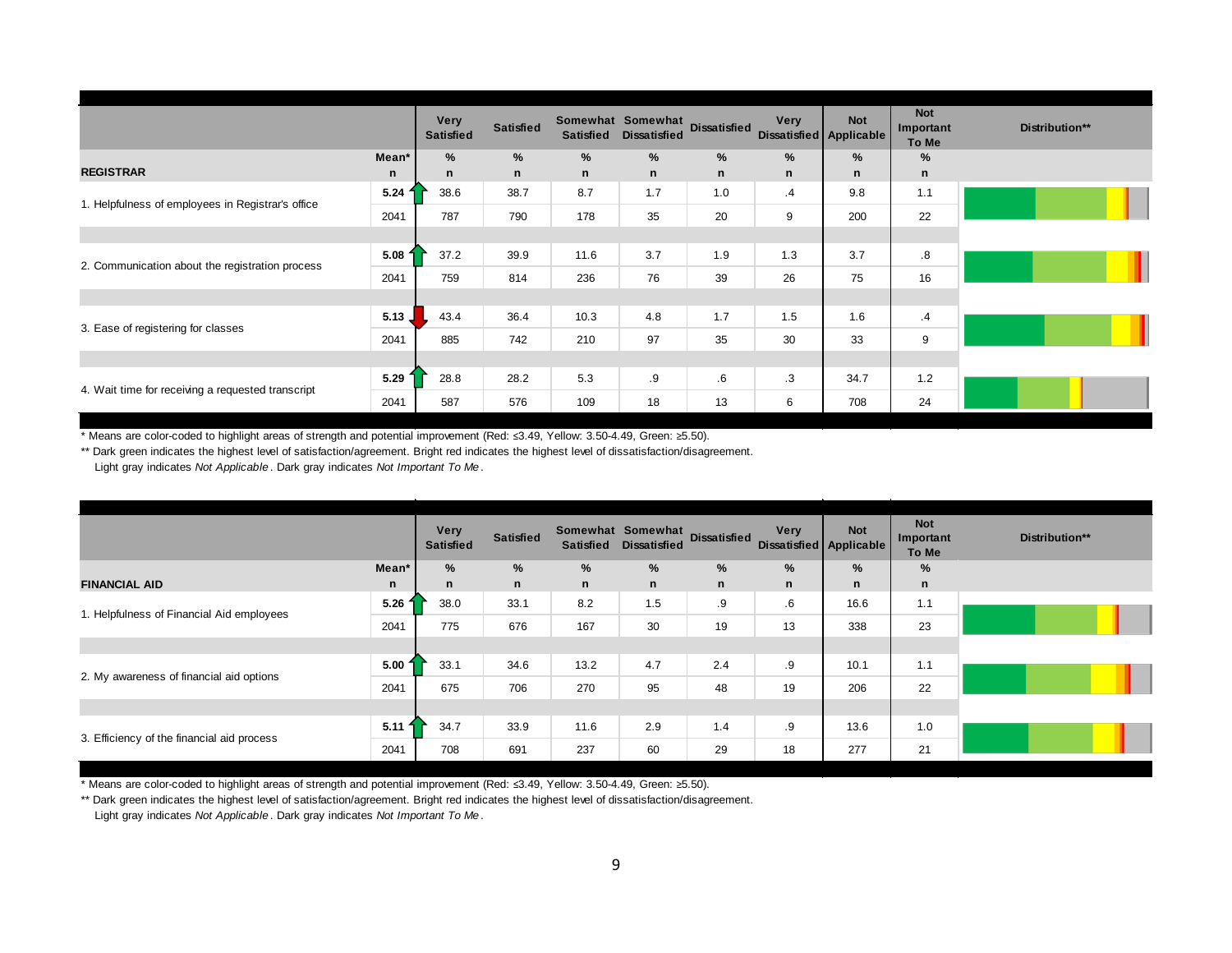|                                                                                                                         |                   | <b>Very</b><br><b>Satisfied</b> | <b>Satisfied</b> | <b>Satisfied</b> | Somewhat Somewhat<br><b>Dissatisfied</b> | <b>Dissatisfied</b>     | <b>Very</b><br>Dissatisfied Applicable | <b>Not</b>   | <b>Not</b><br>Important<br>To Me | Distribution*** |
|-------------------------------------------------------------------------------------------------------------------------|-------------------|---------------------------------|------------------|------------------|------------------------------------------|-------------------------|----------------------------------------|--------------|----------------------------------|-----------------|
|                                                                                                                         | Mean**            | %                               | %                | %                | %                                        | %                       | %                                      | %            | %                                |                 |
| <b>STUDENT AFFAIRS</b>                                                                                                  | $\mathsf{n}$      | n                               | $\mathbf n$      | $\mathsf{n}$     | n                                        | $\mathbf n$             | $\mathbf n$                            | $\mathsf{n}$ | $\mathsf{n}$                     |                 |
| 1. Helpfulness of office employees in the Student Affairs<br>office or of the Student Affairs liaison for your specific | 5.36 f            | 44.1                            | 30.5             | 5.9              | 1.6                                      | 1.1                     | $\cdot$ 4                              | 14.5         | 1.9                              |                 |
| school                                                                                                                  | 2034              | 897                             | 621              | 120              | 32                                       | 23                      | 8                                      | 295          | 38                               |                 |
|                                                                                                                         |                   |                                 |                  |                  |                                          |                         |                                        |              |                                  |                 |
| 2. Wait time for services and/or responses                                                                              | 5.32 <sub>1</sub> | 40.3                            | 32.4             | 6.2              | 1.6                                      | 1.1                     | .4                                     | 16.1         | 1.8                              |                 |
|                                                                                                                         | 2034              | 819                             | 660              | 127              | 32                                       | 23                      | 8                                      | 328          | 37                               |                 |
|                                                                                                                         |                   |                                 |                  |                  |                                          |                         |                                        |              |                                  |                 |
| 3. Assistance in transitioning to a regional campus*                                                                    | 5.29 <sup>2</sup> | 28.2                            | 20.2             | 5.1              | 1.4                                      | $\overline{\mathbf{8}}$ | .5                                     | 41.4         | 2.5                              |                 |
|                                                                                                                         | 1528              | 431                             | 309              | 78               | 21                                       | 12                      | $\overline{7}$                         | 632          | 38                               |                 |

\* Distance students from SOAHS, SON, and GGHSON did not evaluate this statement.

\*\* Means are color-coded to highlight areas of strength and potential improvement (Red: ≤3.49, Yellow: 3.50-4.49, Green: ≥5.50).

\*\*\* Dark green indicates the highest level of satisfaction/agreement. Bright red indicates the highest level of dissatisfaction/disagreement. Light gray indicates *Not Applicable*. Dark gray indicates *Not Important To Me*.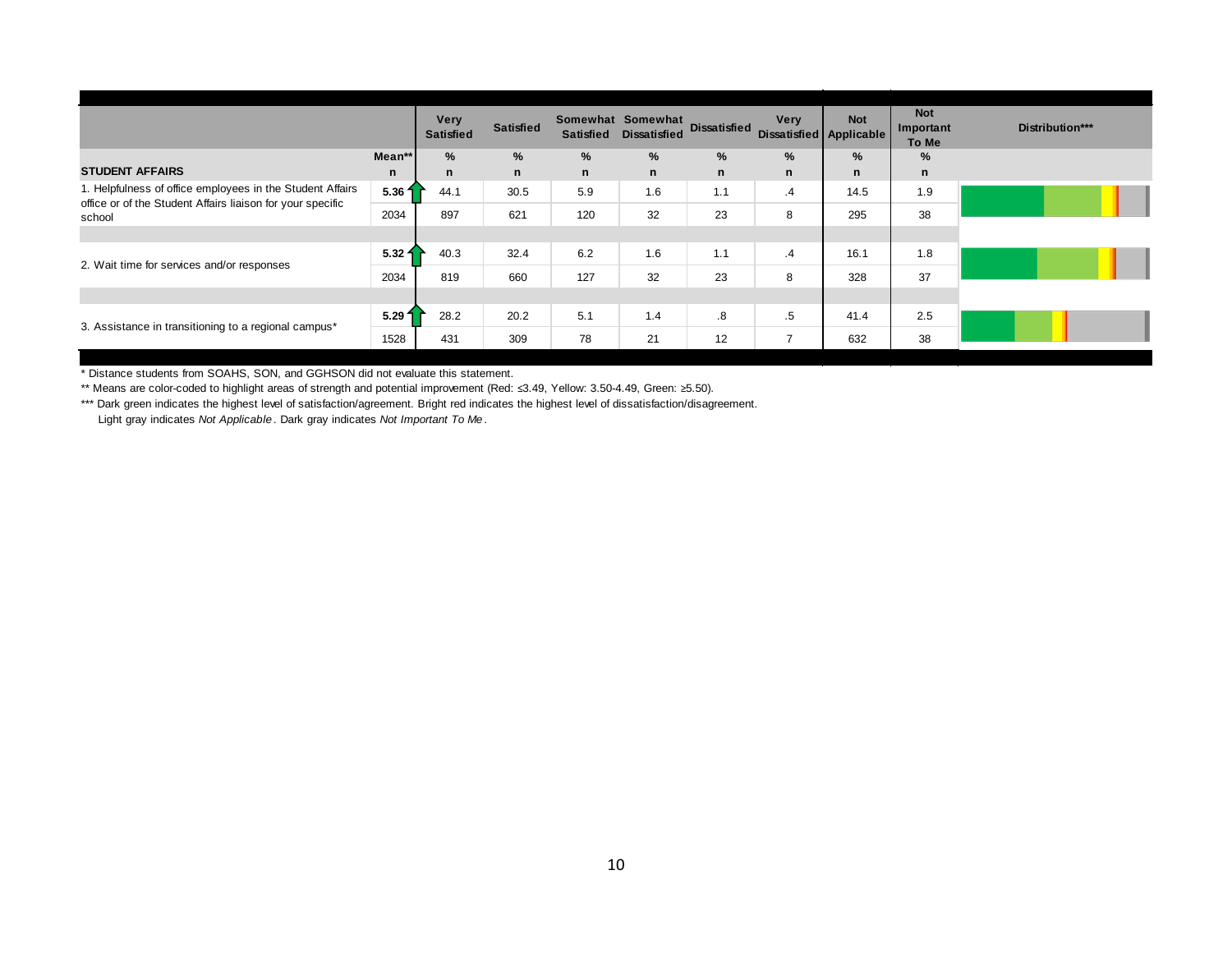|                                                       |                   | <b>Very</b><br><b>Satisfied</b> | <b>Satisfied</b> | <b>Satisfied</b> | Somewhat Somewhat<br><b>Dissatisfied</b> | Dissatisfied | <b>Very</b><br>Dissatisfied Applicable | <b>Not</b>    | <b>Not</b><br>Important<br>To Me | Distribution** |
|-------------------------------------------------------|-------------------|---------------------------------|------------------|------------------|------------------------------------------|--------------|----------------------------------------|---------------|----------------------------------|----------------|
|                                                       | Mean*             | $\%$                            | $\%$             | %                | $\%$                                     | $\%$         | $\frac{9}{6}$                          | $\frac{9}{6}$ | %                                |                |
| <b>STUDENT BUSINESS SERVICES</b>                      | n                 | n                               | $\mathsf{n}$     | $\mathsf{n}$     | $\mathsf{n}$                             | n            | $\mathsf{n}$                           | n             | n                                |                |
| 1. Helpfulness of Student Business Services employees | 5.231             | 34.6                            | 39.2             | 8.4              | 1.5                                      | .7           | .5                                     | 14.2          | .9                               |                |
|                                                       | 2026              | 701                             | 795              | 170              | 30                                       | 14           | 10                                     | 288           | 18                               |                |
|                                                       |                   |                                 |                  |                  |                                          |              |                                        |               |                                  |                |
| 2. Wait time for services and/or responses            | 5.16 f            | 32.3                            | 38.8             | 9.3              | 1.7                                      | 1.2          | $6^{\circ}$                            | 15.0          | 1.1                              |                |
|                                                       | 2026              | 654                             | 786              | 188              | 35                                       | 25           | 12                                     | 304           | 22                               |                |
|                                                       |                   |                                 |                  |                  |                                          |              |                                        |               |                                  |                |
| 3. Usefulness of Student Business Services website    | 5.091             | 31.5                            | 38.9             | 11.1             | 2.7                                      | 1.3          | $\cdot$ 8                              | 12.3          | 1.3                              |                |
|                                                       | 2026              | 639                             | 788              | 225              | 55                                       | 26           | 16                                     | 250           | 27                               |                |
|                                                       |                   |                                 |                  |                  |                                          |              |                                        |               |                                  |                |
|                                                       | 5.05 <sub>1</sub> | 34.6                            | 40.4             | 10.8             | 3.7                                      | 2.2          | 1.2                                    | 6.5           | 6.6                              |                |
| 4. Clarity of your online account statement           | 2026              | 701                             | 819              | 218              | 74                                       | 44           | 25                                     | 132           | 13                               |                |

\*\* Dark green indicates the highest level of satisfaction/agreement. Bright red indicates the highest level of dissatisfaction/disagreement.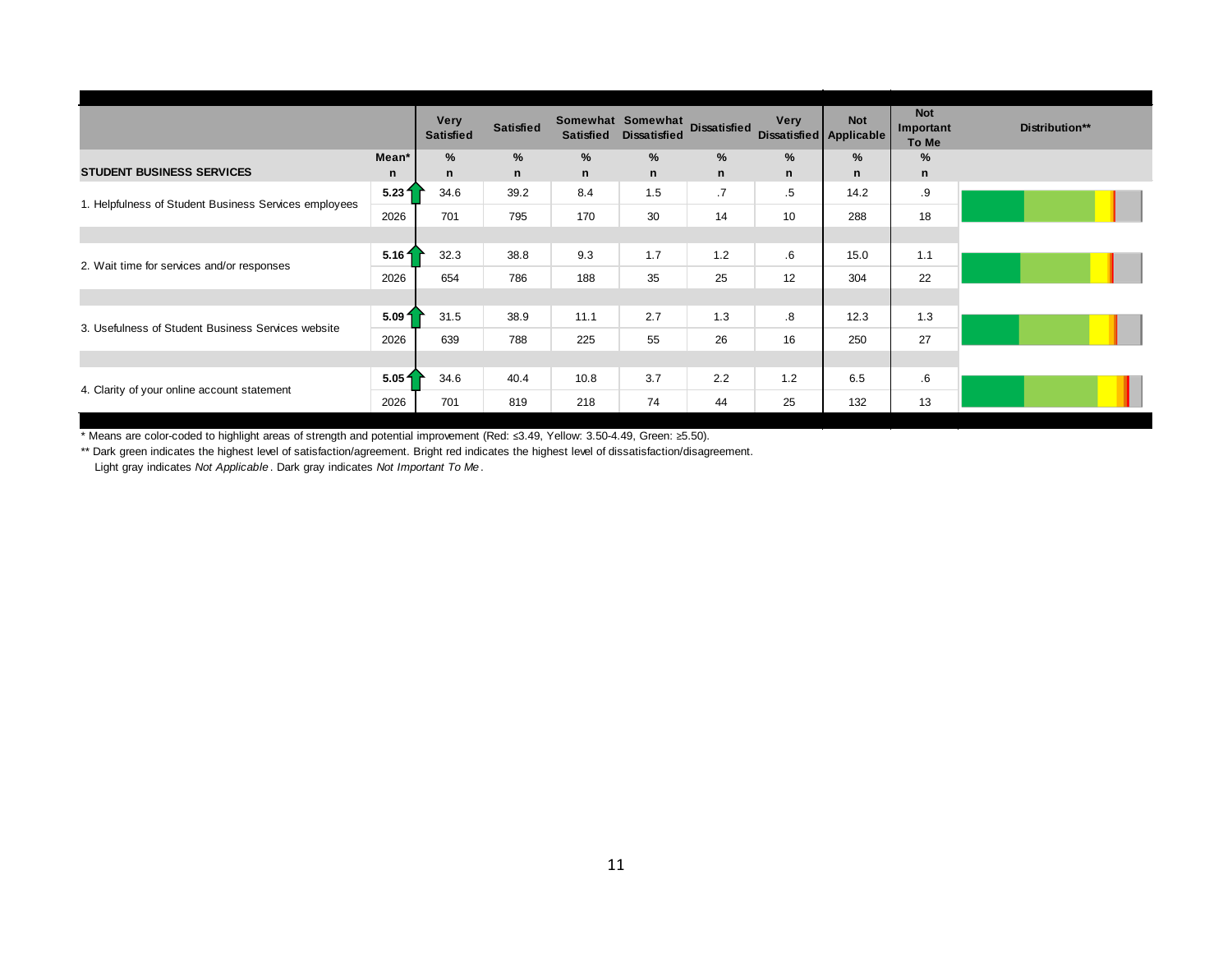|                                                                            |                   | <b>Very</b><br><b>Satisfied</b> | <b>Satisfied</b> | <b>Satisfied</b> | Somewhat Somewhat<br><b>Dissatisfied</b> | <b>Dissatisfied</b> | <b>Very</b><br>Dissatisfied Applicable | <b>Not</b> | <b>Not</b><br>Important<br>To Me | Distribution*** |
|----------------------------------------------------------------------------|-------------------|---------------------------------|------------------|------------------|------------------------------------------|---------------------|----------------------------------------|------------|----------------------------------|-----------------|
| <b>LIBRARY RESOURCES</b>                                                   | Mean**            | %                               | %                | %                | $\%$                                     | %                   | $\%$                                   | %          | %                                |                 |
|                                                                            | n                 | n                               | $\mathsf{n}$     | $\mathsf{n}$     | n                                        | n                   | n                                      | n          | n                                |                 |
| 1. Helpfulness of librarians                                               | 5.36 <sub>1</sub> | 35.6                            | 30.8             | 5.2              | $\cdot$ 7                                | $\cdot$             | .3                                     | 24.2       | 2.8                              |                 |
|                                                                            | 2020              | 719                             | 622              | 106              | 14                                       | 9                   | 6                                      | 488        | 56                               |                 |
|                                                                            |                   |                                 |                  |                  |                                          |                     |                                        |            |                                  |                 |
| 2. Hours of operation*                                                     | 4.79 <sub>1</sub> | 26.5                            | 31.2             | 11.3             | 5.7                                      | 3.2                 | 2.6                                    | 16.0       | 3.3                              |                 |
|                                                                            | 1517              | 402                             | 474              | 172              | 87                                       | 49                  | 40                                     | 243        | 50                               |                 |
|                                                                            |                   |                                 |                  |                  |                                          |                     |                                        |            |                                  |                 |
| 3. Study facilities available in the library*                              | 4.78 <sub>1</sub> | 26.2                            | 30.5             | 11.9             | 5.5                                      | 3.4                 | 2.6                                    | 17.1       | 2.9                              |                 |
|                                                                            | 1517              | 397                             | 463              | 180              | 83                                       | 51                  | 40                                     | 259        | 44                               |                 |
|                                                                            |                   |                                 |                  |                  |                                          |                     |                                        |            |                                  |                 |
| 4. Accessibility of onsite library resources (e.g. books,                  | 5.191             | 32.4                            | 35.6             | 7.6              | 1.7                                      | 1.1                 | $\boldsymbol{.8}$                      | 16.9       | 3.9                              |                 |
| journals in library)*                                                      | 1517              | 492                             | 540              | 115              | 26                                       | 16                  | 12                                     | 257        | 59                               |                 |
|                                                                            |                   |                                 |                  |                  |                                          |                     |                                        |            |                                  |                 |
| 5. Accessibility of online library resources (e.g. books,                  | $5.27 \equiv$     | 44.7                            | 36.4             | 8.9              | 2.2                                      | 1.0                 | .7                                     | 4.8        | 1.3                              |                 |
| journals online)                                                           | 2020              | 902                             | 735              | 179              | 45                                       | 21                  | 15                                     | 97         | 26                               |                 |
|                                                                            |                   |                                 |                  |                  |                                          |                     |                                        |            |                                  |                 |
| 6. Accessibility of search software (e.g. OVID,<br>Micromedex, MD Consult) | 5.27.             | 39.8                            | 33.9             | 9.0              | 1.9                                      | $\cdot$ 7           | $\cdot$ 4                              | 11.8       | 2.5                              |                 |
|                                                                            | 2020              | 803                             | 684              | 181              | 38                                       | 15                  | 9                                      | 239        | 51                               |                 |

\* Distance students from SOAHS, SON, and GGHSON did not evaluate this statement.

\*\* Means are color-coded to highlight areas of strength and potential improvement (Red: ≤3.49, Yellow: 3.50-4.49, Green: ≥5.50).

\*\*\* Dark green indicates the highest level of satisfaction/agreement. Bright red indicates the highest level of dissatisfaction/disagreement.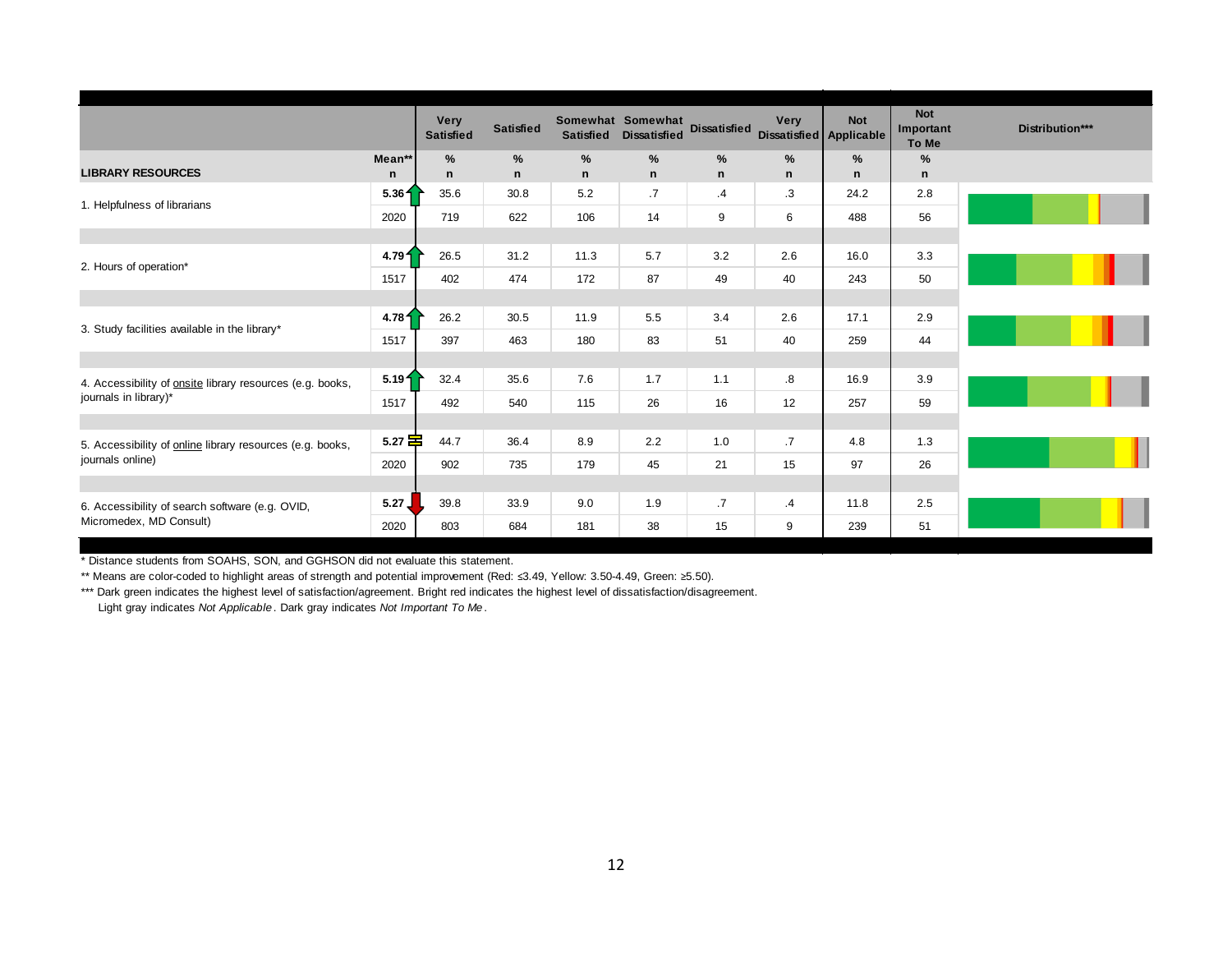|                                                          |                   | <b>Very</b><br><b>Satisfied</b> | <b>Satisfied</b> | <b>Satisfied</b> | Somewhat Somewhat<br><b>Dissatisfied</b> | <b>Dissatisfied</b> | <b>Very</b><br>Dissatisfied Applicable | <b>Not</b> | <b>Not</b><br>Important<br>To Me | Distribution** |
|----------------------------------------------------------|-------------------|---------------------------------|------------------|------------------|------------------------------------------|---------------------|----------------------------------------|------------|----------------------------------|----------------|
|                                                          | Mean*             | %                               | $\%$             | %                | %                                        | %                   | %                                      | %          | %                                |                |
| <b>ADVISING/MENTORING</b>                                | n                 | n                               | n                | n                | $\mathsf{n}$                             | n                   | $\mathbf n$                            | n          | n                                |                |
|                                                          | 5.151             | 39.6                            | 33.0             | 9.7              | 3.4                                      | 1.8                 | 1.0                                    | 11.1       | .3                               |                |
| 1. Academic advising in my field of study                | 2020              | 799                             | 666              | 196              | 69                                       | 37                  | 21                                     | 225        | $\overline{ }$                   |                |
|                                                          |                   |                                 |                  |                  |                                          |                     |                                        |            |                                  |                |
| 2. Academic advisor's knowledge about my degree          | 5.281             | 43.6                            | 32.2             | 7.9              | 2.7                                      | .9                  | $\boldsymbol{.8}$                      | 11.7       | $\cdot$                          |                |
| program                                                  | 2020              | 881                             | 651              | 159              | 54                                       | 18                  | 16                                     | 236        | 5                                |                |
|                                                          |                   |                                 |                  |                  |                                          |                     |                                        |            |                                  |                |
| 3. Faculty/staff knowledge of career opportunities in my | 5.25 <sup>1</sup> | 45.2                            | 32.0             | 9.6              | 2.5                                      | 1.4                 | $\boldsymbol{.8}$                      | 8.0        | .3                               |                |
| field of study                                           | 2020              | 914                             | 647              | 194              | 50                                       | 29                  | 17                                     | 162        | $\overline{\phantom{0}}$         |                |

\*\* Dark green indicates the highest level of satisfaction/agreement. Bright red indicates the highest level of dissatisfaction/disagreement.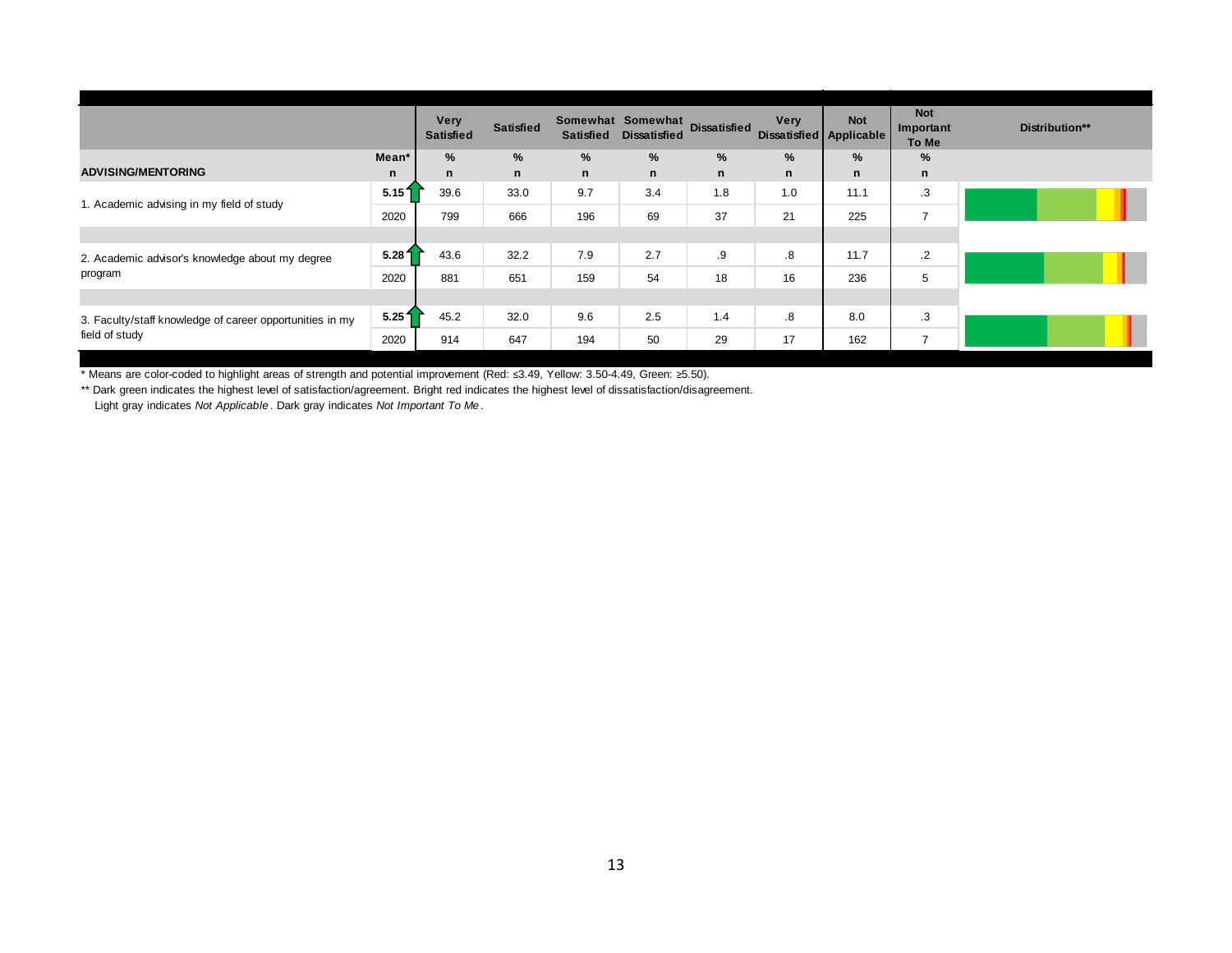|                                                            |                  | <b>Very</b><br><b>Satisfied</b> | <b>Satisfied</b> | <b>Satisfied</b>  | Somewhat Somewhat<br><b>Dissatisfied</b> | <b>Dissatisfied</b> | <b>Very</b> | <b>Not</b><br>Dissatisfied Applicable | <b>Not</b><br>Important<br>To Me | Distribution*** |
|------------------------------------------------------------|------------------|---------------------------------|------------------|-------------------|------------------------------------------|---------------------|-------------|---------------------------------------|----------------------------------|-----------------|
| <b>GENERAL TECHNOLOGY</b>                                  | Mean**<br>n      | %<br>n                          | $\%$<br>n        | %<br>$\mathsf{n}$ | %<br>n                                   | %<br>n              | %<br>n      | %<br>n                                | %<br>n                           |                 |
| 1. Audio-video equipment used in classrooms (e.g.          | 4.921            | 31.0                            | 41.1             | 14.6              | 4.9                                      | 2.3                 | 1.9         | 4.0                                   | $\cdot$                          |                 |
| microphones, projectors)*                                  | 1512             | 469                             | 622              | 220               | 74                                       | 35                  | 29          | 60                                    | 3                                |                 |
|                                                            |                  |                                 |                  |                   |                                          |                     |             |                                       |                                  |                 |
| 2. Reliability of wireless connection to HSC-Air (wifi) on | 4.34             | 23.1                            | 27.8             | 21.8              | 11.0                                     | 7.3                 | 5.3         | 3.7                                   | $\cdot$ 1                        |                 |
| my campus*                                                 | 1512             | 349                             | 420              | 329               | 166                                      | 111                 | 80          | 56                                    | $\overline{ }$                   |                 |
|                                                            |                  |                                 |                  |                   |                                          |                     |             |                                       |                                  |                 |
| 3. Reliability of learning management system (e.g.,        | 5.031            | 37.1                            | 40.9             | 13.1              | 4.1                                      | 2.1                 | 1.6         | 1.0                                   | 0.                               |                 |
| Sakai/The Hub, Blackboard)                                 | 2015             | 747                             | 825              | 263               | 83                                       | 43                  | 32          | 21                                    | 1                                |                 |
|                                                            |                  |                                 |                  |                   |                                          |                     |             |                                       |                                  |                 |
| 4. Helpfulness of Help Desk employees                      | 5.221            | 34.6                            | 34.3             | 7.7               | 2.0                                      | .9                  | $6^{\circ}$ | 18.8                                  | 1.1                              |                 |
|                                                            | 2015             | 697                             | 691              | 155               | 40                                       | 18                  | 13          | 379                                   | 22                               |                 |
|                                                            |                  |                                 |                  |                   |                                          |                     |             |                                       |                                  |                 |
| 5. Usability of my school's website                        | $5.01 \text{ J}$ | 35.8                            | 41.3             | 13.4              | 4.4                                      | 1.9                 | 1.6         | 1.2                                   | $\cdot$                          |                 |
|                                                            | 2015             | 722                             | 832              | 271               | 89                                       | 39                  | 32          | 25                                    | 5                                |                 |

\* Distance students from SOAHS, SON, and GGHSON did not evaluate this statement.

\*\* Means are color-coded to highlight areas of strength and potential improvement (Red: ≤3.49, Yellow: 3.50-4.49, Green: ≥5.50).

\*\*\* Dark green indicates the highest level of satisfaction/agreement. Bright red indicates the highest level of dissatisfaction/disagreement.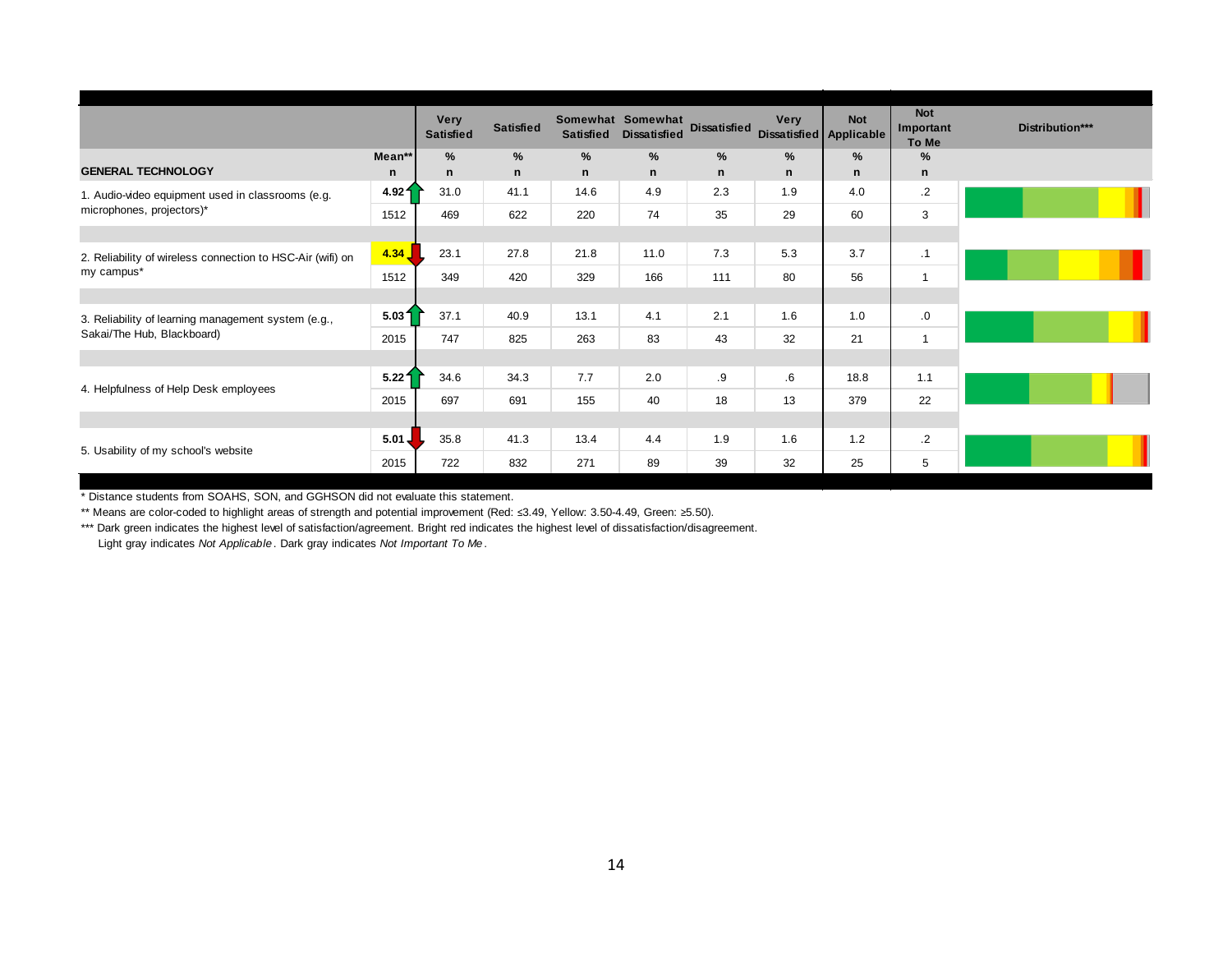|                                                   |               | Very<br><b>Satisfied</b> | <b>Satisfied</b> | <b>Satisfied</b> | Somewhat Somewhat<br><b>Dissatisfied</b> | <b>Dissatisfied</b> | Very           | <b>Not</b><br>Dissatisfied Applicable | <b>Not</b><br>Important<br>To Me | Distribution*** |
|---------------------------------------------------|---------------|--------------------------|------------------|------------------|------------------------------------------|---------------------|----------------|---------------------------------------|----------------------------------|-----------------|
|                                                   | Mean**        | %                        | $\%$             | %                | %                                        | %                   | $\frac{9}{6}$  | %                                     | %                                |                 |
| <b>ENVIRONMENT*</b>                               | n             | n                        | $\mathsf{n}$     | $\mathsf{n}$     | n                                        | $\mathsf{n}$        | n              | n                                     | n                                |                 |
| 1. Cleanliness of campus buildings                | 5.61          | 64.5                     | 27.8             | 2.9              | .8                                       | $\cdot$ 2           | $\cdot$ 1      | 3.7                                   | .1                               |                 |
|                                                   | 1595          | 1028                     | 444              | 46               | 13                                       | 3                   | $\mathbf{1}$   | 59                                    | $\mathbf 1$                      |                 |
|                                                   |               |                          |                  |                  |                                          |                     |                |                                       |                                  |                 |
| 2. Classroom environment (e.g. size, temperature, | $5.16 \equiv$ | 40.9                     | 36.5             | 12.9             | 3.9                                      | .8                  | $.5\,$         | 4.5                                   | $\sim$                           |                 |
| maintenance)                                      | 1595          | 653                      | 582              | 205              | 63                                       | 13                  | 8              | 71                                    | $\sim$                           |                 |
|                                                   |               |                          |                  |                  |                                          |                     |                |                                       |                                  |                 |
|                                                   | 5.27          | 41.9                     | 37.0             | 8.9              | 2.4                                      | 8.5                 | .3             | 8.5                                   | $\cdot$                          |                 |
| 3. Quality of equipment in laboratory facilities  | 1595          | 668                      | 590              | 142              | 38                                       | 12                  | $\overline{4}$ | 135                                   | 6                                |                 |
|                                                   |               |                          |                  |                  |                                          |                     |                |                                       |                                  |                 |
| 4. Campus security                                | 5.33 f        | 46.5                     | 37.2             | 7.1              | 2.3                                      | .9                  | .3             | 5.3                                   | .4                               |                 |
|                                                   | 1595          | 741                      | 594              | 113              | 36                                       | 14                  | $\sqrt{5}$     | 85                                    | $\overline{7}$                   |                 |
|                                                   |               |                          |                  |                  |                                          |                     |                |                                       |                                  |                 |
|                                                   | 4.14.         | 19.8                     | 26.7             | 20.6             | 11.3                                     | 8.8                 | 8.1            | 4.3                                   | $\cdot$ 3                        |                 |
| 5. Parking availability                           | 1595          | 316                      | 426              | 328              | 181                                      | 141                 | 129            | 69                                    | 5                                |                 |

\* Distance students from SOAHS and SON did not evaluate this section.

\*\* Means are color-coded to highlight areas of strength and potential improvement (Red: ≤3.49, Yellow: 3.50-4.49, Green: ≥5.50).

\*\*\* Dark green indicates the highest level of satisfaction/agreement. Bright red indicates the highest level of dissatisfaction/disagreement.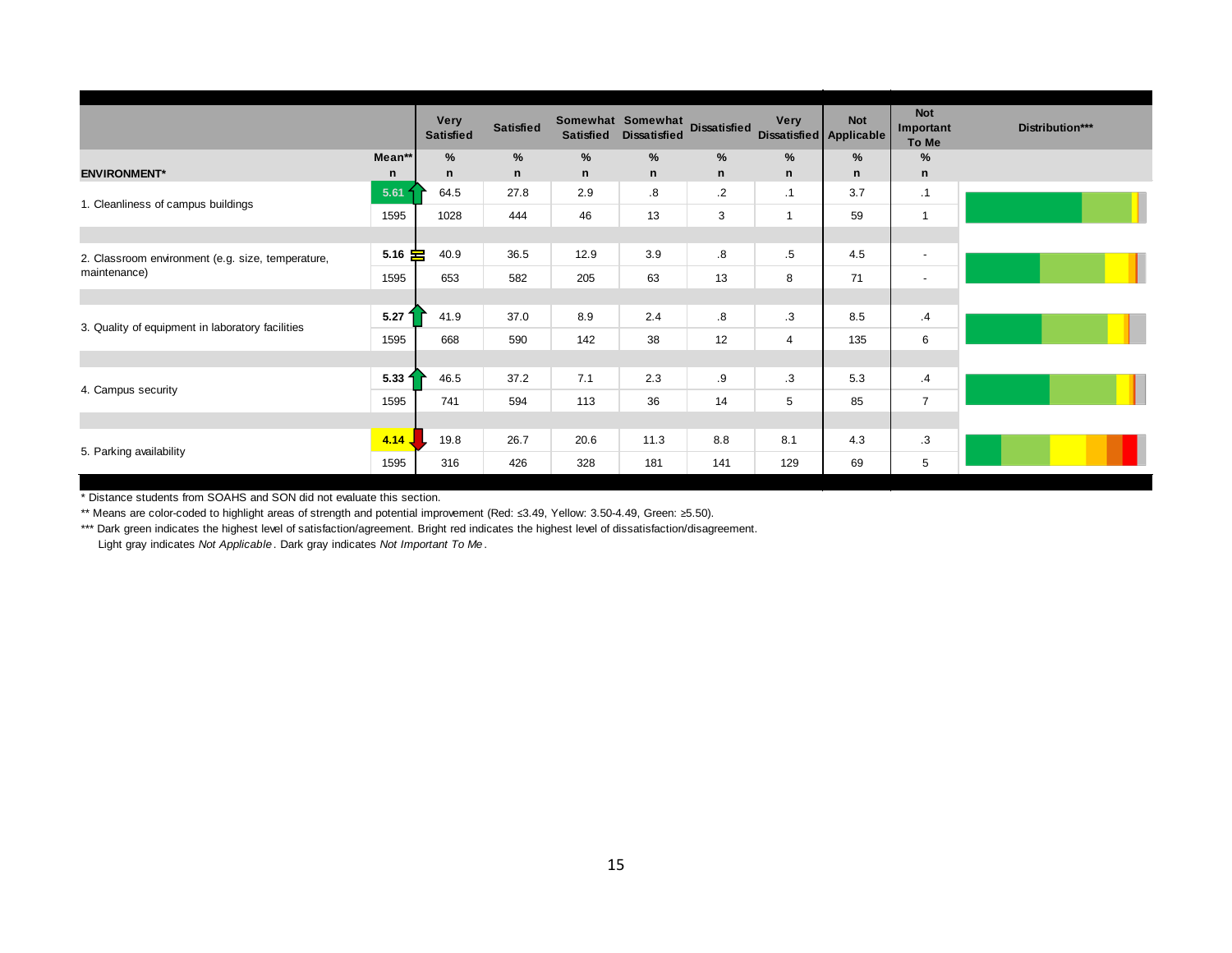|                                                           |                   | <b>Strongly</b><br>Agree | Agree        | Somewhat<br>Agree | Somewhat<br><b>Disagree</b> | <b>Disagree</b> | <b>Strongly</b><br><b>Disagree</b> | <b>Not</b><br>Applicable | <b>Not</b><br>Important<br>To Me | Distribution** |
|-----------------------------------------------------------|-------------------|--------------------------|--------------|-------------------|-----------------------------|-----------------|------------------------------------|--------------------------|----------------------------------|----------------|
|                                                           | Mean*             | %                        | %            | %                 | %                           | %               | $\%$                               | %                        | $\%$                             |                |
| <b>STUDENT LIFE</b>                                       | n                 | n                        | $\mathsf{n}$ | $\mathsf{n}$      | n                           | $\mathsf{n}$    | $\mathsf{n}$                       | n                        | n                                |                |
| 1. I am satisfied with the racial/ethnic diversity of the | 5.17 <sup>4</sup> | 36.2                     | 35.1         | 7.9               | 3.1                         | 1.2             | 1.0                                | 7.7                      | 7.8                              |                |
| student body in my school.                                | 1996              | 723                      | 700          | 158               | 61                          | 24              | 20                                 | 154                      | 156                              |                |
|                                                           |                   |                          |              |                   |                             |                 |                                    |                          |                                  |                |
| 2. Students in my school are treated fairly and with      | 5.34 <sub>1</sub> | 48.1                     | 35.3         | 5.7               | 2.0                         | .9              | 1.0                                | 5.9                      | 1.2                              |                |
| respect regardless of their differences.                  | 1996              | 960                      | 704          | 114               | 40                          | 18              | 19                                 | 118                      | 23                               |                |
|                                                           |                   |                          |              |                   |                             |                 |                                    |                          |                                  |                |
| 3. I feel a sense of belonging to my school.              | 5.151             | 43.4                     | 34.3         | 9.8               | 3.6                         | 2.2             | 1.5                                | 3.8                      | 1.6                              |                |
|                                                           | 1996              | 866                      | 684          | 196               | 71                          | 43              | 29                                 | 75                       | 32                               |                |
|                                                           |                   |                          |              |                   |                             |                 |                                    |                          |                                  |                |
| 4. I feel a sense of belonging to the TTUHSC community.   | 5.051             | 41.2                     | 31.9         | 11.8              | 5.1                         | 2.6             | 1.7                                | 4.3                      | 1.5                              |                |
|                                                           | 1996              | 823                      | 636          | 236               | 101                         | 51              | 33                                 | 86                       | 30                               |                |

\*\* Dark green indicates the highest level of satisfaction/agreement. Bright red indicates the highest level of dissatisfaction/disagreement.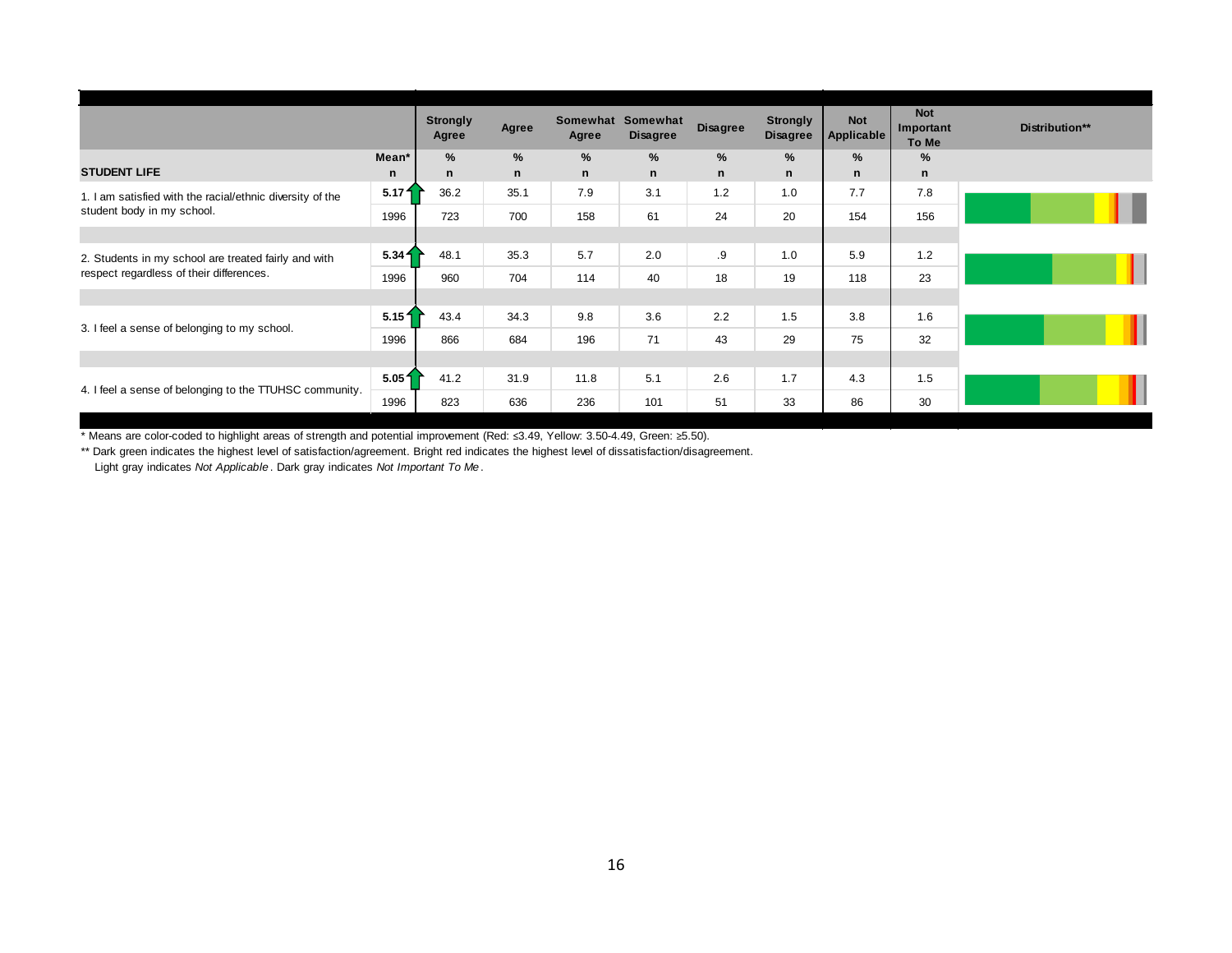|                                                                                                                  |                 | <b>Strongly</b><br>Agree | Agree                | Somewhat Somewhat<br>Agree | <b>Disagree</b> | <b>Disagree</b> | <b>Strongly</b><br><b>Disagree</b> | <b>Not</b><br><b>Applicable</b> | <b>Not</b><br>Important<br>To Me | Distribution** |
|------------------------------------------------------------------------------------------------------------------|-----------------|--------------------------|----------------------|----------------------------|-----------------|-----------------|------------------------------------|---------------------------------|----------------------------------|----------------|
| <b>STUDENT LIFE</b>                                                                                              | Mean*<br>n      | %<br>n                   | $\%$<br>$\mathsf{n}$ | %<br>$\mathsf{n}$          | %<br>n          | %<br>n          | $\%$<br>$\mathbf n$                | $\%$<br>n                       | %<br>n                           |                |
| 5. I know who represents my school and/or campus on                                                              | 4.65 $\sqrt{ }$ | 31.4                     | 26.8                 | 10.5                       | 4.5             | 7.9             | 4.5                                | 9.1                             | 5.4                              |                |
| the Student Government Association (SGA).                                                                        | 1996            | 627                      | 534                  | 209                        | 89              | 158             | 89                                 | 182                             | 108                              |                |
|                                                                                                                  |                 |                          |                      |                            |                 |                 |                                    |                                 |                                  |                |
| 6. I am aware of the activities sponsored by the Student                                                         | 4.69 1          | 30.2                     | 28.1                 | 14.3                       | 4.6             | 5.7             | 4.3                                | 8.2                             | 4.7                              |                |
| Government Association (SGA).                                                                                    | 1996            | 603                      | 561                  | 285                        | 91              | 114             | 85                                 | 164                             | 93                               |                |
|                                                                                                                  |                 |                          |                      |                            |                 |                 |                                    |                                 |                                  |                |
| 7. The Student Government Association (SGA) advocates                                                            | 4.82 $\sqrt{ }$ | 29.5                     | 28.4                 | 14.7                       | 3.8             | 3.1             | 3.2                                | 11.9                            | 5.5                              |                |
| for and represents student interests effectively.                                                                | 1996            | 589                      | 567                  | 294                        | 75              | 61              | 63                                 | 238                             | 109                              |                |
|                                                                                                                  |                 |                          |                      |                            |                 |                 |                                    |                                 |                                  |                |
| 8. I know where to go to within my school to file a                                                              | 4.30            | 23.2                     | 28.1                 | 14.5                       | 8.8             | 13.6            | 3.6                                | 6.2                             | 2.1                              |                |
| complaint against another student or TTUHSC employee.                                                            | 1986            | 460                      | 558                  | 288                        | 174             | 270             | 72                                 | 123                             | 41                               |                |
|                                                                                                                  |                 |                          |                      |                            |                 |                 |                                    |                                 |                                  |                |
| 9. I believe that any complaints I file against another<br>student or TTUHSC employee will be handled fairly and | 4.93            | 28.1                     | 40.2                 | 13.4                       | 3.3             | 2.2             | 2.0                                | 9.3                             | 1.5                              |                |
| promptly.                                                                                                        | 1986            | 559                      | 799                  | 267                        | 65              | 43              | 40                                 | 184                             | 29                               |                |

\*\* Dark green indicates the highest level of satisfaction/agreement. Bright red indicates the highest level of dissatisfaction/disagreement.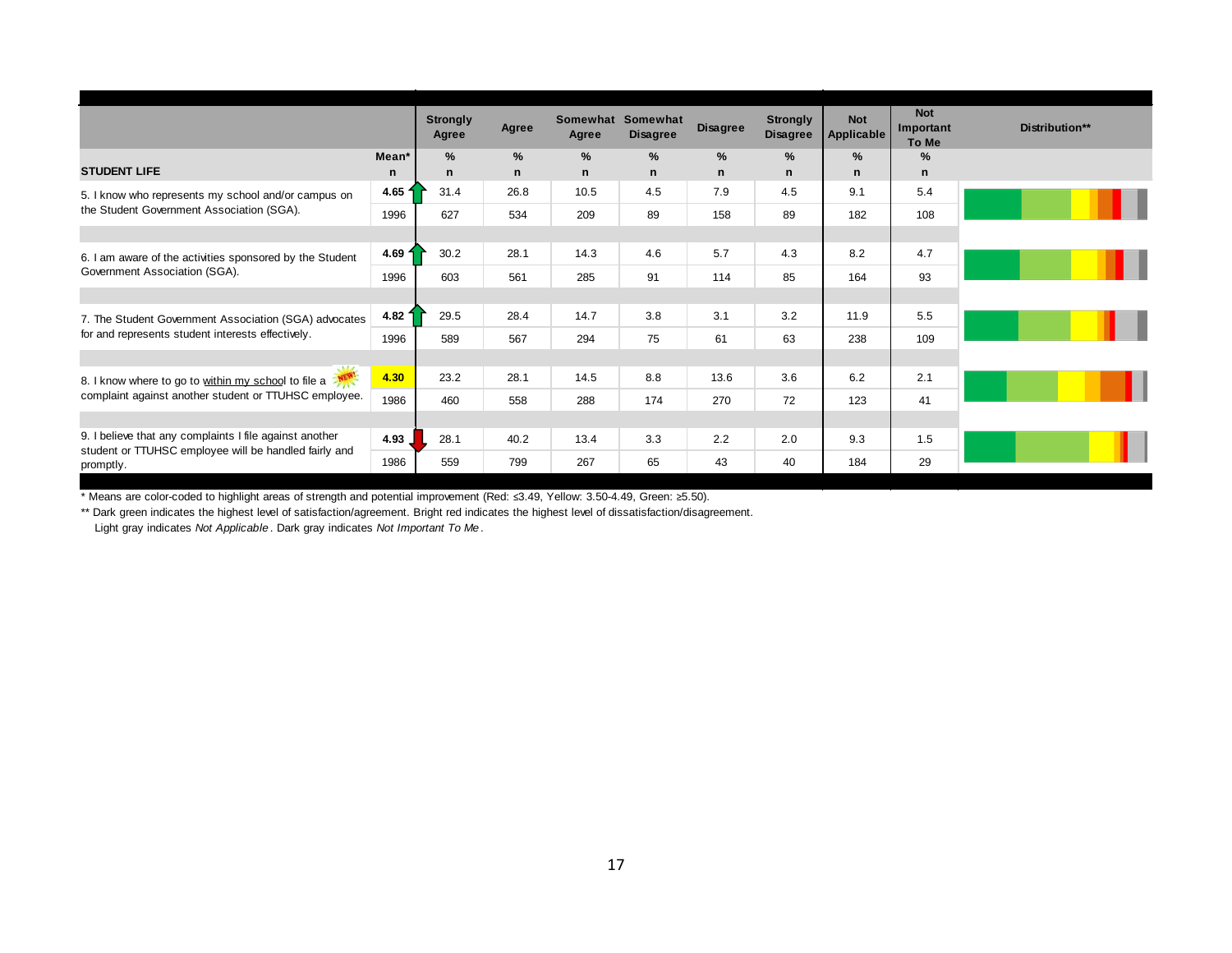|                                                                               |                   | <b>Strongly</b><br>Agree | Agree  | Agree  | Somewhat Somewhat<br><b>Disagree</b> | <b>Disagree</b> | <b>Strongly</b><br><b>Disagree</b> | <b>Not</b><br><b>Applicable</b> | <b>Not</b><br>Important<br>To Me | Distribution** |
|-------------------------------------------------------------------------------|-------------------|--------------------------|--------|--------|--------------------------------------|-----------------|------------------------------------|---------------------------------|----------------------------------|----------------|
| <b>STUDENT LIFE (cont.)</b>                                                   | Mean*<br>n        | $\%$<br>n                | %<br>n | %<br>n | %<br>n                               | %<br>n          | %<br>n                             | %<br>n                          | %<br>n                           |                |
| 10. I believe that I could report unethical activities by                     | 4.93 <sub>1</sub> | 30.8                     | 41.6   | 11.6   | 4.5                                  | 2.2             | 2.5                                | 5.8                             | 1.0                              |                |
| another student or TTUHSC employee without fear of<br>retaliation against me. | 1986              | 612                      | 826    | 230    | 90                                   | 44              | 49                                 | 116                             | 19                               |                |
|                                                                               |                   |                          |        |        |                                      |                 |                                    |                                 |                                  |                |
| 11. I am satisfied with the quality of instruction that I                     | 5.131             | 41.1                     | 39.9   | 11.5   | 4.1                                  | 1.5             | 1.1                                | 6.6                             | $\cdot$                          |                |
| receive at TTUHSC.                                                            | 1986              | 817                      | 792    | 229    | 82                                   | 30              | 21                                 | 12                              | 3                                |                |
|                                                                               |                   |                          |        |        |                                      |                 |                                    |                                 |                                  |                |
| 12. I have adequate access to my instructors outside of                       | 5.281             | 46.8                     | 38.2   | 9.5    | 1.6                                  | 1.5             | 6.6                                | 1.6                             | $\cdot$                          |                |
| class.                                                                        | 1986              | 930                      | 759    | 188    | 31                                   | 30              | 12                                 | 32                              | 4                                |                |
|                                                                               |                   |                          |        |        |                                      |                 |                                    |                                 |                                  |                |
| 13. My instructors are concerned about my academic                            | 5.28 <sup>1</sup> | 50.3                     | 34.6   | 9.6    | 2.7                                  | 1.5             | $\cdot$ 7                          | $6 \,$                          | $\cdot$ 1                        |                |
| success.                                                                      | 1986              | 998                      | 688    | 190    | 54                                   | 29              | 14                                 | 11                              | 2                                |                |
|                                                                               |                   |                          |        |        |                                      |                 |                                    |                                 |                                  |                |
| 14. My instructors care about my professional success.                        | 5.301             | 51.0                     | 34.3   | 9.5    | 2.5                                  | 1.1             | .9                                 | $6 \,$                          | $\cdot$                          |                |
|                                                                               | 1986              | 1013                     | 681    | 188    | 50                                   | 21              | 18                                 | 11                              | 4                                |                |

\*\* Dark green indicates the highest level of satisfaction/agreement. Bright red indicates the highest level of dissatisfaction/disagreement.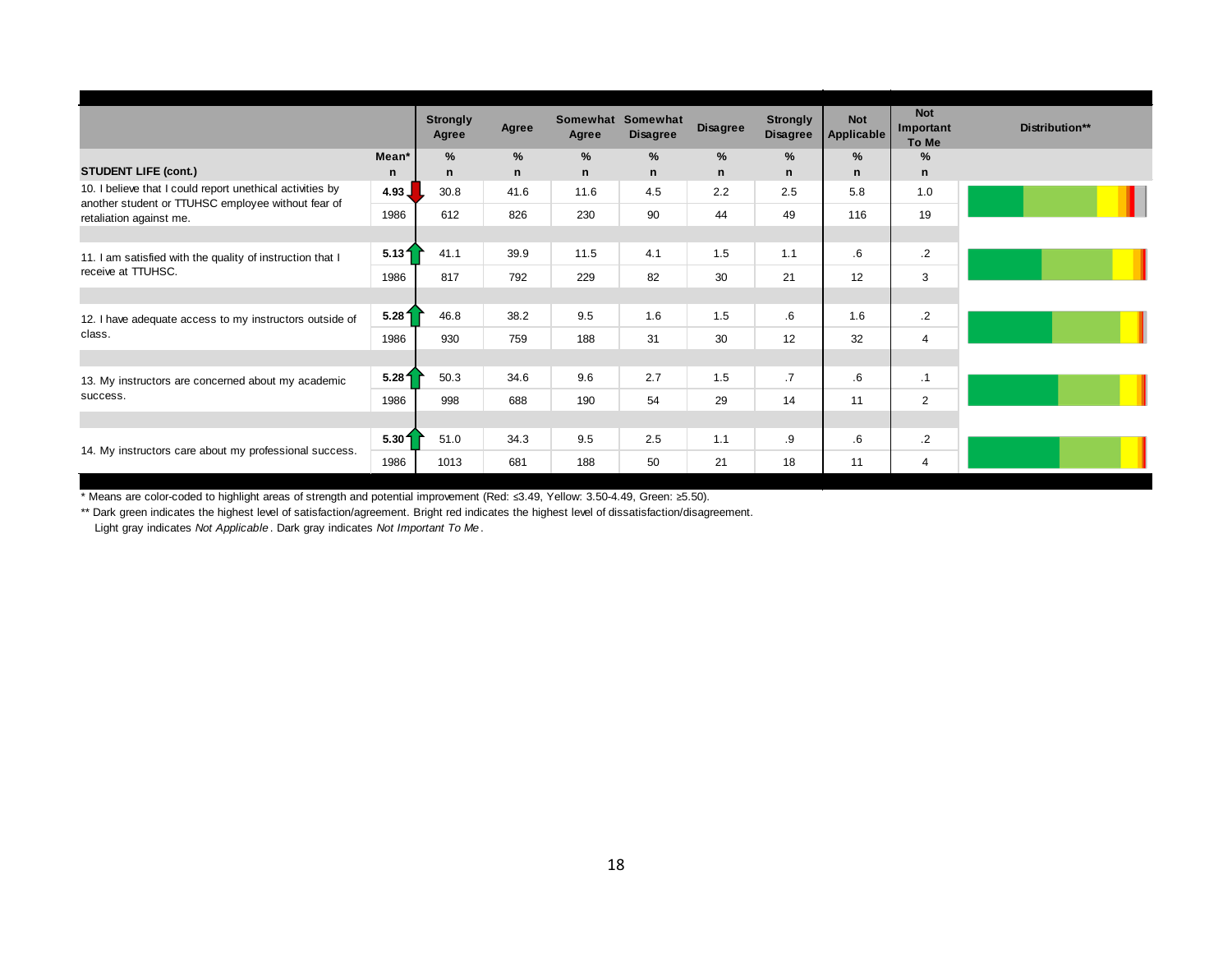|                                                                                                                        |                   | <b>Strongly</b><br>Agree | Agree         | Somewhat<br>Agree | Somewhat<br><b>Disagree</b> | <b>Disagree</b> | <b>Strongly</b><br><b>Disagree</b> | <b>Not</b><br><b>Applicable</b> | <b>Not</b><br>Important<br>To Me | Distribution** |
|------------------------------------------------------------------------------------------------------------------------|-------------------|--------------------------|---------------|-------------------|-----------------------------|-----------------|------------------------------------|---------------------------------|----------------------------------|----------------|
|                                                                                                                        | Mean*             | $\%$                     | $\frac{9}{6}$ | $\%$              | $\%$                        | %               | $\frac{9}{6}$                      | $\%$                            | $\%$                             |                |
| <b>STUDENT LIFE (cont.)</b>                                                                                            | n                 | n                        | n             | $\mathsf{n}$      | n                           | n               | $\mathsf{n}$                       | n                               | n                                |                |
| 15. I would recommend my degree program to a friend or                                                                 | 5.24 f            | 52.8                     | 30.5          | 9.1               | 2.6                         | 1.9             | 2.4                                | 6.                              | .3                               |                |
| family member.                                                                                                         | 1986              | 1049                     | 605           | 180               | 51                          | 37              | 47                                 | 11                              | 6                                |                |
|                                                                                                                        |                   |                          |               |                   |                             |                 |                                    |                                 |                                  |                |
| 16. I know where to go to file a complaint against another                                                             | 4.34 <sup>2</sup> | 22.7                     | 31.3          | 13.6              | 7.7                         | 12.7            | 4.0                                | 5.6                             | 2.3                              |                |
| student or TTUHSC employee.                                                                                            | 1981              | 450                      | 620           | 270               | 153                         | 252             | 80                                 | 110                             | 46                               |                |
|                                                                                                                        |                   |                          |               |                   |                             |                 |                                    |                                 |                                  |                |
| 17. I know where to go to file a complaint if I encountered<br>gender-based discrimination or sexual misconduct (e.g., | 4.38              | 23.4                     | 31.3          | 13.5              | 7.5                         | 12.7            | 3.5                                | 5.7                             | 2.3                              |                |
| harassment, stalking, sexual assault).                                                                                 | 1981              | 464                      | 621           | 268               | 149                         | 251             | 70                                 | 112                             | 46                               |                |
|                                                                                                                        |                   |                          |               |                   |                             |                 |                                    |                                 |                                  |                |
| 18. I am aware of possible health effects resulting from                                                               | 5.53              | 57.3                     | 33.6          | 3.6               | $.5\,$                      | .3              | $\cdot$ 4                          | 3.3                             | 1.0                              |                |
| alcohol and drug use.                                                                                                  | 1981              | 1136                     | 666           | 72                | 9                           | 6               | 8                                  | 65                              | 19                               |                |

\*\* Dark green indicates the highest level of satisfaction/agreement. Bright red indicates the highest level of dissatisfaction/disagreement.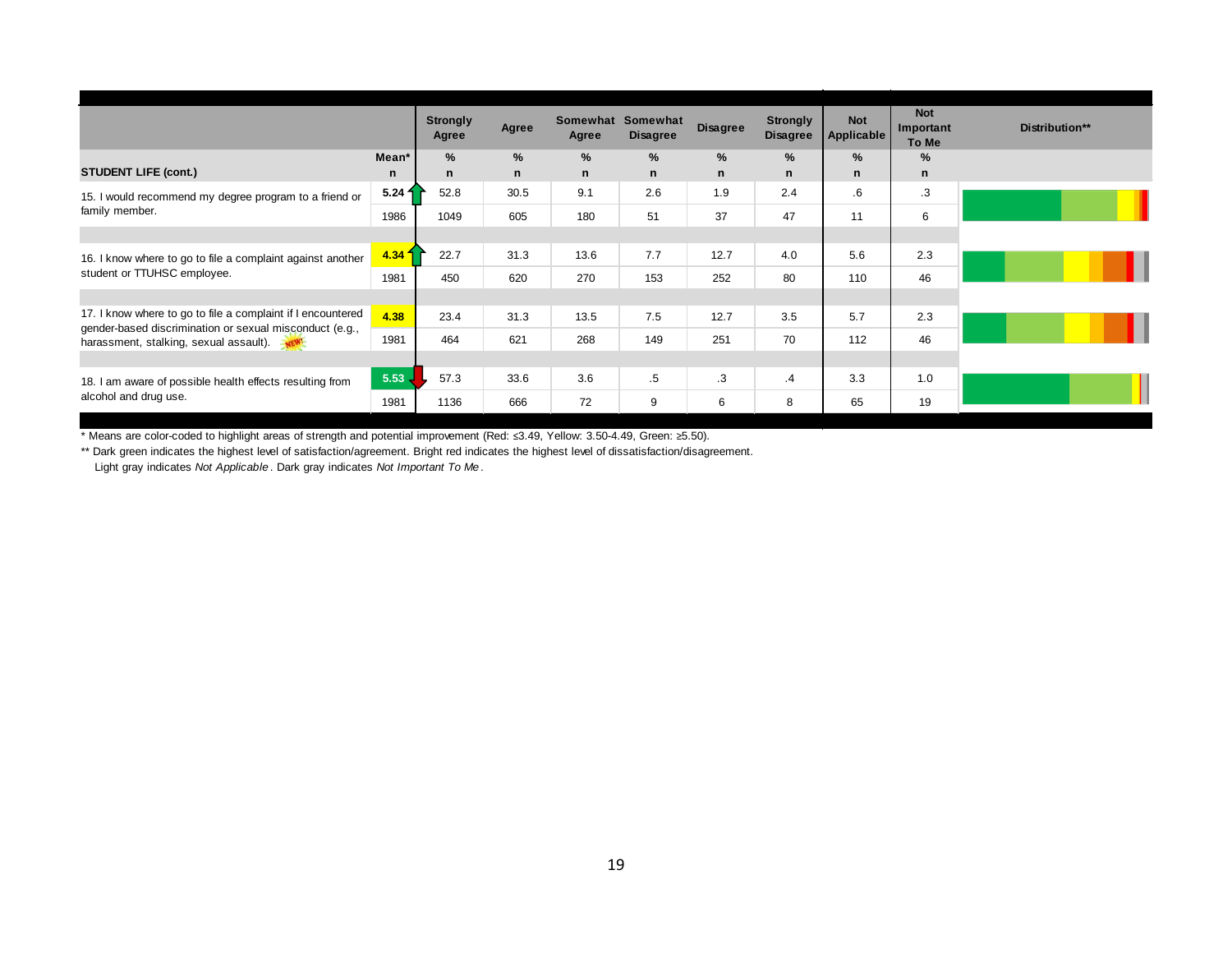|                                                                                                                           |                   | <b>Strongly</b><br>Agree | Agree | Somewhat Somewhat<br>Agree | <b>Disagree</b> | <b>Disagree</b> | <b>Strongly</b><br><b>Disagree</b> | <b>Not</b><br><b>Applicable</b> | <b>Not</b><br>Important<br>To Me | Distribution** |
|---------------------------------------------------------------------------------------------------------------------------|-------------------|--------------------------|-------|----------------------------|-----------------|-----------------|------------------------------------|---------------------------------|----------------------------------|----------------|
|                                                                                                                           | Mean*             | %                        | $\%$  | %                          | %               | %               | $\%$                               | %                               | %                                |                |
| <b>STUDENT LIFE (cont.)</b>                                                                                               | n                 | n                        | n     | n                          | n               | n               | n                                  | n                               | n                                |                |
| 19. I know about existing standards of conduct and                                                                        | $5.26 -$          | 45.5                     | 36.5  | 7.8                        | 2.4             | 1.8             | $\boldsymbol{8}$                   | 4.0                             | 1.0                              |                |
| sanctions regarding alcohol and drugs.                                                                                    | 1981              | 904                      | 724   | 154                        | 48              | 36              | 16                                 | 79                              | 20                               |                |
|                                                                                                                           |                   |                          |       |                            |                 |                 |                                    |                                 |                                  |                |
| 20. I have sufficient opportunities to interact with students<br>from other TTUHSC schools (i.e. Medicine, Allied Health, | 4.39 <sup>4</sup> | 24.9                     | 25.5  | 16.0                       | 9.1             | 8.3             | 5.0                                | 9.0                             | 2.1                              |                |
| Nursing, Pharmacy, Biomedical Sciences).                                                                                  | 1981              | 493                      | 506   | 317                        | 181             | 165             | 99                                 | 179                             | 41                               |                |
|                                                                                                                           |                   |                          |       |                            |                 |                 |                                    |                                 |                                  |                |
| 21. I have sufficient opportunities to learn about, from, and<br>with students and/or practitioners from other healthcare | 4.601             | 28.1                     | 30.7  | 16.2                       | 7.9             | 6.6             | 3.5                                | 5.7                             | 1.3                              |                |
| professions.                                                                                                              | 1981              | 557                      | 609   | 321                        | 156             | 130             | 69                                 | 113                             | 26                               |                |
|                                                                                                                           |                   |                          |       |                            |                 |                 |                                    |                                 |                                  |                |
| 22. I know how Title IX legislation applies to me as a                                                                    | 3.96              | 22.2                     | 23.6  | 11.3                       | 7.9             | 16.3            | 10.5                               | 5.2                             | 2.9                              |                |
| <b>TTUHSC</b> student.                                                                                                    | 1981              | 440                      | 468   | 223                        | 157             | 323             | 208                                | 104                             | 58                               |                |

\*\* Dark green indicates the highest level of satisfaction/agreement. Bright red indicates the highest level of dissatisfaction/disagreement.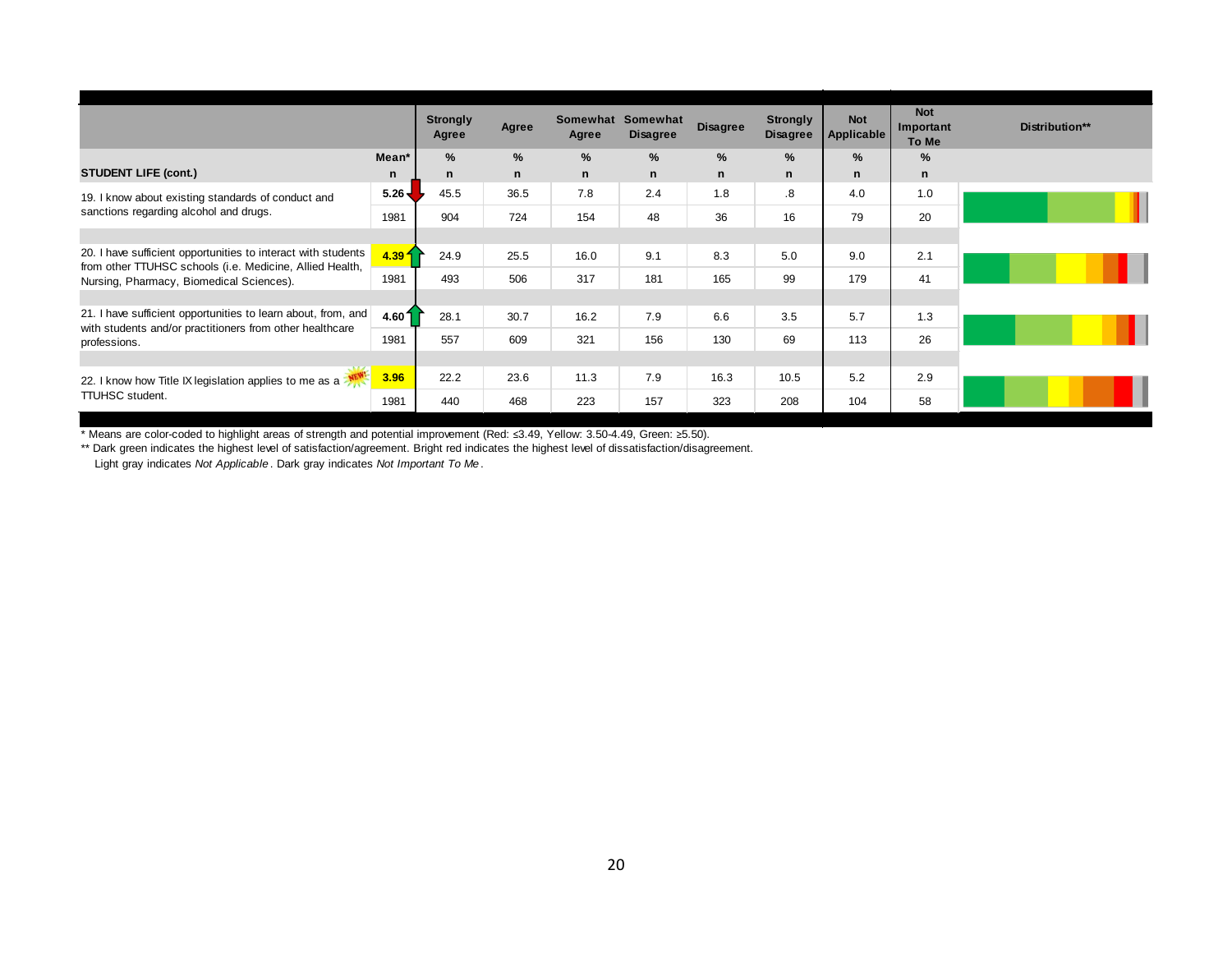### **APPENDIX B. RESULTS BY SCHOOL**

|                                 | <b>GSBS</b>         | <b>PLFSOM</b> | <b>SOAHS</b> | <b>SOM</b>  | <b>SON</b>  | <b>SOP</b>  |
|---------------------------------|---------------------|---------------|--------------|-------------|-------------|-------------|
|                                 | <b>Mean</b>         | <b>Mean</b>   | <b>Mean</b>  | <b>Mean</b> | <b>Mean</b> | <b>Mean</b> |
|                                 | <b>SD</b>           | <b>SD</b>     | <b>SD</b>    | <b>SD</b>   | <b>SD</b>   | <b>SD</b>   |
|                                 |                     |               |              |             |             |             |
|                                 |                     |               |              |             |             |             |
|                                 | 5.02                | 5.11          | 5.25         | 5.11        | 5.28        | 4.96        |
|                                 | 1.16                | 0.89          | 1.01         | 0.92        | 0.94        | 0.90        |
| Mean*<br>$SD**$<br>4.28<br>1.16 | $\mathsf{n}$<br>119 | n<br>177      | n<br>600     | n<br>248    | n<br>630    | n<br>291    |

\* Means are color-coded to highlight areas of strength and potential improvement (Red: ≤3.49, Yellow: 3.50-4.49, Green: ≥5.50).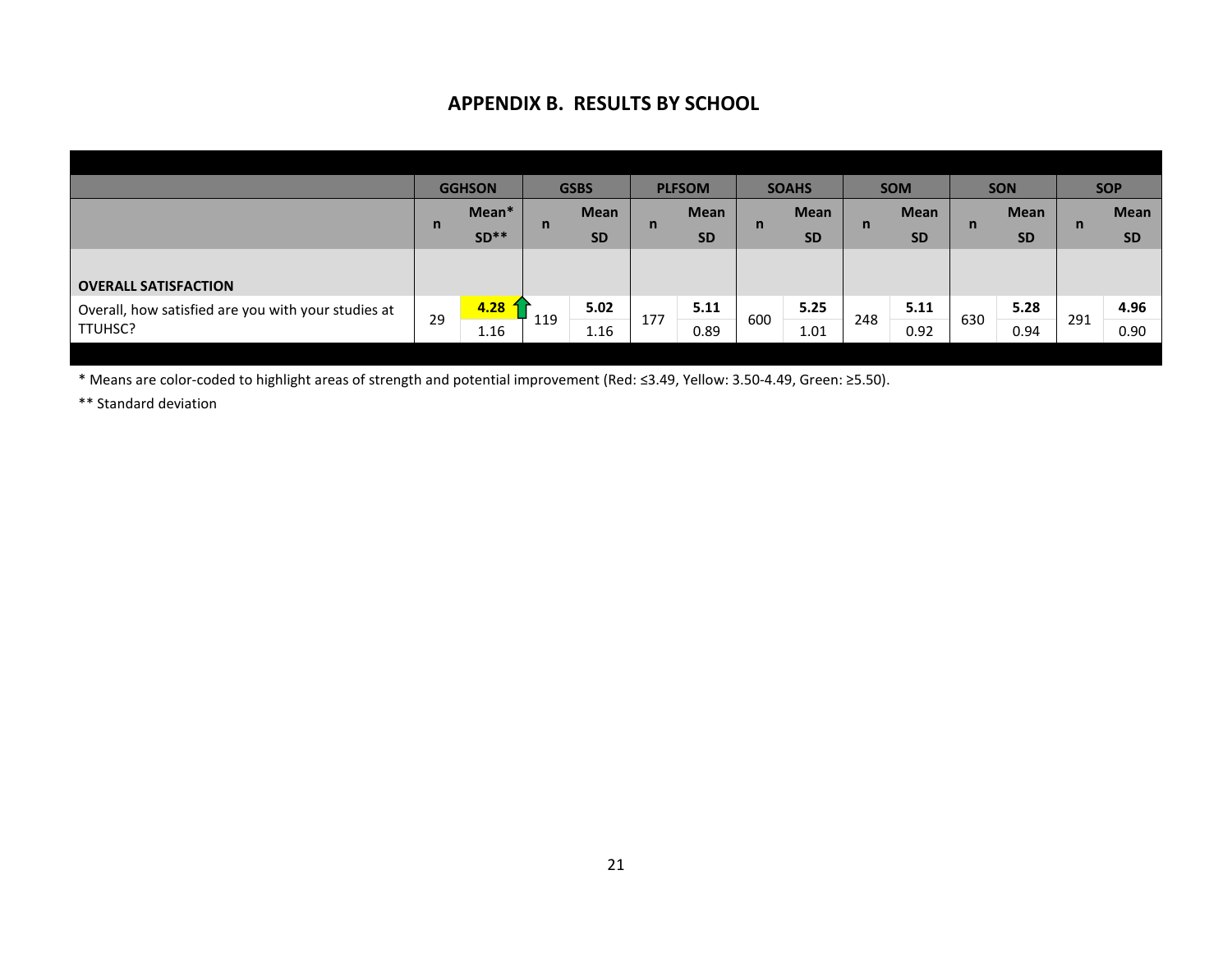|                                                                                                               |              | <b>GGHSON</b> |              | <b>GSBS</b>       |             | <b>PLFSOM</b> |             | <b>SOAHS</b> |     | <b>SOM</b>  |              | <b>SON</b>  |             | <b>SOP</b>  |
|---------------------------------------------------------------------------------------------------------------|--------------|---------------|--------------|-------------------|-------------|---------------|-------------|--------------|-----|-------------|--------------|-------------|-------------|-------------|
|                                                                                                               | $\mathsf{n}$ | Mean*         | $\mathsf{n}$ | <b>Mean</b>       | $\mathbf n$ | <b>Mean</b>   | $\mathbf n$ | <b>Mean</b>  | n   | <b>Mean</b> | $\mathsf{n}$ | <b>Mean</b> | $\mathbf n$ | <b>Mean</b> |
|                                                                                                               |              | $SD**$        |              | <b>SD</b>         |             | <b>SD</b>     |             | <b>SD</b>    |     | <b>SD</b>   |              | <b>SD</b>   |             | <b>SD</b>   |
| <b>STUDENT SUPPORT SERVICES</b>                                                                               |              |               |              |                   |             |               |             |              |     |             |              |             |             |             |
|                                                                                                               |              | 4.18          |              | $4.13 -$          |             | 4.72          |             | 4.63         |     | 4.48        |              | 4.57        |             | 4.49        |
| 1. Information about student health insurance plans                                                           | 17           | 1.55          | 99           | 1.40              | 141         | 1.04          | 344         | 1.13         | 197 | 1.18        | 247          | 1.39        | 223         | 1.13        |
|                                                                                                               |              |               |              |                   |             |               |             |              |     |             |              |             |             |             |
|                                                                                                               |              | 4.19          |              | $4.19 -$          |             | 4.70          |             | 4.74         |     | 4.80        |              | 4.71        |             | 4.62        |
| 2. Availability of student health care providers in the network                                               | 16           | 1.60          | 94           | 1.31              | 128         | 1.16          | 361         | 1.09         | 193 | 1.09        | 256          | 1.32        | 222         | 1.08        |
|                                                                                                               |              |               |              |                   |             |               |             |              |     |             |              |             |             |             |
| 3. Information about medical health services (e.g., visits to                                                 |              | 4.21.         |              | 4.01              |             | 4.76          |             | 4.66         |     | 4.68        |              | 4.61        |             | 4.59        |
| family practice clinic)                                                                                       | 14           | 1.58          |              | 1.42              | 150         | 1.10          | 396         | 1.11         | 215 | 1.18        | 277          | 1.36        | 247         | 1.10        |
|                                                                                                               |              |               |              |                   |             |               |             |              |     |             |              |             |             |             |
|                                                                                                               |              | 3.96          |              | 4.26              |             | 4.86          |             | 4.68         |     | 4.73        |              | 4.81        |             | 4.79        |
| 4. Information about available counseling services (e.g.,<br>dealing with unfamiliar or stressful situations) | 25           |               | 95           |                   | 146         |               | 389         |              | 202 |             | 325          |             | 238         |             |
|                                                                                                               |              | 1.67          |              | 1.26              |             | 1.07          |             | 1.15         |     | 1.21        |              | 1.26        |             | 1.13        |
|                                                                                                               |              |               |              |                   |             |               |             |              |     |             |              |             |             |             |
| 5. Information about available resources for alcohol and drug                                                 | 14           | 3.93          | 80           | 4.43 <sup>4</sup> | 133         | 4.95          | 322         | 4.77         | 168 | 4.90        | 261          | 4.87        | 201         | 4.82        |
| problems (e.g., counseling, treatment)                                                                        |              | 1.49          |              | 1.21              |             | 1.01          |             | 1.05         |     | 1.04        |              | 1.18        |             | 1.05        |
|                                                                                                               |              |               |              |                   |             |               |             |              |     |             |              |             |             |             |
| 6. Information about what actions to take should you ever                                                     |              | 4.62          |              | 4.65              |             | 4.85          |             | 4.75         |     | 4.76        |              | 4.90        |             | 4.74        |
| encounter any kind of gender-based discrimination or sexual                                                   | 21           |               | 97           |                   | 152         |               | 402         |              | 201 |             | 334          |             | 227         |             |
| misconduct (e.g., harassment, stalking, sexual assault)                                                       |              | 1.40          |              | 1.13              |             | 1.16          |             | 1.05         |     | 1.13        |              | 1.12        |             | 1.05        |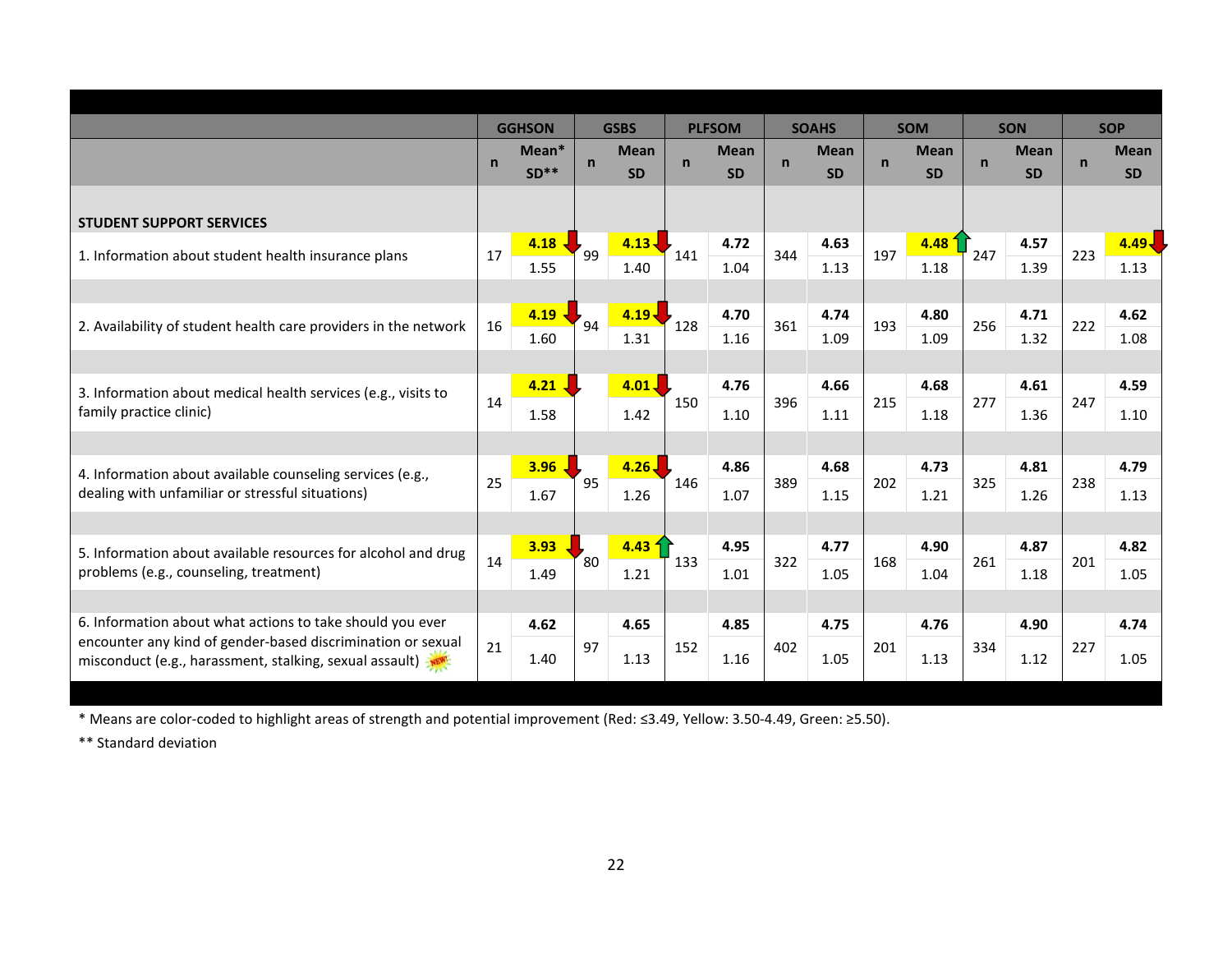|                                            |             | <b>GGHSON</b> |              | <b>GSBS</b> |              | <b>PLFSOM</b> |              | <b>SOAHS</b> |              | <b>SOM</b>  |             | <b>SON</b>  |              | <b>SOP</b>  |
|--------------------------------------------|-------------|---------------|--------------|-------------|--------------|---------------|--------------|--------------|--------------|-------------|-------------|-------------|--------------|-------------|
|                                            |             | Mean*         |              | <b>Mean</b> |              | <b>Mean</b>   |              | <b>Mean</b>  |              | <b>Mean</b> | $\mathbf n$ | <b>Mean</b> | $\mathsf{n}$ | <b>Mean</b> |
|                                            | $\mathbf n$ | $SD**$        | $\mathsf{n}$ | <b>SD</b>   | $\mathsf{n}$ | <b>SD</b>     | $\mathsf{n}$ | <b>SD</b>    | $\mathsf{n}$ | <b>SD</b>   |             | <b>SD</b>   |              | <b>SD</b>   |
|                                            |             |               |              |             |              |               |              |              |              |             |             |             |              |             |
| <b>REGISTRAR</b>                           |             |               |              |             |              |               |              |              |              |             |             |             |              |             |
| 1. Helpfulness of employees in Registrar's | 25          | 5.16          | 98           | 5.17        | 153          | 5.55          | 534          | 5.22         | 202          | 5.21        | 537         | 5.21        | 270          | 5.24        |
| office                                     |             | 0.75          |              | 0.76        |              | 0.58          |              | 0.86         |              | 0.83        |             | 0.90        |              | 0.89        |
|                                            |             |               |              |             |              |               |              |              |              |             |             |             |              |             |
| 2. Communication about the registration    | 25          | 4.88          | 110          | 4.82        | 160          | 5.46          | 566          | 5.16         | 215          | 5.06        | 593         | 4.98        | 281          | 5.03        |
| process                                    |             | 1.30          |              | 1.20        |              | 0.66          |              | 0.90         |              | 1.01        |             | 1.15        |              | 1.02        |
|                                            |             |               |              |             |              |               |              |              |              |             |             |             |              |             |
|                                            | 27          | 5.04          | 111          | 5.10        | 163          | 5.43          | 581          | 5.32         | 223          | 5.16        | 612         | 4.97        | 282          | 4.91        |
| 3. Ease of registering for classes         |             | 1.09          |              | 0.99        |              | 0.69          |              | 0.89         |              | 0.98        |             | 1.22        |              | 1.16        |
|                                            |             |               |              |             |              |               |              |              |              |             |             |             |              |             |
| 4. Wait time for receiving a requested     | 19          | 5.42          | 67           | 5.25        |              | 5.54          | 385          | 5.30         | 138          | 5.39        | 397         | 5.25        | 202          | 5.16        |
| transcript                                 |             | 0.61          |              | 0.94        | 101          | 0.57          |              | 0.79         |              | 0.70        |             | 0.86        |              | 0.88        |
|                                            |             |               |              |             |              |               |              |              |              |             |             |             |              |             |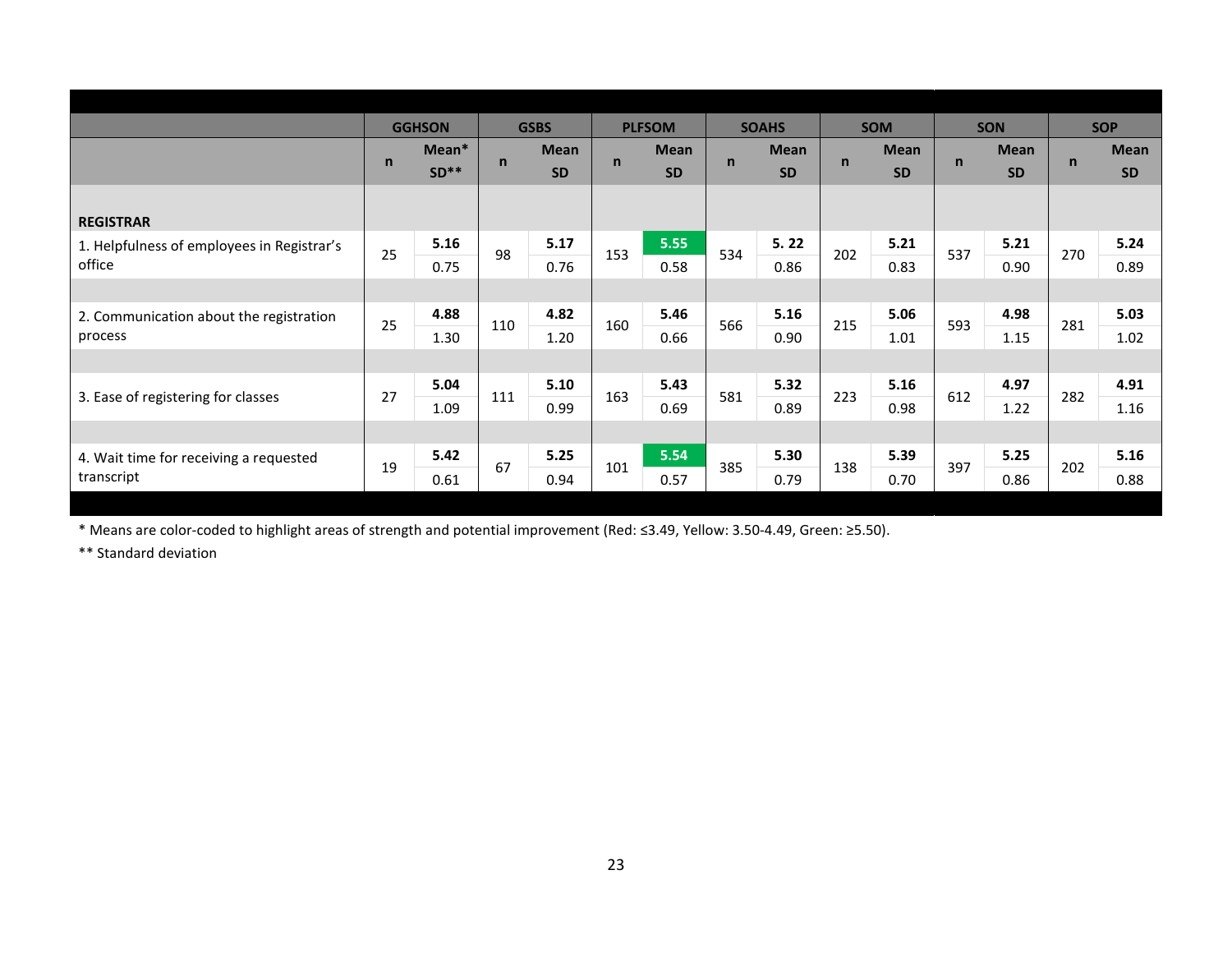|                                    |              | <b>GGHSON</b> |              | <b>GSBS</b> |     | <b>PLFSOM</b> |              | <b>SOAHS</b> |              | <b>SOM</b>  |              | <b>SON</b>  |              | <b>SOP</b>  |
|------------------------------------|--------------|---------------|--------------|-------------|-----|---------------|--------------|--------------|--------------|-------------|--------------|-------------|--------------|-------------|
|                                    |              | Mean*         |              | <b>Mean</b> |     | <b>Mean</b>   |              | <b>Mean</b>  |              | <b>Mean</b> |              | <b>Mean</b> |              | <b>Mean</b> |
|                                    | $\mathsf{n}$ | $SD**$        | $\mathsf{n}$ | <b>SD</b>   | n   | <b>SD</b>     | $\mathsf{n}$ | <b>SD</b>    | $\mathsf{n}$ | <b>SD</b>   | $\mathsf{n}$ | <b>SD</b>   | $\mathsf{n}$ | <b>SD</b>   |
|                                    |              |               |              |             |     |               |              |              |              |             |              |             |              |             |
| <b>FINANCIAL AID</b>               |              |               |              |             |     |               |              |              |              |             |              |             |              |             |
| 1. Helpfulness of Financial Aid    | 24           | 5.54          |              | 5.15        |     | 5.46          |              | 5.16         |              | 5.31        | 476          | 5.27        | 256          | 5.27        |
| employees                          |              | 0.72          | 91           | 0.92        | 158 | 0.82          | 466          | 0.94         | 209          | 0.87        |              | 0.93        |              | 0.75        |
|                                    |              |               |              |             |     |               |              |              |              |             |              |             |              |             |
| 2. My awareness of financial aid   | 26           | 5.00          |              | 4.89        |     | 5.28          |              | 4.85         |              | 4.89        |              | 5.12        |              | 4.99        |
| options                            |              | 1.30          | 99           | 1.14        | 162 | 0.82          | 505          | 1.15         | 219          | 1.13        | 531          | 1.02        | 271          | 0.96        |
|                                    |              |               |              |             |     |               |              |              |              |             |              |             |              |             |
| 3. Efficiency of the financial aid |              | 5.21          |              | 4.98        |     | 5.33          |              | 4.97         |              | 5.11        |              | 5.17        |              | 5.16        |
| process                            | 24           | 0.88          | 92           | 1.05        | 160 | 0.87          | 484          | 1.06         | 216          | 1.02        | 499          | 1.01        | 268          | 0.81        |
|                                    |              |               |              |             |     |               |              |              |              |             |              |             |              |             |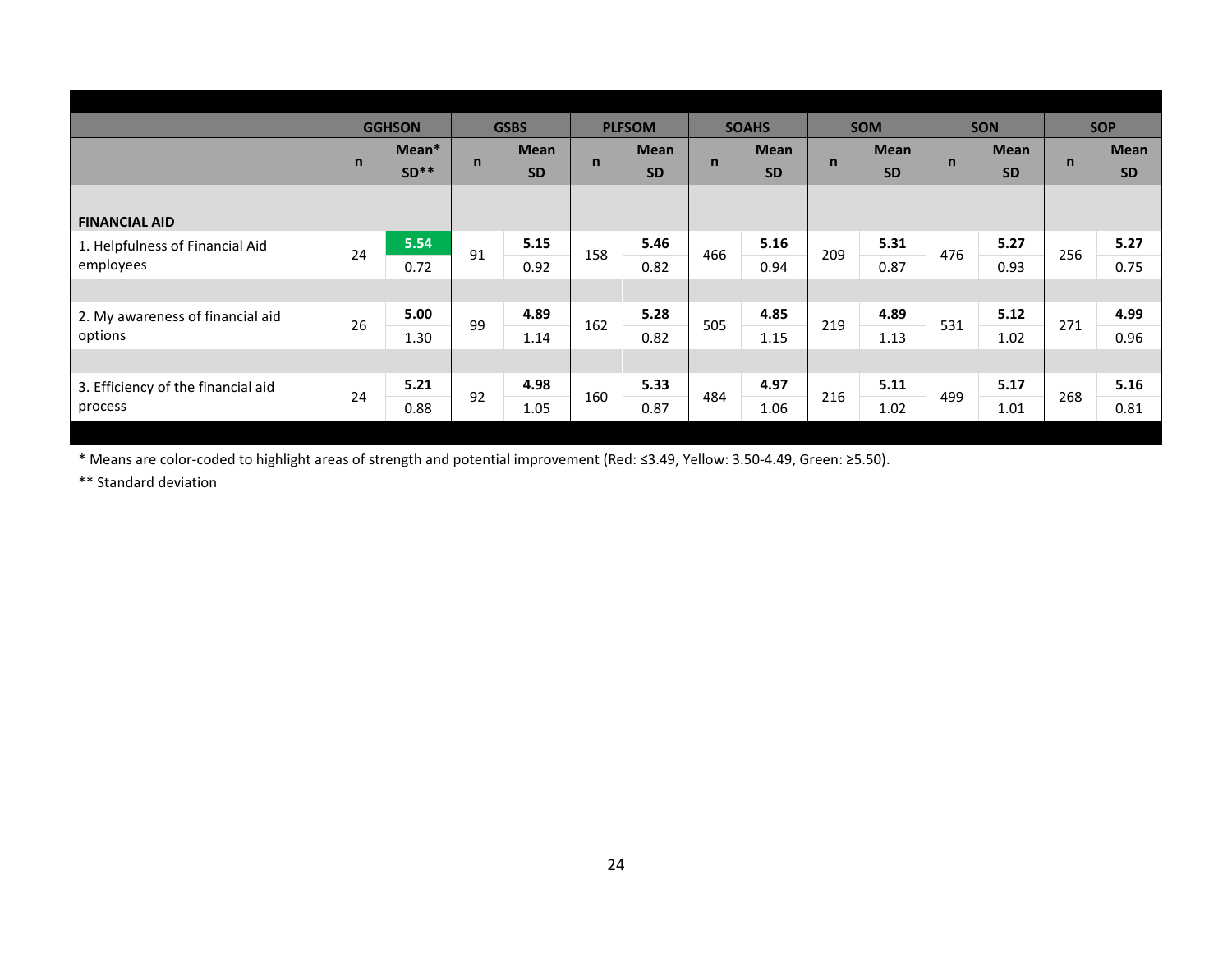Prior to the following section, each respondent was asked if his/her school offers adequate assistance with issues related to Student Affairs. *Figure 3* illustrates the percent of respondents who indicated *Yes* in 2014-2015 for all schools.



|                                                                                      |                          | <b>GGHSON</b>            |    | <b>GSBS</b>              |     | <b>PLFSOM</b>            |             | <b>SOAHS</b>             |             | <b>SOM</b>               |             | <b>SON</b>               |             | <b>SOP</b>               |
|--------------------------------------------------------------------------------------|--------------------------|--------------------------|----|--------------------------|-----|--------------------------|-------------|--------------------------|-------------|--------------------------|-------------|--------------------------|-------------|--------------------------|
|                                                                                      | $\mathbf n$              | Mean**<br>$SD***$        | n  | <b>Mean</b><br><b>SD</b> | n   | <b>Mean</b><br><b>SD</b> | $\mathbf n$ | <b>Mean</b><br><b>SD</b> | $\mathbf n$ | <b>Mean</b><br><b>SD</b> | $\mathbf n$ | <b>Mean</b><br><b>SD</b> | $\mathbf n$ | <b>Mean</b><br><b>SD</b> |
| <b>STUDENT AFFAIRS</b>                                                               |                          |                          |    |                          |     |                          |             |                          |             |                          |             |                          |             |                          |
| 1. Helpfulness of office employees in the                                            |                          | 5.44                     |    | 5.24                     |     | 5.79                     |             | 5.19                     |             | 5.55                     |             | 5.27                     |             | 5.37                     |
| Student Affairs office or of the Student<br>Affairs liaison for your specific school | 27                       | 0.75                     | 92 | 0.91                     | 170 | 0.46                     | 440         | 0.90                     | 237         | 0.74                     | 465         | 0.87                     | 270         | 0.94                     |
|                                                                                      |                          |                          |    |                          |     |                          |             |                          |             |                          |             |                          |             |                          |
| 2. Wait time for services and/or                                                     | 27                       | 5.37                     | 93 | 5.14                     | 170 | 5.74                     | 424         | 5.12                     | 232         | 5.45                     | 456         | 5.28                     | 267         | 5.37                     |
| responses                                                                            |                          | 0.74                     |    | 0.94                     |     | 0.50                     |             | 0.93                     |             | 0.77                     |             | 0.89                     |             | 0.85                     |
|                                                                                      |                          |                          |    |                          |     |                          |             |                          |             |                          |             |                          |             |                          |
| 3. Assistance in transitioning to a                                                  |                          |                          | 56 | 5.04                     | 90  | 5.72                     | 227         | 5.13                     | 126         | 5.43                     | 152         | 5.40                     | 207         | 5.17                     |
| regional campus*                                                                     | $\overline{\phantom{0}}$ | $\overline{\phantom{a}}$ |    | 1.13                     |     | 0.52                     |             | 0.92                     |             | 0.83                     |             | 0.84                     |             | 1.06                     |
|                                                                                      |                          |                          |    |                          |     |                          |             |                          |             |                          |             |                          |             |                          |

\* Distance students from SOAHS, SON, and GGHSON did not evaluate this statement.

\*\* Means are color-coded to highlight areas of strength and potential improvement (Red: ≤3.49, Yellow: 3.50-4.49, Green: ≥5.50).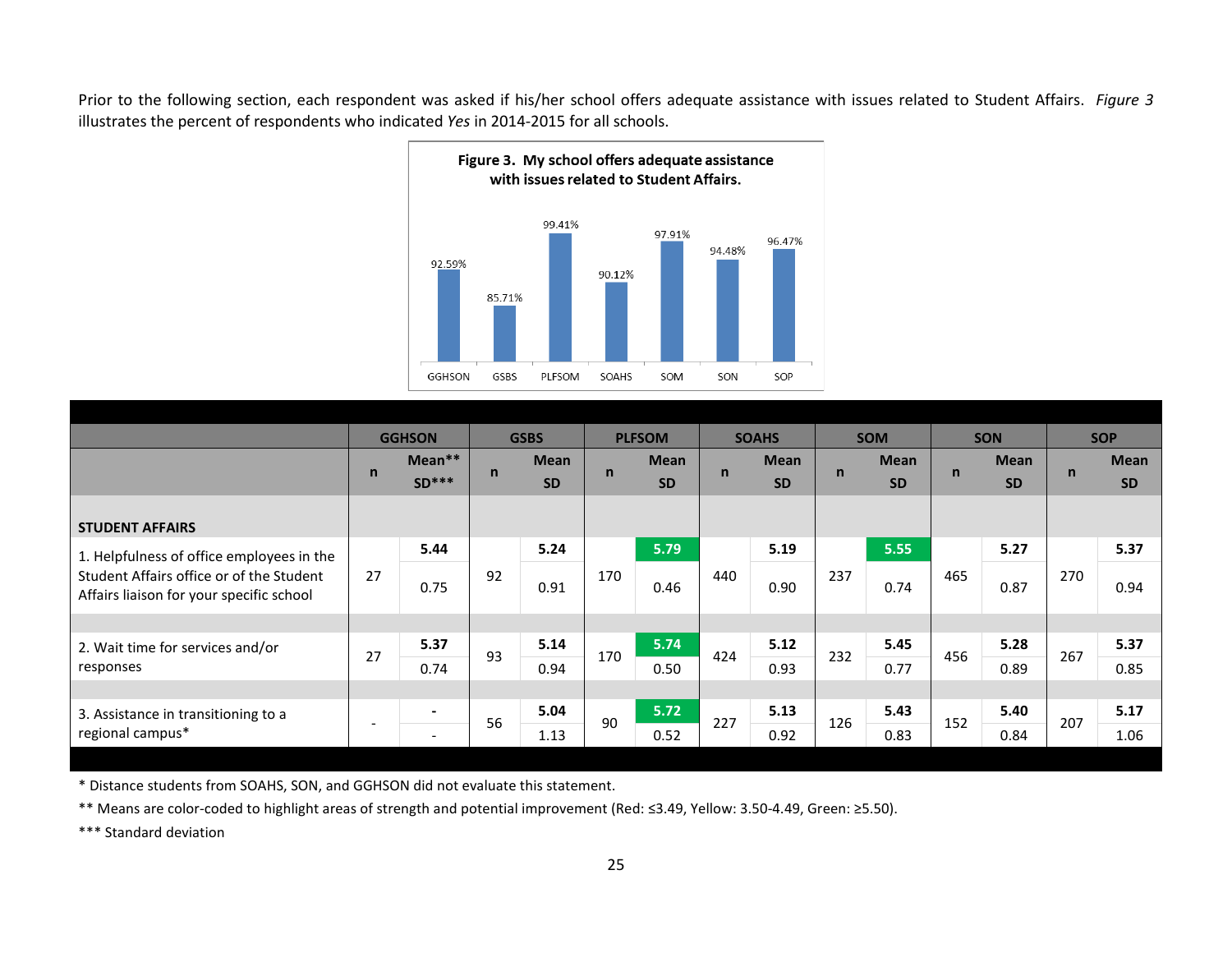|                                             |              | <b>GGHSON</b> |              | <b>GSBS</b> |              | <b>PLFSOM</b> |              | <b>SOAHS</b> |              | <b>SOM</b>  |              | <b>SON</b>  |             | <b>SOP</b>  |
|---------------------------------------------|--------------|---------------|--------------|-------------|--------------|---------------|--------------|--------------|--------------|-------------|--------------|-------------|-------------|-------------|
|                                             |              | Mean*         |              | <b>Mean</b> |              | <b>Mean</b>   |              | <b>Mean</b>  |              | <b>Mean</b> |              | <b>Mean</b> |             | <b>Mean</b> |
|                                             | $\mathsf{n}$ | $SD**$        | $\mathsf{n}$ | <b>SD</b>   | $\mathsf{n}$ | <b>SD</b>     | $\mathsf{n}$ | <b>SD</b>    | $\mathsf{n}$ | <b>SD</b>   | $\mathsf{n}$ | <b>SD</b>   | $\mathbf n$ | <b>SD</b>   |
|                                             |              |               |              |             |              |               |              |              |              |             |              |             |             |             |
| <b>STUDENT BUSINESS SERVICES</b>            |              |               |              |             |              |               |              |              |              |             |              |             |             |             |
| 1. Helpfulness of Student Business Services | 25           | 5.36          | 95           | 5.16        | 146          | 5.42          |              | 5.12         |              | 5.18        | 517          | 5.27        |             | 5.29        |
| employees                                   |              | 0.70          |              | 0.99        |              | 0.71          | 502          | 0.84         | 193          | 0.89        |              | 0.81        | 242         | 0.79        |
|                                             |              |               |              |             |              |               |              |              |              |             |              |             |             |             |
|                                             |              | 5.32          | 96           | 5.05        |              | 5.40          | 489          | 5.03         | 193          | 5.12        | 514          | 5.21        | 242         | 5.24        |
| 2. Wait time for services and/or responses  | 25           | 0.69          |              | 1.10        | 141          | 0.70          |              | 0.91         |              | 1.00        |              | 0.86        |             | 0.83        |
|                                             |              |               |              |             |              |               |              |              |              |             |              |             |             |             |
| 3. Usefulness of Student Business Services  |              | 5.27          |              | 4.85        |              | 5.20          |              | 5.02         |              | 4.95        |              | 5.22        |             | 5.10        |
| website                                     | 26           | 0.72          | 98           | 1.20        | 138          | 0.78          | 509          | 0.91         | 190          | 1.06        | 535          | 0.90        | 253         | 0.97        |
|                                             |              |               |              |             |              |               |              |              |              |             |              |             |             |             |
|                                             |              | 5.23          |              | 4.83        |              | 5.19          |              | 5.00         |              | 4.91        |              | 5.14        |             | 5.09        |
| 4. Clarity of your online account statement | 26           | 0.76          | 104          | 1.28        | 150          | 0.87          | 538          | 1.02         | 219          | 1.17        | 575          | 1.02        | 269         | 0.92        |
|                                             |              |               |              |             |              |               |              |              |              |             |              |             |             |             |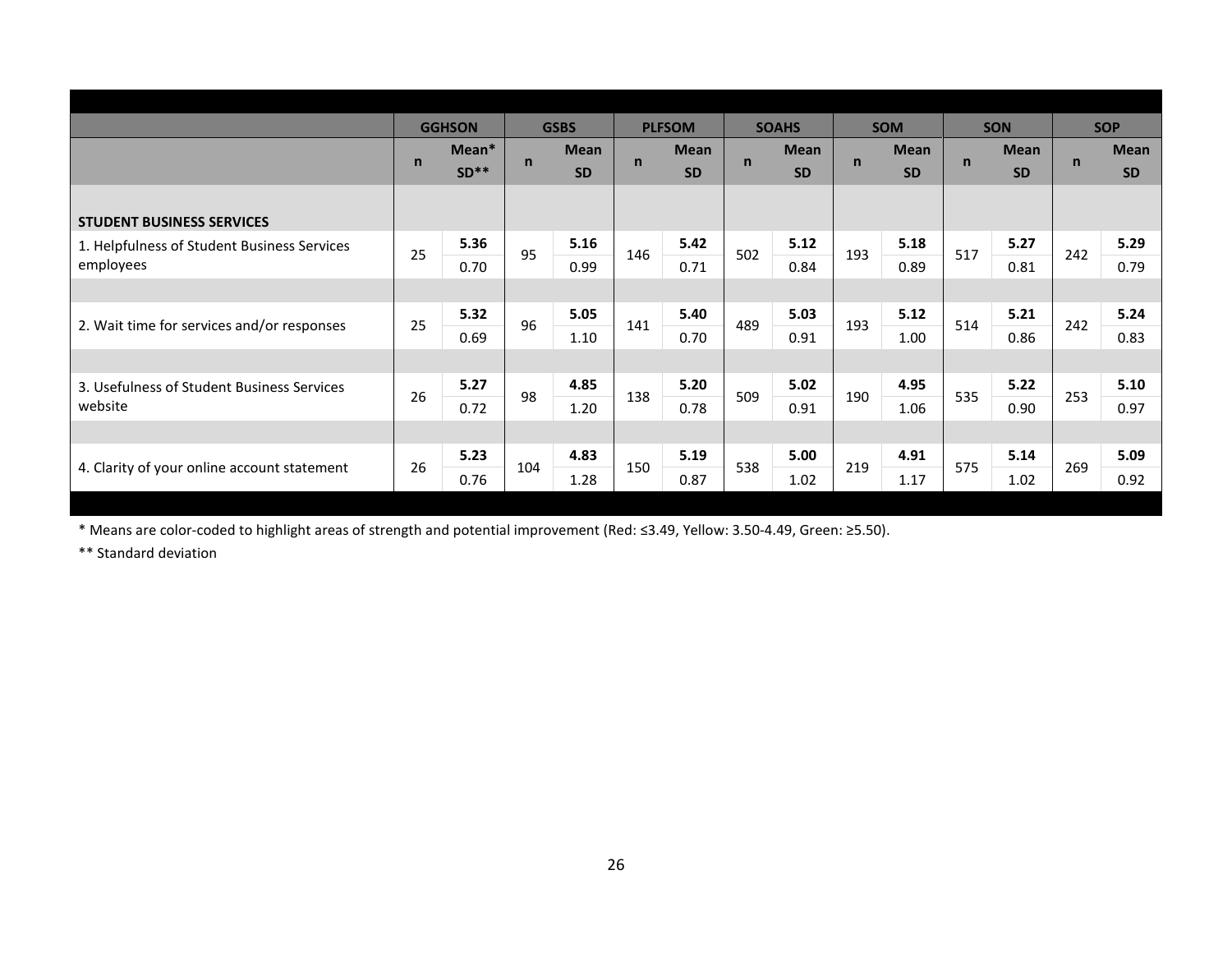|                                                           |                          | <b>GGHSON</b>            |              | <b>GSBS</b> |              | <b>PLFSOM</b> |             | <b>SOAHS</b> |              | <b>SOM</b>  |              | <b>SON</b>  |              | <b>SOP</b>  |
|-----------------------------------------------------------|--------------------------|--------------------------|--------------|-------------|--------------|---------------|-------------|--------------|--------------|-------------|--------------|-------------|--------------|-------------|
|                                                           | $\mathsf{n}$             | Mean**                   | $\mathsf{n}$ | <b>Mean</b> | $\mathsf{n}$ | <b>Mean</b>   | $\mathbf n$ | <b>Mean</b>  | $\mathsf{n}$ | <b>Mean</b> | $\mathsf{n}$ | <b>Mean</b> | $\mathsf{n}$ | <b>Mean</b> |
|                                                           |                          | $SD***$                  |              | <b>SD</b>   |              | <b>SD</b>     |             | <b>SD</b>    |              | <b>SD</b>   |              | <b>SD</b>   |              | <b>SD</b>   |
|                                                           |                          |                          |              |             |              |               |             |              |              |             |              |             |              |             |
| <b>LIBRARY RESOURCES</b>                                  |                          |                          |              |             |              |               |             |              |              |             |              |             |              |             |
|                                                           |                          | 5.65                     | 88           | 5.36        |              | 5.57          | 419         | 5.27         | 194          | 5.41        | 456          | 5.40        |              | 5.17        |
| 1. Helpfulness of librarians                              | 20                       | 0.49                     |              | 0.63        | 161          | 0.57          |             | 0.82         |              | 0.78        |              | 0.75        | 138          | 0.85        |
|                                                           |                          |                          |              |             |              |               |             |              |              |             |              |             |              |             |
|                                                           |                          | $\blacksquare$           |              | 4.95        |              | 4.73          |             | 4.63         |              | 4.61        |              | 5.17        |              | 4.93        |
| 2. Hours of operation*                                    |                          |                          | 92           | 1.09        | 166          | 1.27          | 388         | 1.35         | 215          | 1.39        | 221          | 1.04        | 142          | 1.07        |
|                                                           |                          |                          |              |             |              |               |             |              |              |             |              |             |              |             |
|                                                           |                          | $\blacksquare$           |              | 4.80        |              | 4.84          |             | 4.76         |              | 4.34        |              | 5.23        |              | 4.79        |
| 3. Study facilities available in the library*             | $\overline{\phantom{a}}$ |                          | 95           | 1.15        | 167          | 1.24          | 380         | 1.22         | 218          | 1.55        | 209          |             | 145          | 1.26        |
|                                                           |                          |                          |              |             |              |               |             |              |              |             |              |             |              |             |
| 4. Accessibility of <b>onsite</b> library resources (e.g. |                          |                          |              | 5.09        |              | 5.25          |             | 5.18         |              | 5.07        |              | 5.39        |              | 5.09        |
| books, journals in library)*                              |                          | $\overline{\phantom{0}}$ | 89           | 0.98        | 159          | 0.84          | 375         | 0.82         | 181          | 1.10        | 222          | 0.73        | 175          | 1.07        |
|                                                           |                          |                          |              |             |              |               |             |              |              |             |              |             |              |             |
| 5. Accessibility of online library resources (e.g.        |                          | 5.16                     |              | 4.97        |              | 5.31          |             | 5.17         |              | 5.15        |              | 5.41        |              | 5.36        |
| books, journals online)                                   | 25                       | 0.85                     | 106          | 1.16        | 163          | 0.77          | 544         | 0.94         | 212          | 1.07        | 593          | 0.82        | 254          | 0.77        |
|                                                           |                          |                          |              |             |              |               |             |              |              |             |              |             |              |             |
| 6. Accessibility of search software (e.g. OVID,           |                          | 5.09                     |              | 4.94        |              | 5.18          |             | 5.17         |              | 5.20        |              | 5.40        |              | 5.40        |
| Micromedex, MD Consult)                                   | 23                       | 1.00                     | 86           | 1.02        | 150          | 0.92          | 466         | 0.89         | 186          | 0.99        | 563          | 0.78        | 256          | 0.72        |
|                                                           |                          |                          |              |             |              |               |             |              |              |             |              |             |              |             |

\* Distance students from SOAHS, SON, and GGHSON did not evaluate this statement.

\*\* Means are color-coded to highlight areas of strength and potential improvement (Red: ≤3.49, Yellow: 3.50-4.49, Green: ≥5.50).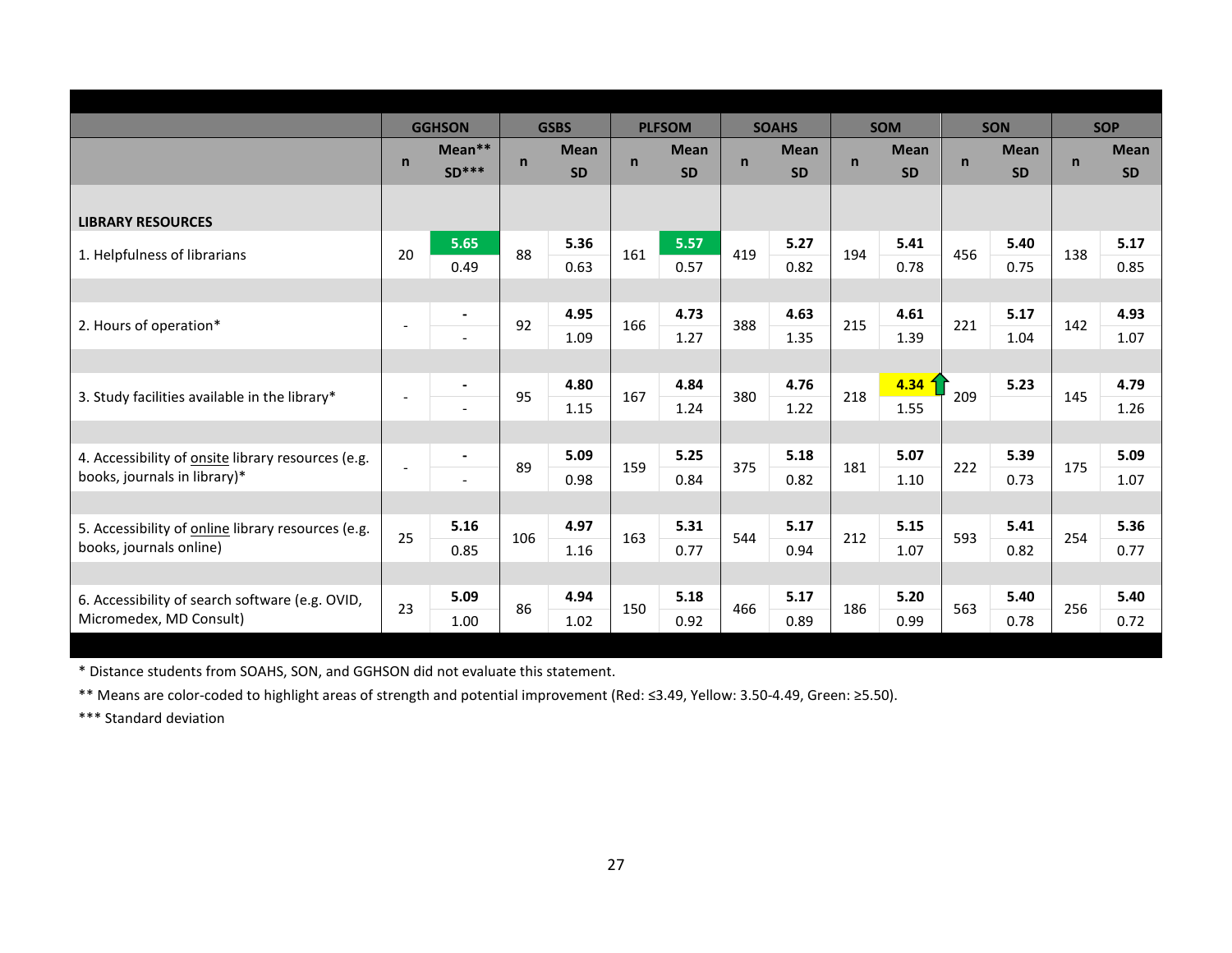|                                                    |              | <b>GGHSON</b> |     | <b>GSBS</b> |              | <b>PLFSOM</b> |     | <b>SOAHS</b> |     | <b>SOM</b>  |              | <b>SON</b>  |              | <b>SOP</b>  |
|----------------------------------------------------|--------------|---------------|-----|-------------|--------------|---------------|-----|--------------|-----|-------------|--------------|-------------|--------------|-------------|
|                                                    |              | Mean*         |     | <b>Mean</b> |              | <b>Mean</b>   |     | <b>Mean</b>  |     | <b>Mean</b> |              | <b>Mean</b> |              | <b>Mean</b> |
|                                                    | $\mathsf{n}$ | $SD**$        | n   | <b>SD</b>   | $\mathsf{n}$ | <b>SD</b>     | n   | <b>SD</b>    | n   | <b>SD</b>   | $\mathsf{n}$ | <b>SD</b>   | $\mathsf{n}$ | <b>SD</b>   |
|                                                    |              |               |     |             |              |               |     |              |     |             |              |             |              |             |
| <b>ADVISING/MENTORING</b>                          |              |               |     |             |              |               |     |              |     |             |              |             |              |             |
|                                                    | 27           | 4.78          | 109 | 5.05        |              | 5.10          | 536 | 5.30         |     | 4.86        |              | 5.19        | 240          | 5.12        |
| 1. Academic advising in my field of study          |              | 1.22          |     | 1.18        | 157          | 1.07          |     | 0.94         | 201 | 1.18        | 518          | 1.01        |              | 0.96        |
|                                                    |              |               |     |             |              |               |     |              |     |             |              |             |              |             |
| 2. Academic advisor's knowledge about my degree    | 27           | 5.26          |     | 5.16        |              | 5.20          | 539 | 5.45         |     | 4.98        |              | 5.28        | 236          | 5.22        |
| program                                            |              | 0.66          | 108 | 0.98        | 154          | 0.97          |     | 0.81         | 194 | 1.11        | 521          | 0.93        |              | 0.93        |
|                                                    |              |               |     |             |              |               |     |              |     |             |              |             |              |             |
| 3. Faculty/staff knowledge of career opportunities |              | 4.89          |     | 4.73        |              | 5.22          |     | 5.42         |     | 5.00        |              | 5.33        |              | 5.21        |
| in my field of study                               | 27           | 0.97          | 109 | 1.31        | 161          | 0.96          | 541 | 0.86         | 214 | 1.14        | 535          | 0.86        | 264          | 0.95        |
|                                                    |              |               |     |             |              |               |     |              |     |             |              |             |              |             |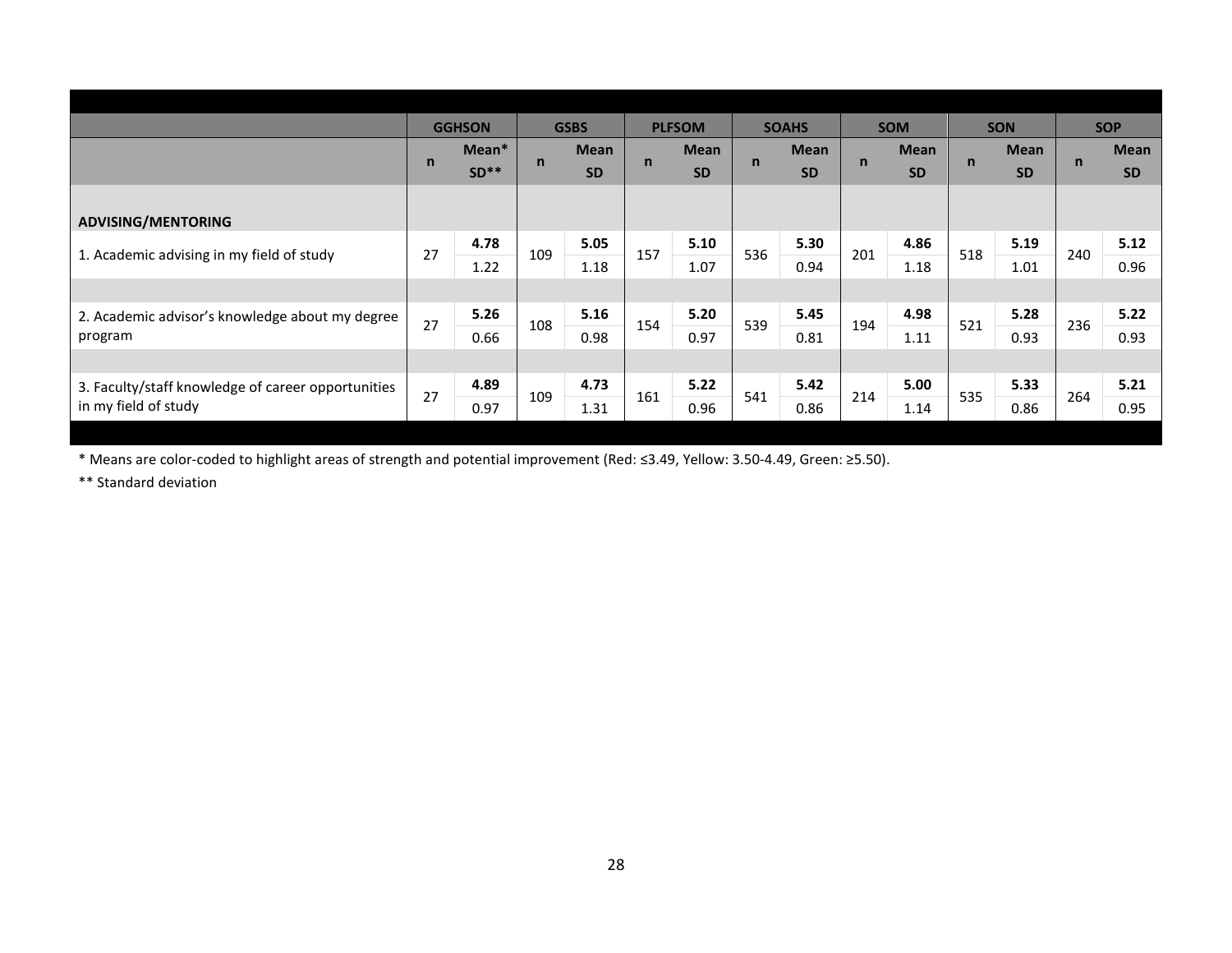|                                                  |                          | <b>GGHSON</b>            |              | <b>GSBS</b> |              | <b>PLFSOM</b> |             | <b>SOAHS</b> |             | <b>SOM</b>  |             | <b>SON</b>  |             | <b>SOP</b>  |
|--------------------------------------------------|--------------------------|--------------------------|--------------|-------------|--------------|---------------|-------------|--------------|-------------|-------------|-------------|-------------|-------------|-------------|
|                                                  |                          | Mean**                   |              | <b>Mean</b> |              | <b>Mean</b>   |             | <b>Mean</b>  |             | <b>Mean</b> |             | <b>Mean</b> | $\mathbf n$ | <b>Mean</b> |
|                                                  | $\mathsf{n}$             | $SD***$                  | $\mathsf{n}$ | <b>SD</b>   | $\mathsf{n}$ | <b>SD</b>     | $\mathbf n$ | <b>SD</b>    | $\mathbf n$ | <b>SD</b>   | $\mathbf n$ | <b>SD</b>   |             | <b>SD</b>   |
|                                                  |                          |                          |              |             |              |               |             |              |             |             |             |             |             |             |
| <b>GENERAL TECHNOLOGY</b>                        |                          |                          |              |             |              |               |             |              |             |             |             |             |             |             |
| 1. Audio-video equipment used in classrooms      | $\overline{\phantom{a}}$ |                          | 110          | 4.85        | 170          | 4.63          | 425         | 5.03         | 229         | 4.41        | 234         | 5.44        | 281         | 4.92        |
| (e.g. microphones, projectors)*                  |                          |                          |              | 1.17        |              | 1.31          |             | 0.90         |             | 1.45        |             | 0.65        |             | 0.94        |
|                                                  |                          |                          |              |             |              |               |             |              |             |             |             |             |             |             |
| 2. Reliability of wireless connection to HSC-Air | $\overline{a}$           | $\overline{\phantom{a}}$ | 111          | 4.21        | 170          | 3.87          | 424         | 4.22         | 231         | 3.69        | 237         | 5.16        | 282         | 4.67        |
| (wifi) on my campus*                             |                          | $\overline{\phantom{a}}$ |              | 1.44        |              | 1.51          |             | 1.41         |             | 1.62        |             | 0.92        |             | 1.17        |
|                                                  |                          |                          |              |             |              |               |             |              |             |             |             |             |             |             |
| 3. Reliability of Learning Management System     | 27                       | 5.00                     | 107          | 4.96        | 170          | 4.66          | 572         | 5.15         | 234         | 4.24        | 601         | 5.38        | 282         | 4.96        |
| (e.g., Sakai/The Hub, Blackboard)                |                          | 0.83                     |              | 0.95        |              | 1.15          |             | 0.94         |             | 1.44        |             | 0.77        |             | 1.04        |
|                                                  |                          |                          |              |             |              |               |             |              |             |             |             |             |             |             |
|                                                  | 24                       | 5.58                     | 90           | 4.98        | 150          | 4.93          | 458         | 5.27         | 170         | 4.91        | 505         | 5.46        | 217         | 5.07        |
| 4. Helpfulness of Help Desk employees            |                          | 0.58                     |              | 0.90        |              | 1.14          |             | 0.80         |             | 1.14        |             | 0.71        |             | 0.95        |
|                                                  |                          |                          |              |             |              |               |             |              |             |             |             |             |             |             |
|                                                  | 27                       | 5.04                     | 111          | 4.69        | 167          | 4.55          | 569         | 5.09         | 229         | 4.44        | 602         | 5.36        | 280         | 4.99        |
| 5. Usability of my school's website              |                          | 0.85                     |              | 1.20        |              | 1.25          |             | 0.91         |             | 1.40        |             | 0.82        |             | 0.97        |

\* Distance students from SOAHS, SON, and GGHSON did not evaluate this statement.

\*\* Means are color-coded to highlight areas of strength and potential improvement (Red: ≤3.49, Yellow: 3.50-4.49, Green: ≥5.50).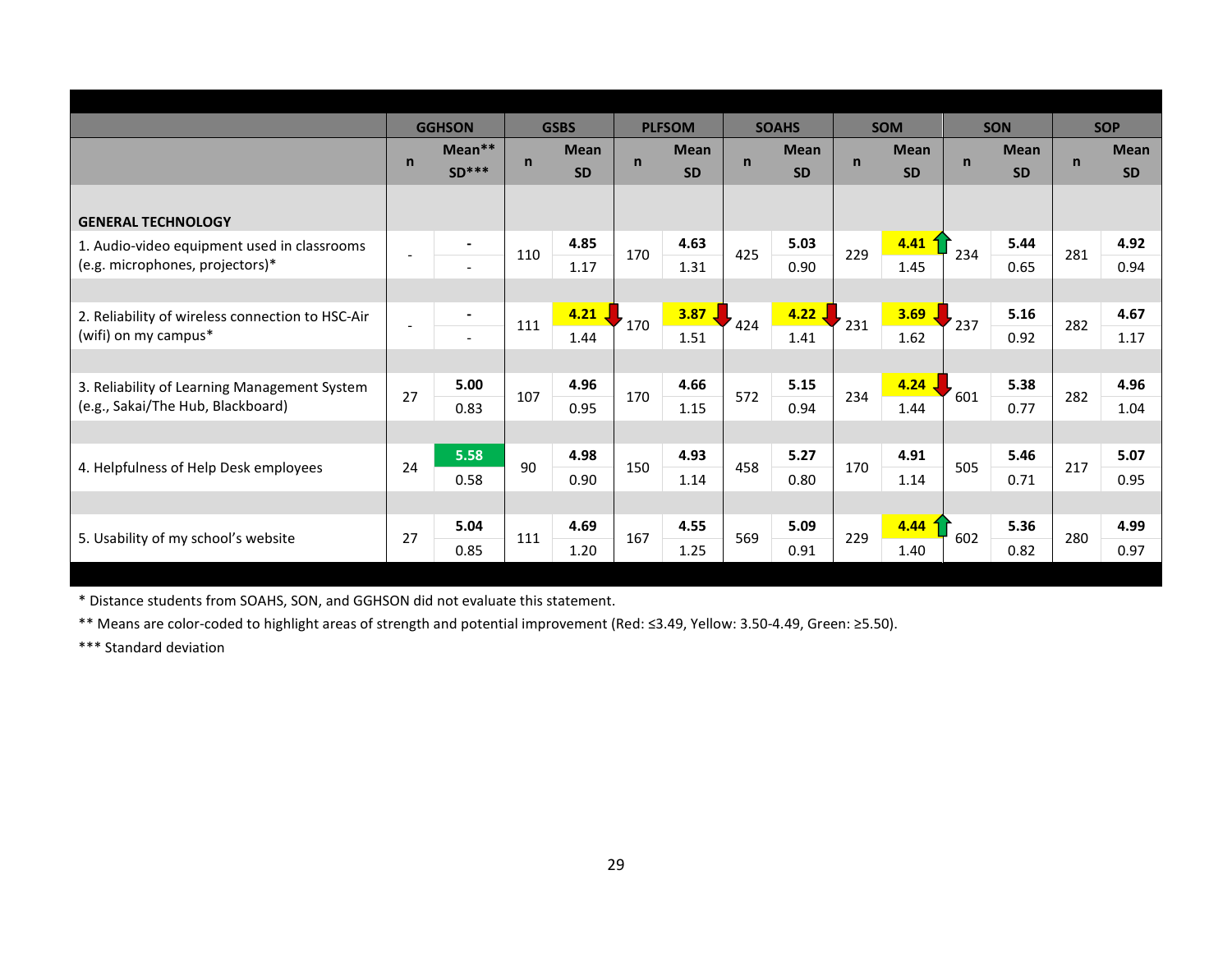|                                    |              | <b>GGHSON</b>     |             | <b>GSBS</b>              | <b>PLFSOM</b> |                          |              | <b>SOAHS</b>             |              | <b>SOM</b>               |              | <b>SON</b>               |              | <b>SOP</b>               |
|------------------------------------|--------------|-------------------|-------------|--------------------------|---------------|--------------------------|--------------|--------------------------|--------------|--------------------------|--------------|--------------------------|--------------|--------------------------|
|                                    | $\mathsf{n}$ | Mean**<br>$SD***$ | $\mathbf n$ | <b>Mean</b><br><b>SD</b> | $\mathsf{n}$  | <b>Mean</b><br><b>SD</b> | $\mathsf{n}$ | <b>Mean</b><br><b>SD</b> | $\mathsf{n}$ | <b>Mean</b><br><b>SD</b> | $\mathsf{n}$ | <b>Mean</b><br><b>SD</b> | $\mathsf{n}$ | <b>Mean</b><br><b>SD</b> |
| <b>ENVIRONMENT*</b>                |              |                   |             |                          |               |                          |              |                          |              |                          |              |                          |              |                          |
| 1. Cleanliness of campus buildings | 29           | 5.86<br>0.35      | 118         | 5.64<br>0.52             | 175           | 5.63<br>0.60             | 437          | 5.59<br>0.62             | 244          | 5.58<br>0.65             | 244          | 5.75<br>0.53             | 288          | 5.52<br>0.71             |
|                                    |              |                   |             |                          |               |                          |              |                          |              |                          |              |                          |              |                          |
| 2. Classroom environment (e.g.     | 29           | 5.34              | 118         | 5.15                     | 174           | 5.14                     | 436          | 5.10                     | 245          | 5.09                     | 233          | 5.43                     | 289          | 5.11                     |
| size, temperature, maintenance)    |              | 0.81              |             | 0.87                     |               | 0.89                     |              | 0.92                     |              | 1.01                     |              | 0.84                     |              | 0.96                     |
|                                    |              |                   |             |                          |               |                          |              |                          |              |                          |              |                          |              |                          |
| 3. Quality of equipment in         | 29           | 5.48              | 110         | 5.33                     | 173           | 5.38                     | 404          | 5.11                     | 230          | 5.12                     | 228          | 5.59                     | 280          | 5.27                     |
| laboratory facilities              |              | 0.78              |             | 0.72                     |               | 0.78                     |              | 0.93                     |              | 0.81                     |              | 0.75                     |              | 0.79                     |
|                                    |              |                   |             |                          |               |                          |              |                          |              |                          |              |                          |              |                          |
| 4. Campus security                 | 29           | 5.83              | 116         | 5.35                     | 174           | 5.42                     | 429          | 5.23                     | 242          | 5.28                     | 229          | 5.52                     | 284          | 5.25                     |
|                                    |              | 0.47              |             | 0.68                     |               | 0.72                     |              | 0.87                     |              | 0.84                     |              | 0.80                     |              | 0.90                     |
|                                    |              |                   |             |                          |               |                          |              |                          |              |                          |              |                          |              |                          |
| 5. Parking availability            | 29           | 4.00              | 115         | 4.30                     | 172           | $3.01$ $\sqrt{ }$        | 433          | 4.42                     | 241          | 3.61                     | 242          | 4.89                     | 289          | 4.15                     |
|                                    |              | 1.46              |             | 1.45                     |               | 1.66                     |              | 1.33                     |              | 1.55                     |              | 1.27                     |              | 1.46                     |

\* Distance students from SOAHS and SON did not evaluate this section.

\*\* Means are color-coded to highlight areas of strength and potential improvement (Red: ≤3.49, Yellow: 3.50-4.49, Green: ≥5.50).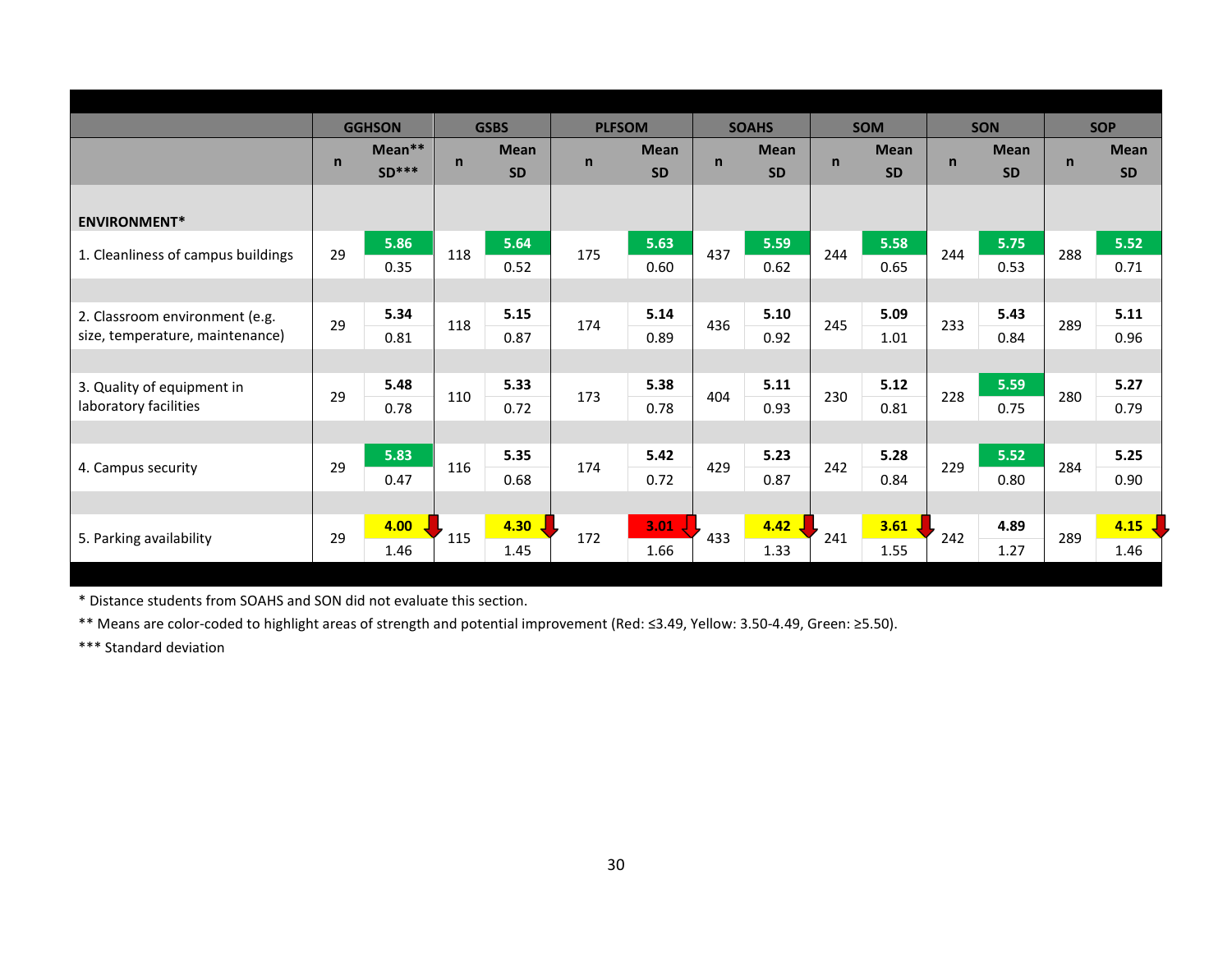|                                                    |              | <b>GGHSON</b> |              | <b>GSBS</b> |             | <b>PLFSOM</b> |             | <b>SOAHS</b> |              | <b>SOM</b>  |             | <b>SON</b>  |             | <b>SOP</b>  |
|----------------------------------------------------|--------------|---------------|--------------|-------------|-------------|---------------|-------------|--------------|--------------|-------------|-------------|-------------|-------------|-------------|
|                                                    | $\mathsf{n}$ | Mean*         |              | <b>Mean</b> | $\mathbf n$ | <b>Mean</b>   |             | <b>Mean</b>  | $\mathsf{n}$ | <b>Mean</b> | $\mathbf n$ | <b>Mean</b> | $\mathbf n$ | <b>Mean</b> |
|                                                    |              | $SD**$        | $\mathsf{n}$ | <b>SD</b>   |             | <b>SD</b>     | $\mathbf n$ | <b>SD</b>    |              | <b>SD</b>   |             | <b>SD</b>   |             | <b>SD</b>   |
|                                                    |              |               |              |             |             |               |             |              |              |             |             |             |             |             |
| <b>STUDENT LIFE</b>                                |              |               |              |             |             |               |             |              |              |             |             |             |             |             |
| 1. I am satisfied with the racial/ethnic diversity | 21           | 5.52          | 104          | 5.05        | 157         | 5.03          | 489         | 5.19         | 214          | 4.79        | 448         | 5.40        | 253         | 5.17        |
| of the student body in my school.                  |              | 0.60          |              | 1.22        |             | 1.13          |             | 0.85         |              | 1.33        |             | 0.74        |             | 0.92        |
|                                                    |              |               |              |             |             |               |             |              |              |             |             |             |             |             |
| 2. Students in my school are treated fairly and    | 23           | 4.83          | 110          | 5.07        | 168         | 5.43          | 537         | 5.36         | 228          | 5.39        | 513         | 5.44        | 276         | 5.18        |
| with respect regardless of their differences.      |              | 1.23          |              | 1.28        |             | 0.88          |             | 0.84         |              | 0.84        |             | 0.77        |             | 1.00        |
|                                                    |              |               |              |             |             |               |             |              |              |             |             |             |             |             |
|                                                    | 25           | $4.48$ J      |              | 5.00        | 167         | 5.25          | 548         | 5.15         | 226          | 5.12        | 539         | 5.25        | 275         | 5.04        |
| 3. I feel a sense of belonging to my school.       |              | 1.42          | 109          | 1.22        |             | 1.12          |             | 1.05         |              | 1.18        |             | 0.95        |             | 1.05        |
|                                                    |              |               |              |             |             |               |             |              |              |             |             |             |             |             |
| 4. I feel a sense of belonging to the TTUHSC       | 25           | $4.48$ J      | 109          | 4.93        | 167         | 5.22          | 546         | 5.02         | 227          | 5.03        | 531         | 5.18        | 275         | 4.89        |
| community.                                         |              | 1.45          |              | 1.31        |             | 1.14          |             | 1.14         |              | 1.21        |             | 1.02        |             | 1.17        |
|                                                    |              |               |              |             |             |               |             |              |              |             |             |             |             |             |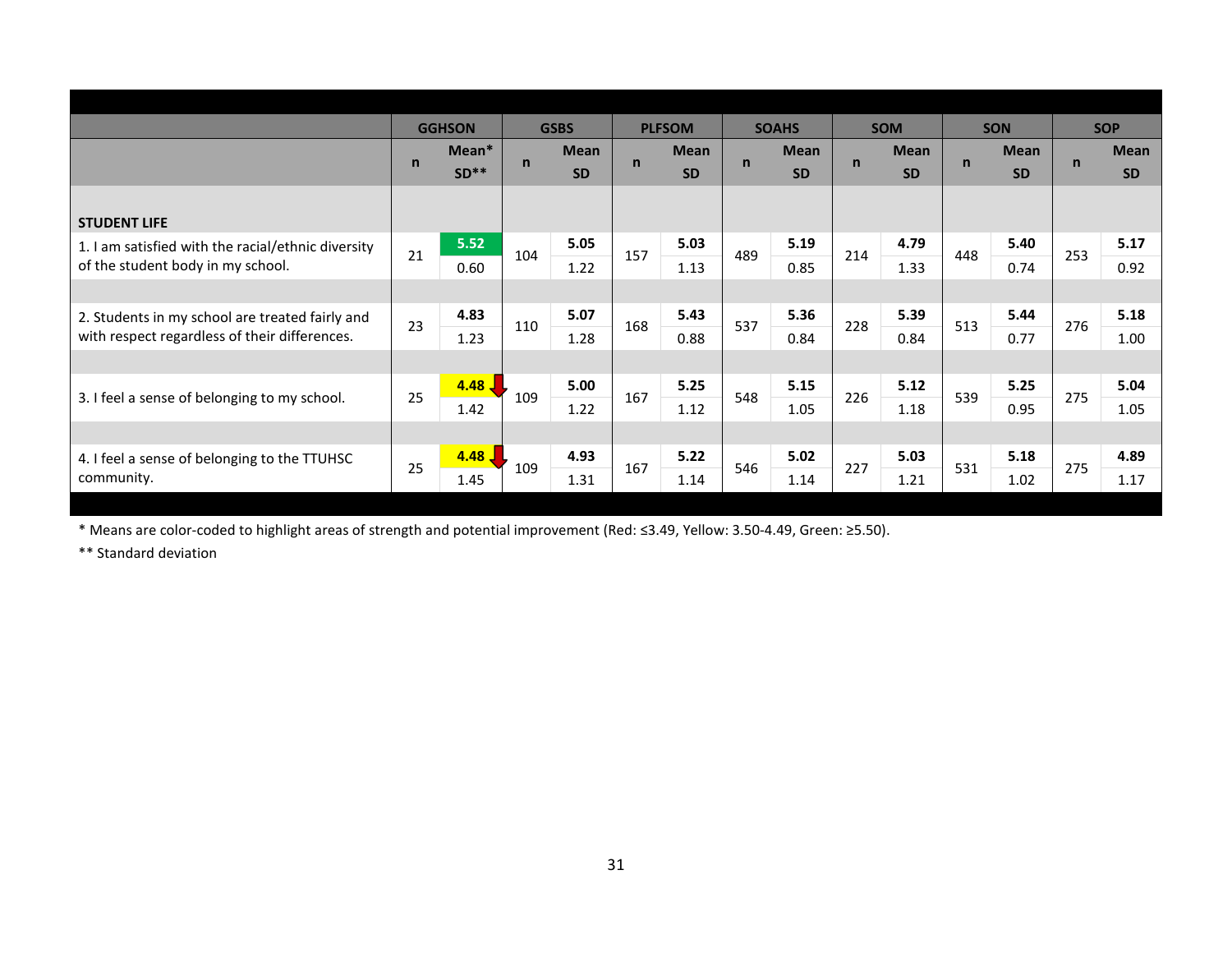| <b>SOM</b><br><b>GGHSON</b><br><b>GSBS</b><br><b>PLFSOM</b><br><b>SOAHS</b><br><b>SON</b><br><b>SOP</b><br>Mean*<br><b>Mean</b><br><b>Mean</b><br><b>Mean</b><br><b>Mean</b><br><b>Mean</b><br><b>Mean</b><br>$\mathsf{n}$<br>n<br>$\mathsf{n}$<br>$\mathsf{n}$<br>$\mathsf{n}$<br>$\mathsf{n}$<br>$\mathsf{n}$<br>$SD**$<br><b>SD</b><br><b>SD</b><br><b>SD</b><br><b>SD</b><br><b>SD</b><br><b>SD</b><br><b>STUDENT LIFE (cont.)</b><br>5. I know who represents my school and/or<br>4.49.<br>4.82<br>4.44<br>4.50<br>4.58<br>5.44<br>4.71<br>433<br>109<br>167<br>485<br>224<br>264<br>24<br>campus on the Student Government Association<br>1.72<br>1.52<br>0.81<br>1.60<br>1.24<br>1.65<br>1.39<br>(SGA).<br>4.63<br>5.37<br>4.54<br>4.70<br>4.66<br>4.61<br>4.46<br>6. I am aware of the activities sponsored by the<br>167<br>223<br>107<br>503<br>456<br>259<br>24<br>Student Government Association (SGA).<br>1.72<br>0.80<br>1.47<br>1.27<br>1.46<br>1.49<br>1.43<br>7. The Student Government Association (SGA)<br>5.18<br>4.79<br>4.84<br>4.86<br>4.25<br>4.61<br>4.72<br>167<br>470<br>219<br>253<br>24<br>102<br>414<br>advocates for and represents student interests<br>1.70<br>1.43<br>1.28<br>1.05<br>1.19<br>1.30<br>1.30<br>effectively.<br>8. I know where to go to within my school to file a<br>4.95<br>4.39<br>3.98<br>4.06<br>4.35<br>4.63<br>4.00<br>527<br>24<br>109<br>165<br>218<br>509<br>270<br>complaint against another student or TTUHSC<br>1.72<br>1.52<br>1.50<br>1.03<br>1.54<br>1.55<br>1.38<br>employee.<br>9. I believe that any complaints I file against<br>3.96<br>4.94<br>5.12<br>4.88<br>4.98<br>5.01<br>4.79<br>another student or TTUHSC employee will be<br>105<br>163<br>504<br>215<br>496<br>266<br>24<br>0.97<br>1.28 |                              |      |  |      |  |      |      |      |  |
|--------------------------------------------------------------------------------------------------------------------------------------------------------------------------------------------------------------------------------------------------------------------------------------------------------------------------------------------------------------------------------------------------------------------------------------------------------------------------------------------------------------------------------------------------------------------------------------------------------------------------------------------------------------------------------------------------------------------------------------------------------------------------------------------------------------------------------------------------------------------------------------------------------------------------------------------------------------------------------------------------------------------------------------------------------------------------------------------------------------------------------------------------------------------------------------------------------------------------------------------------------------------------------------------------------------------------------------------------------------------------------------------------------------------------------------------------------------------------------------------------------------------------------------------------------------------------------------------------------------------------------------------------------------------------------------------------------------------------------------------------------------------------|------------------------------|------|--|------|--|------|------|------|--|
|                                                                                                                                                                                                                                                                                                                                                                                                                                                                                                                                                                                                                                                                                                                                                                                                                                                                                                                                                                                                                                                                                                                                                                                                                                                                                                                                                                                                                                                                                                                                                                                                                                                                                                                                                                          |                              |      |  |      |  |      |      |      |  |
|                                                                                                                                                                                                                                                                                                                                                                                                                                                                                                                                                                                                                                                                                                                                                                                                                                                                                                                                                                                                                                                                                                                                                                                                                                                                                                                                                                                                                                                                                                                                                                                                                                                                                                                                                                          |                              |      |  |      |  |      |      |      |  |
|                                                                                                                                                                                                                                                                                                                                                                                                                                                                                                                                                                                                                                                                                                                                                                                                                                                                                                                                                                                                                                                                                                                                                                                                                                                                                                                                                                                                                                                                                                                                                                                                                                                                                                                                                                          |                              |      |  |      |  |      |      |      |  |
|                                                                                                                                                                                                                                                                                                                                                                                                                                                                                                                                                                                                                                                                                                                                                                                                                                                                                                                                                                                                                                                                                                                                                                                                                                                                                                                                                                                                                                                                                                                                                                                                                                                                                                                                                                          |                              |      |  |      |  |      |      |      |  |
|                                                                                                                                                                                                                                                                                                                                                                                                                                                                                                                                                                                                                                                                                                                                                                                                                                                                                                                                                                                                                                                                                                                                                                                                                                                                                                                                                                                                                                                                                                                                                                                                                                                                                                                                                                          |                              |      |  |      |  |      |      |      |  |
|                                                                                                                                                                                                                                                                                                                                                                                                                                                                                                                                                                                                                                                                                                                                                                                                                                                                                                                                                                                                                                                                                                                                                                                                                                                                                                                                                                                                                                                                                                                                                                                                                                                                                                                                                                          |                              |      |  |      |  |      |      |      |  |
|                                                                                                                                                                                                                                                                                                                                                                                                                                                                                                                                                                                                                                                                                                                                                                                                                                                                                                                                                                                                                                                                                                                                                                                                                                                                                                                                                                                                                                                                                                                                                                                                                                                                                                                                                                          |                              |      |  |      |  |      |      |      |  |
|                                                                                                                                                                                                                                                                                                                                                                                                                                                                                                                                                                                                                                                                                                                                                                                                                                                                                                                                                                                                                                                                                                                                                                                                                                                                                                                                                                                                                                                                                                                                                                                                                                                                                                                                                                          |                              |      |  |      |  |      |      |      |  |
|                                                                                                                                                                                                                                                                                                                                                                                                                                                                                                                                                                                                                                                                                                                                                                                                                                                                                                                                                                                                                                                                                                                                                                                                                                                                                                                                                                                                                                                                                                                                                                                                                                                                                                                                                                          |                              |      |  |      |  |      |      |      |  |
|                                                                                                                                                                                                                                                                                                                                                                                                                                                                                                                                                                                                                                                                                                                                                                                                                                                                                                                                                                                                                                                                                                                                                                                                                                                                                                                                                                                                                                                                                                                                                                                                                                                                                                                                                                          |                              |      |  |      |  |      |      |      |  |
|                                                                                                                                                                                                                                                                                                                                                                                                                                                                                                                                                                                                                                                                                                                                                                                                                                                                                                                                                                                                                                                                                                                                                                                                                                                                                                                                                                                                                                                                                                                                                                                                                                                                                                                                                                          |                              |      |  |      |  |      |      |      |  |
|                                                                                                                                                                                                                                                                                                                                                                                                                                                                                                                                                                                                                                                                                                                                                                                                                                                                                                                                                                                                                                                                                                                                                                                                                                                                                                                                                                                                                                                                                                                                                                                                                                                                                                                                                                          |                              |      |  |      |  |      |      |      |  |
|                                                                                                                                                                                                                                                                                                                                                                                                                                                                                                                                                                                                                                                                                                                                                                                                                                                                                                                                                                                                                                                                                                                                                                                                                                                                                                                                                                                                                                                                                                                                                                                                                                                                                                                                                                          |                              |      |  |      |  |      |      |      |  |
|                                                                                                                                                                                                                                                                                                                                                                                                                                                                                                                                                                                                                                                                                                                                                                                                                                                                                                                                                                                                                                                                                                                                                                                                                                                                                                                                                                                                                                                                                                                                                                                                                                                                                                                                                                          |                              |      |  |      |  |      |      |      |  |
|                                                                                                                                                                                                                                                                                                                                                                                                                                                                                                                                                                                                                                                                                                                                                                                                                                                                                                                                                                                                                                                                                                                                                                                                                                                                                                                                                                                                                                                                                                                                                                                                                                                                                                                                                                          |                              |      |  |      |  |      |      |      |  |
|                                                                                                                                                                                                                                                                                                                                                                                                                                                                                                                                                                                                                                                                                                                                                                                                                                                                                                                                                                                                                                                                                                                                                                                                                                                                                                                                                                                                                                                                                                                                                                                                                                                                                                                                                                          |                              |      |  |      |  |      |      |      |  |
|                                                                                                                                                                                                                                                                                                                                                                                                                                                                                                                                                                                                                                                                                                                                                                                                                                                                                                                                                                                                                                                                                                                                                                                                                                                                                                                                                                                                                                                                                                                                                                                                                                                                                                                                                                          |                              |      |  |      |  |      |      |      |  |
|                                                                                                                                                                                                                                                                                                                                                                                                                                                                                                                                                                                                                                                                                                                                                                                                                                                                                                                                                                                                                                                                                                                                                                                                                                                                                                                                                                                                                                                                                                                                                                                                                                                                                                                                                                          |                              |      |  |      |  |      |      |      |  |
|                                                                                                                                                                                                                                                                                                                                                                                                                                                                                                                                                                                                                                                                                                                                                                                                                                                                                                                                                                                                                                                                                                                                                                                                                                                                                                                                                                                                                                                                                                                                                                                                                                                                                                                                                                          | handled fairly and promptly. | 1.63 |  | 0.98 |  | 1.05 | 1.03 | 1.05 |  |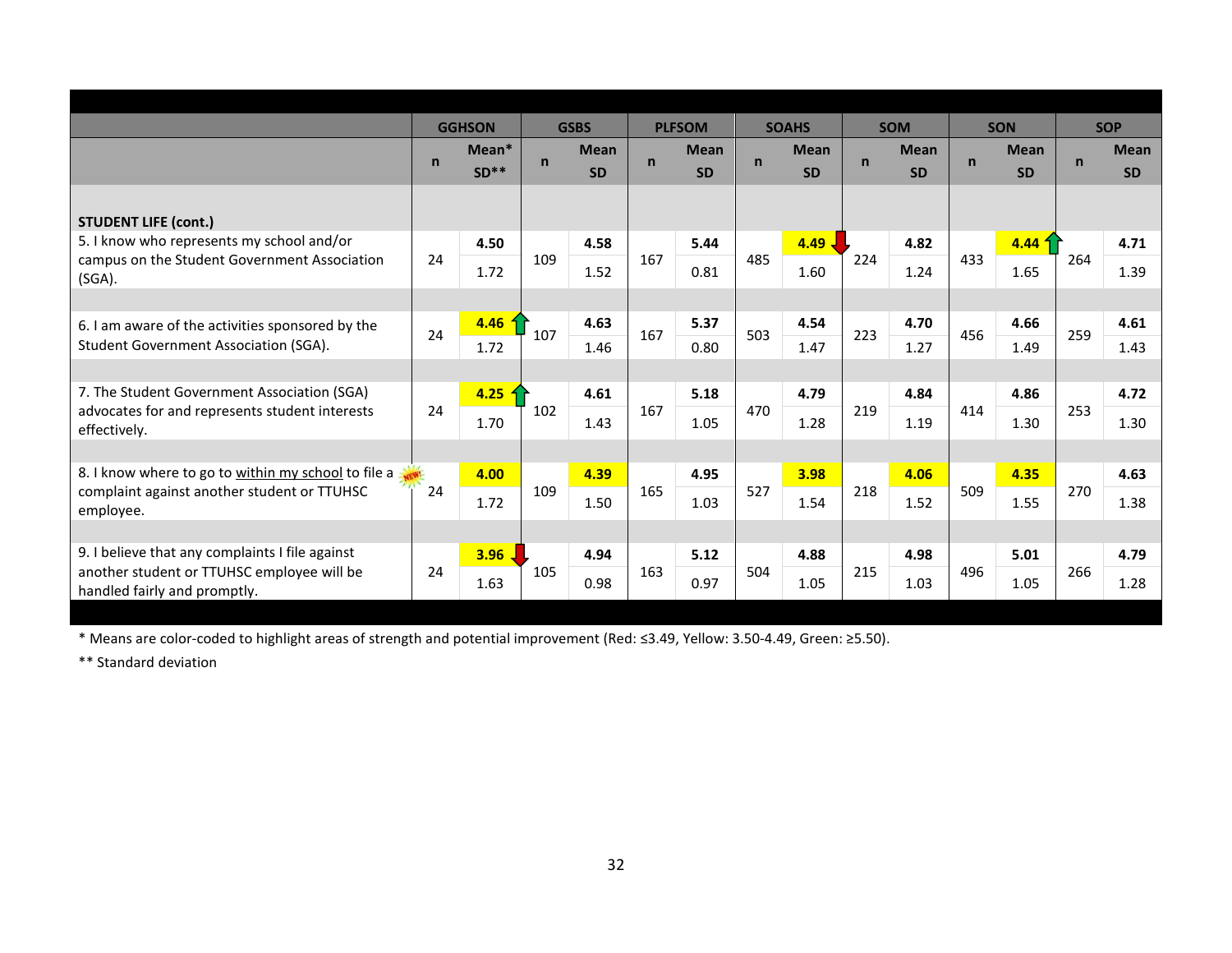|                                                                               |              | <b>GGHSON</b>   |              | <b>GSBS</b>              |              | <b>PLFSOM</b>            |             | <b>SOAHS</b>             |             | <b>SOM</b>               |             | <b>SON</b>               |             | <b>SOP</b>               |
|-------------------------------------------------------------------------------|--------------|-----------------|--------------|--------------------------|--------------|--------------------------|-------------|--------------------------|-------------|--------------------------|-------------|--------------------------|-------------|--------------------------|
|                                                                               | $\mathsf{n}$ | Mean*<br>$SD**$ | $\mathsf{n}$ | <b>Mean</b><br><b>SD</b> | $\mathsf{n}$ | <b>Mean</b><br><b>SD</b> | $\mathbf n$ | <b>Mean</b><br><b>SD</b> | $\mathbf n$ | <b>Mean</b><br><b>SD</b> | $\mathbf n$ | <b>Mean</b><br><b>SD</b> | $\mathbf n$ | <b>Mean</b><br><b>SD</b> |
| <b>STUDENT LIFE (cont.)</b>                                                   |              |                 |              |                          |              |                          |             |                          |             |                          |             |                          |             |                          |
| 10. I believe that I could report unethical activities by                     |              | 3.88            |              | 4.94                     |              | 5.08                     |             | 4.92                     |             | 4.92                     |             | 5.05                     |             | 4.74                     |
| another student or TTUHSC employee without fear of<br>retaliation against me. | 24           | 1.75            | 107          | 1.14                     | 166          | 1.01                     | 520         | 1.08                     | 221         | 1.10                     | 540         | 1.07                     | 273         | 1.31                     |
|                                                                               |              |                 |              |                          |              |                          |             |                          |             |                          |             |                          |             |                          |
| 11. I am satisfied with the quality of instruction that I                     | 25           | 4.28            | 111          | 5.20                     | 168          | 5.09                     | 566         | 5.18                     | 229         | 4.98                     | 596         | 5.20                     | 276         | 5.04                     |
| receive at TTUHSC.                                                            |              | 1.17            |              | 0.84                     |              | 1.00                     |             | 0.94                     |             | 1.08                     |             | 1.01                     |             | 0.99                     |
|                                                                               |              |                 |              |                          |              |                          |             |                          |             |                          |             |                          |             |                          |
| 12. I have adequate access to my instructors outside of                       | 25           | 4.56            | 110          | 5.32                     | 168          | 5.43                     | 561         | 5.30                     | 224         | 5.25                     | 589         | 5.32                     | 273         | 5.12                     |
| class.                                                                        |              | 1.45            |              | 0.90                     |              | 0.66                     |             | 0.91                     |             | 0.84                     |             | 0.89                     |             | 0.92                     |
|                                                                               |              |                 |              |                          |              |                          |             |                          |             |                          |             |                          |             |                          |
| 13. My instructors are concerned about my academic                            | 25           | 4.68            | 110          | 5.28                     | 168          | 5.38                     | 569         | 5.34                     | 229         | 5.18                     | 597         | 5.36                     | 275         | 5.08                     |
| success.                                                                      |              | 1.14            |              | 0.97                     |              | 0.85                     |             | 0.92                     |             | 0.99                     |             | 0.90                     |             | 0.97                     |
|                                                                               |              |                 |              |                          |              |                          |             |                          |             |                          |             |                          |             |                          |
| 14. My instructors care about my professional success.                        | 25           | 4.60            | 110          | 5.19                     | 168          | 5.39                     | 569         | 5.38                     | 229         | 5.17                     | 594         | 5.38                     | 276         | 5.11                     |
|                                                                               |              | 1.26            |              | 1.08                     |              | 0.80                     |             | 0.89                     |             | 1.00                     |             | 0.87                     |             | 0.98                     |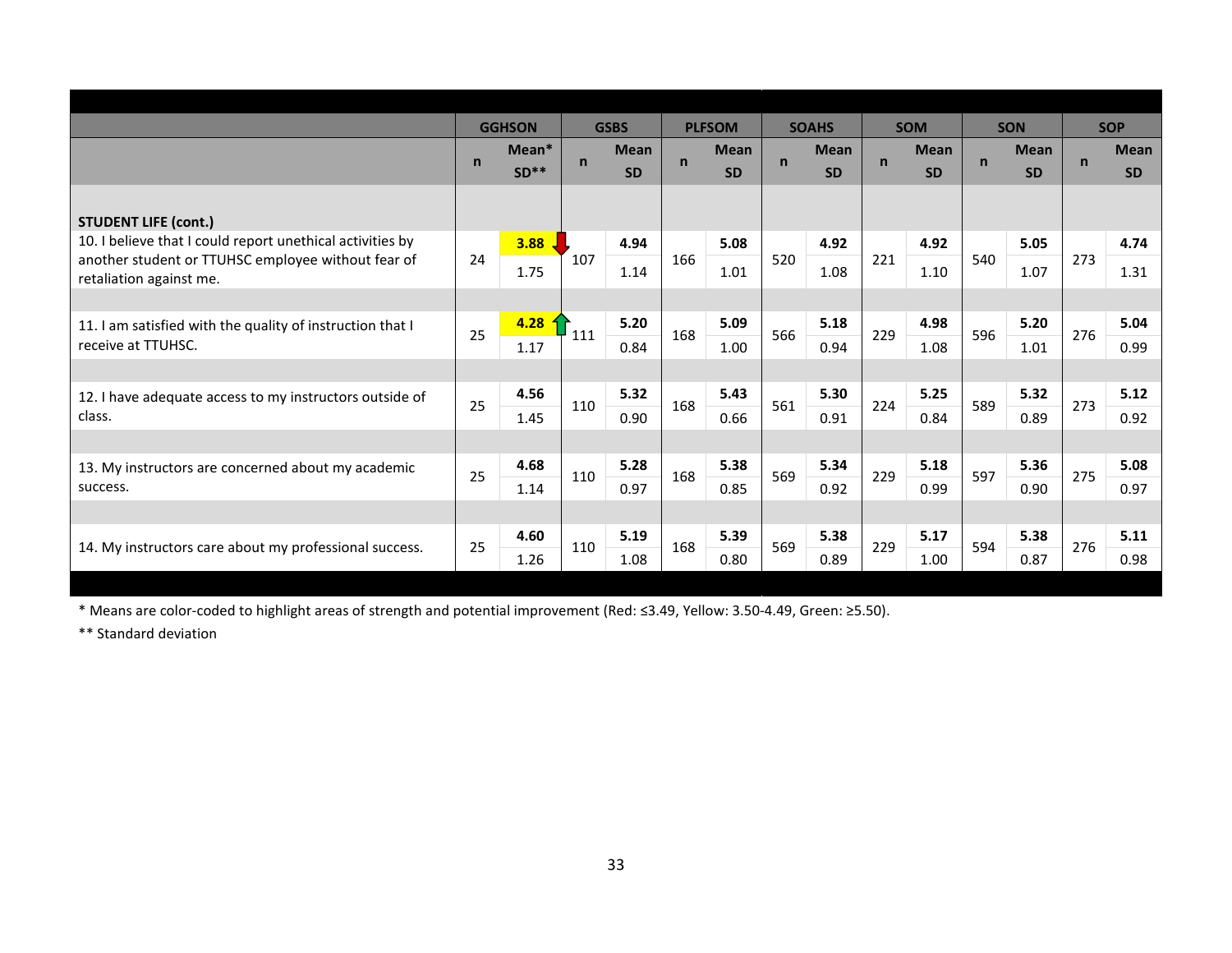|                                                                                                               |             | <b>GGHSON</b>   |              | <b>GSBS</b>              |              | <b>PLFSOM</b>            |              | <b>SOAHS</b>             |             | <b>SOM</b>               |             | <b>SON</b>               |             | <b>SOP</b>               |
|---------------------------------------------------------------------------------------------------------------|-------------|-----------------|--------------|--------------------------|--------------|--------------------------|--------------|--------------------------|-------------|--------------------------|-------------|--------------------------|-------------|--------------------------|
|                                                                                                               | $\mathbf n$ | Mean*<br>$SD**$ | $\mathsf{n}$ | <b>Mean</b><br><b>SD</b> | $\mathsf{n}$ | <b>Mean</b><br><b>SD</b> | $\mathsf{n}$ | <b>Mean</b><br><b>SD</b> | $\mathbf n$ | <b>Mean</b><br><b>SD</b> | $\mathbf n$ | <b>Mean</b><br><b>SD</b> | $\mathbf n$ | <b>Mean</b><br><b>SD</b> |
| <b>STUDENT LIFE (cont.)</b>                                                                                   |             |                 |              |                          |              |                          |              |                          |             |                          |             |                          |             |                          |
| 15. I would recommend my degree program to a friend                                                           |             | 4.04            |              | 5.19                     |              | 5.28                     |              | 5.39                     |             | 5.14                     |             | 5.30                     |             | 4.97                     |
| or family member.                                                                                             | 23          | 1.61            | 109          | 1.09                     | 168          | 0.93                     | 570          | 0.97                     | 228         | 1.22                     | 597         | 1.11                     | 274         | 1.21                     |
|                                                                                                               |             |                 |              |                          |              |                          |              |                          |             |                          |             |                          |             |                          |
| 16. I know where to go to file a complaint against                                                            |             | $3.91$ 吕        |              | $4.48\text{ }^2$         |              | 5.01                     |              | 4.05 <sup>1</sup>        |             | 4.12                     |             | 4.371                    |             | 4.61                     |
| another student or TTUHSC employee.                                                                           | 23          | 1.83            | 108          | 1.49                     | 164          | 1.00                     | 525          | 1.54                     | 216         | 1.52                     | 523         | 1.54                     | 266         | 1.35                     |
|                                                                                                               |             |                 |              |                          |              |                          |              |                          |             |                          |             |                          |             |                          |
| 17. I know where to go to file a complaint if I                                                               |             | 4.25            |              | 4.53                     |              | 5.01                     |              | 4.11                     |             | 4.19                     |             | 4.42                     |             | 4.54                     |
| encountered gender-based discrimination or sexual<br>misconduct (e.g., harassment, stalking, sexual assault). | 20          | 1.83            | 109          | 1.47                     | 164          | 1.04                     | 527          | 1.51                     | 216         | 1.51                     | 522         | 1.52                     | 265         | 1.38                     |
|                                                                                                               |             |                 |              |                          |              |                          |              |                          |             |                          |             |                          |             |                          |
| 18. I am aware of possible health effects resulting from                                                      |             | 5.74            |              | 5.55                     |              | 5.63                     |              | 5.45                     |             | 5.53                     |             | 5.59                     |             | 5.45                     |
| alcohol and drug use.                                                                                         | 23          | 0.45            | 108          | 0.60                     | 167          | 0.54                     | 546          | 0.75                     | 223         | 0.73                     | 561         | 0.63                     | 269         | 0.75                     |
|                                                                                                               |             |                 |              |                          |              |                          |              |                          |             |                          |             |                          |             |                          |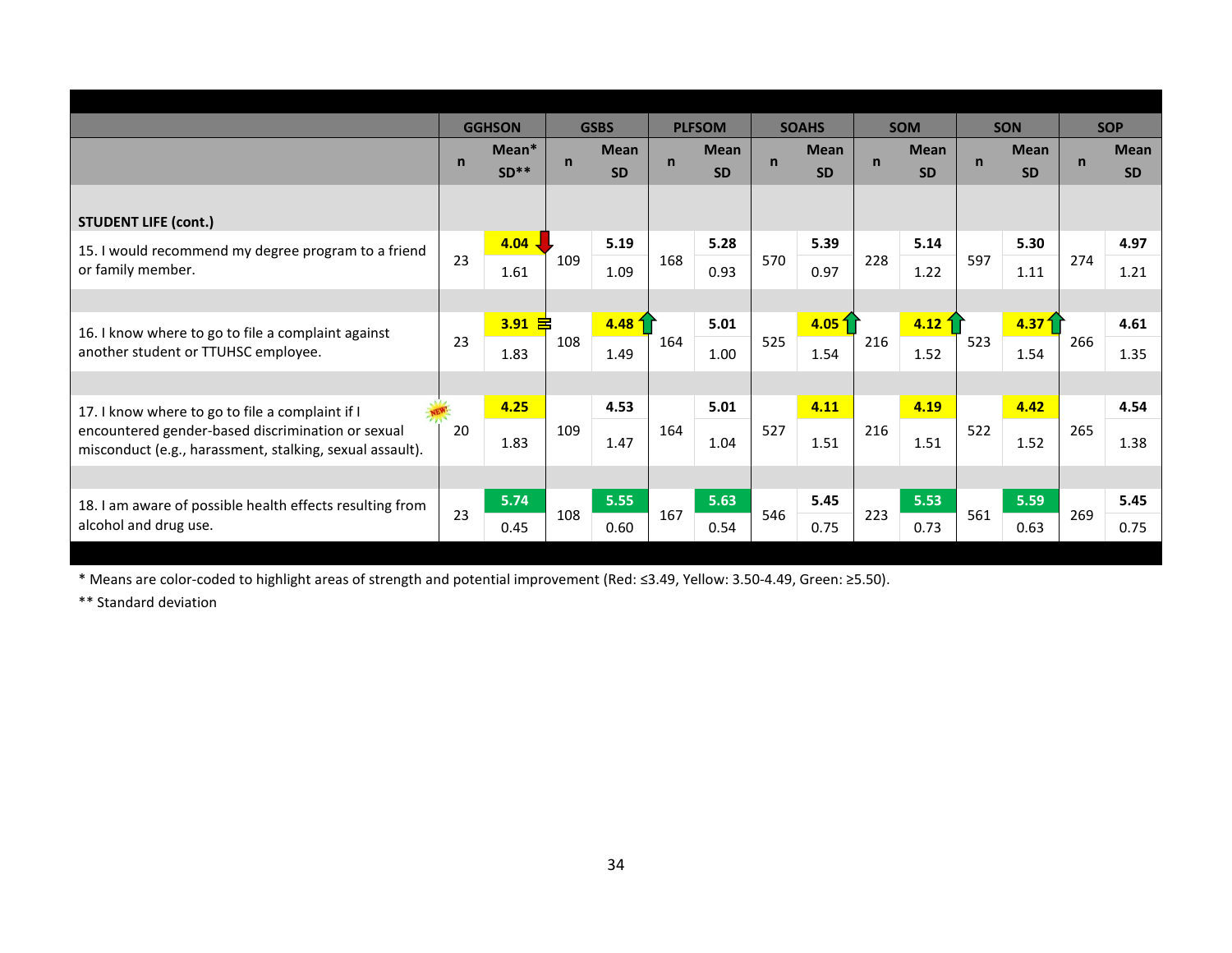|                                                                                                                                                                       |              | <b>GGHSON</b>   |             | <b>GSBS</b>               |             | <b>PLFSOM</b>            |              | <b>SOAHS</b>             |             | <b>SOM</b>               |             | <b>SON</b>               |             | <b>SOP</b>                |
|-----------------------------------------------------------------------------------------------------------------------------------------------------------------------|--------------|-----------------|-------------|---------------------------|-------------|--------------------------|--------------|--------------------------|-------------|--------------------------|-------------|--------------------------|-------------|---------------------------|
|                                                                                                                                                                       | $\mathsf{n}$ | Mean*<br>$SD**$ | $\mathbf n$ | <b>Mean</b><br><b>SD</b>  | $\mathbf n$ | <b>Mean</b><br><b>SD</b> | $\mathsf{n}$ | <b>Mean</b><br><b>SD</b> | $\mathbf n$ | <b>Mean</b><br><b>SD</b> | $\mathbf n$ | <b>Mean</b><br><b>SD</b> | $\mathbf n$ | <b>Mean</b><br><b>SD</b>  |
| <b>STUDENT LIFE (cont.)</b>                                                                                                                                           |              |                 |             |                           |             |                          |              |                          |             |                          |             |                          |             |                           |
| 19. I know about existing standards of conduct and<br>sanctions regarding alcohol and drugs.                                                                          | 23           | 5.09<br>1.44    | 108         | 5.19<br>0.95              | 167         | 5.41<br>0.75             | 540          | 5.20<br>0.95             | 220         | 5.05<br>1.12             | 555         | 5.38<br>0.89             | 269         | 5.23<br>0.95              |
|                                                                                                                                                                       |              |                 |             |                           |             |                          |              |                          |             |                          |             |                          |             |                           |
| 20. I have sufficient opportunities to interact with<br>students from other TTUHSC schools (i.e. Medicine,<br>Allied Health, Nursing, Pharmacy, Biomedical Sciences). | 25           | 3.72,<br>1.65   | 110         | $4.04\frac{1}{1}$<br>1.57 | 163         | 4.36<br>1.51             | 494          | $4.35$ 1<br>1.48         | 221         | $4.28\; +$<br>1.45       | 479         | 4.68<br>1.48             | 269         | 4.24 <sub>1</sub><br>1.47 |
|                                                                                                                                                                       |              |                 |             |                           |             |                          |              |                          |             |                          |             |                          |             |                           |
| 21. I have sufficient opportunities to learn about, from,<br>and with students and/or practitioners from other<br>healthcare professions.                             | 25           | 3.96<br>1.59    | 110         | $4.13 \div$<br>1.48       | 166         | 4.78<br>1.24             | 522          | 4.51<br>1.38             | 223         | 4.39<br>1.43             | 524         | 4.86<br>1.31             | 272         | 4.57<br>1.36              |
|                                                                                                                                                                       |              |                 |             |                           |             |                          |              |                          |             |                          |             |                          |             |                           |
| 22. I know how Title IX legislation applies to me as a<br>TTUHSC student.                                                                                             | 23           | 3.96<br>1.92    | 107         | 3.71<br>1.81              | 158         | 3.99<br>1.75             | 528          | 3.97<br>1.68             | 215         | 3.52<br>1.81             | 524         | 4.26<br>1.71             | 264         | 3.77<br>1.76              |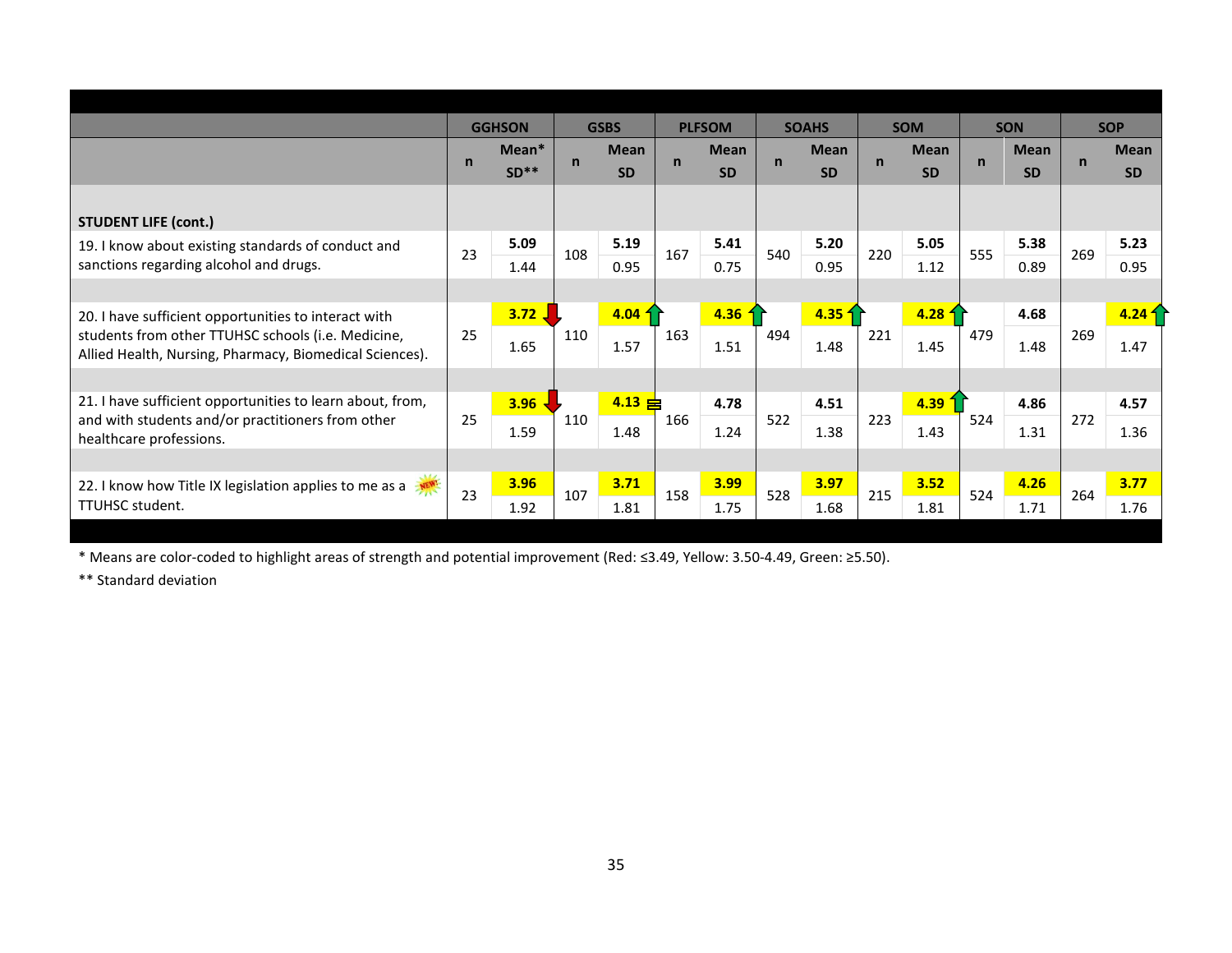### **APPENDIX C. RESULTS BY CAMPUS**

|                                          |                        | <b>ABILENE</b> |           | <b>AMARILLO</b> |           | DALLAS/FT.<br><b>WORTH</b> |           | <b>EL PASO</b> |              | <b>LUBBOCK</b> |           | <b>MIDLAND</b> |           | <b>ODESSA</b> |           | <b>DISTANCE</b> |
|------------------------------------------|------------------------|----------------|-----------|-----------------|-----------|----------------------------|-----------|----------------|--------------|----------------|-----------|----------------|-----------|---------------|-----------|-----------------|
|                                          |                        | Mean*          | n         | <b>Mean</b>     | n         | <b>Mean</b>                | n         | <b>Mean</b>    | $\mathsf{n}$ | <b>Mean</b>    | n         | <b>Mean</b>    | n         | <b>Mean</b>   | n         | <b>Mean</b>     |
|                                          | $\mathsf{n}$<br>$SD**$ |                | <b>SD</b> |                 | <b>SD</b> |                            | <b>SD</b> |                | <b>SD</b>    |                | <b>SD</b> |                | <b>SD</b> |               | <b>SD</b> |                 |
|                                          |                        |                |           |                 |           |                            |           |                |              |                |           |                |           |               |           |                 |
| <b>OVERALL SATISFACTION</b>              |                        |                |           |                 |           |                            |           |                |              |                |           |                |           |               |           |                 |
| Overall, how satisfied are you with your |                        | 5.15           | 200       | 5.01            | 75        | 4.75                       | 198       | 5.16           | 844          | 5.27           | 51        | 4.53           | 66        | 4.52          | 519       | 5.26            |
| studies at TTUHSC?                       | 141<br>0.76            |                | 0.92      |                 | 0.99      |                            | 0.93      |                | 0.96         |                | 1.33      |                | 1.06      |               | 0.97      |                 |
|                                          |                        |                |           |                 |           |                            |           |                |              |                |           |                |           |               |           |                 |

\* Means are color-coded to highlight areas of strength and potential improvement (Red: ≤3.49, Yellow: 3.50-4.49, Green: ≥5.50).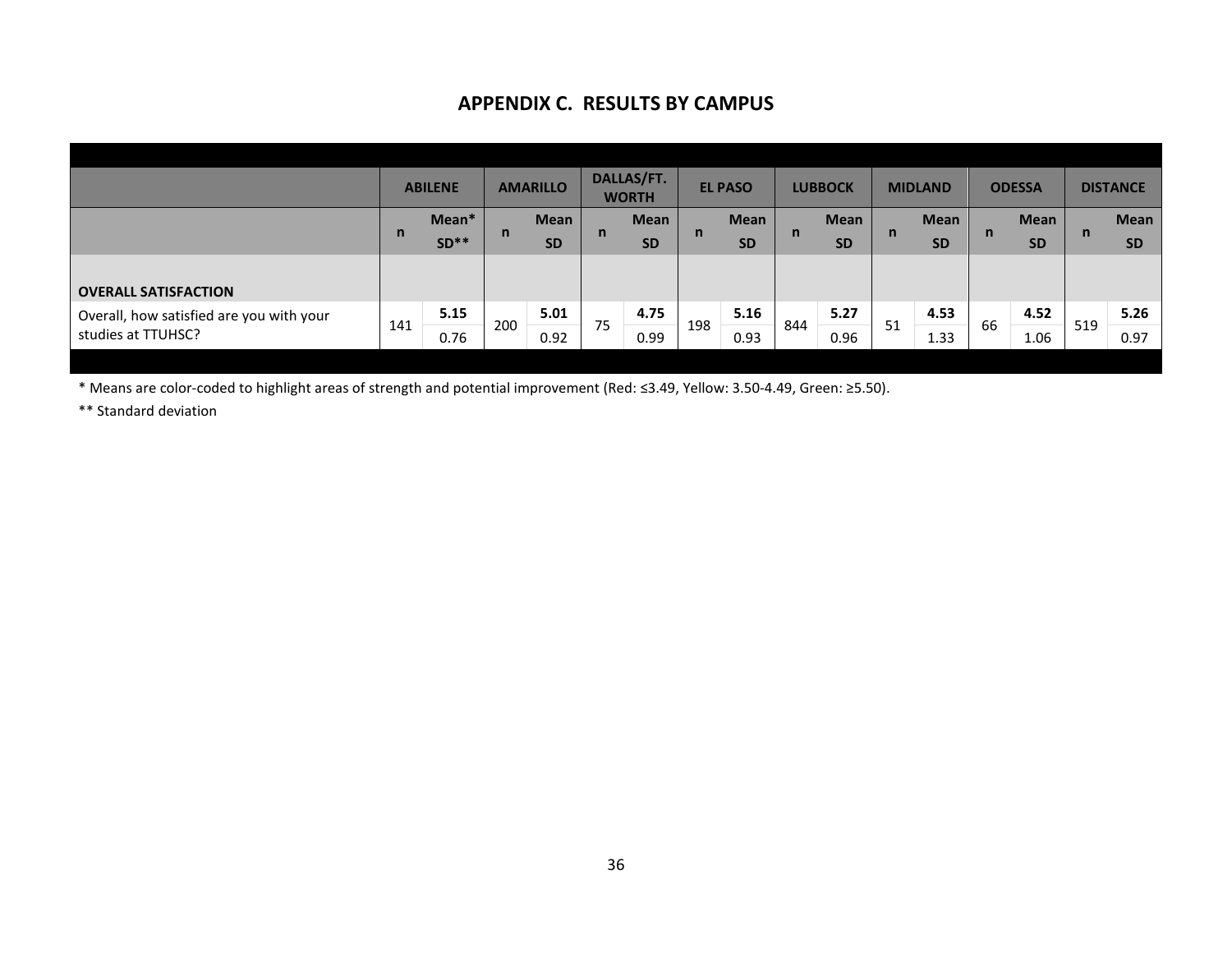|                                                                                                     |              | <b>ABILENE</b>  |              | <b>AMARILLO</b>       |              | DALLAS/FT.<br><b>WORTH</b> |     | <b>EL PASO</b>        |              | <b>LUBBOCK</b>        |              | <b>MIDLAND</b>            |    | <b>ODESSA</b>             |              | <b>DISTANCE</b>           |
|-----------------------------------------------------------------------------------------------------|--------------|-----------------|--------------|-----------------------|--------------|----------------------------|-----|-----------------------|--------------|-----------------------|--------------|---------------------------|----|---------------------------|--------------|---------------------------|
|                                                                                                     | $\mathsf{n}$ | Mean*<br>$SD**$ | $\mathsf{n}$ | <b>Mean</b><br>$SD**$ | $\mathsf{n}$ | <b>Mean</b><br>$SD**$      | n   | <b>Mean</b><br>$SD**$ | $\mathsf{n}$ | <b>Mean</b><br>$SD**$ | $\mathsf{n}$ | <b>Mean</b><br>$SD**$     | n  | <b>Mean</b><br>$SD**$     | $\mathsf{n}$ | <b>Mean</b><br>$SD**$     |
| <b>STUDENT SUPPORT SERVICES</b>                                                                     |              |                 |              |                       |              |                            |     |                       |              |                       |              |                           |    |                           |              |                           |
| 1. Information about student health<br>insurance plans                                              | 104          | 4.60<br>1.19    | 156          | 4.68<br>1.15          | 66           | 4.32.<br>1.03              | 157 | 4.69<br>1.10          | 567          | 4.52<br>1.23          | 36           | 4.44 <sup>4</sup><br>1.05 | 43 | 4.02.<br>1.46             | 139          | $4.49$ $\sqrt{ }$<br>1.39 |
|                                                                                                     |              |                 |              |                       |              |                            |     |                       |              |                       |              |                           |    |                           |              |                           |
| 2. Availability of student health care<br>providers in the network                                  | 105          | 4.73<br>1.05    | 153          | 4.91<br>1.02          | 64           | $4.33 -$<br>1.11           | 141 | 4.69<br>1.17          | 599          | 4.73<br>1.15          | 36           | $4.06 -$<br>1.24          | 41 | 4.17 <sup>2</sup><br>1.34 | 131          | 4.53<br>1.42              |
| 3. Information about medical health                                                                 |              | 4.66            |              | 4.79                  |              | $4.34 \downarrow$          |     | 4.72                  |              | 4.60                  |              | $4.00$ J                  |    | 4.28 <sup>4</sup>         |              | 4.54                      |
| services (e.g., visits to family practice clinic)                                                   | 119          | 1.08            | 176          | 1.10                  | 64           | 1.20                       | 165 | 1.12                  | 654          | 1.22                  | 40           | 1.22                      | 47 | 1.33                      | 133          | 1.39                      |
| 4. Information about available counseling                                                           |              | 5.12            |              | 4.82                  |              | 4.61                       |     | 4.78                  |              | 4.71                  |              | 4.291                     |    | 4.27 <sup>2</sup>         |              | 4.56                      |
| services (e.g., dealing with unfamiliar or<br>stressful situations)                                 | 121          | 1.04            | 169          | 1.17                  | 62           | 1.06                       | 163 | 1.13                  | 638          | 1.18                  | 38           | 1.18                      | 49 | 1.27                      | 180          | 1.40                      |
| 5. Information about available resources for                                                        |              | 5.04            |              | 4.95                  |              | 4.54                       |     | 4.92                  |              | 4.80                  |              | 4.46 <sub>1</sub>         |    | 4.49 <sub>1</sub>         |              | 4.62                      |
| alcohol and drug problems (e.g., counseling,<br>treatment)                                          | 101          | 0.90            | 148          | 0.99                  | 48           | 1.22                       | 146 | 1.03                  | 535          | 1.11                  | 28           | 0.96                      | 37 | 1.04                      | 136          | 1.32                      |
|                                                                                                     |              |                 |              |                       |              |                            |     |                       |              |                       |              |                           |    |                           |              |                           |
| 6. Information about what actions to take<br>should you ever encounter any kind of                  |              | 4.84            |              | 4.83                  |              | 4.82                       |     | 4.84                  |              | 4.74                  |              | 4.45                      |    | 4.38                      |              | 4.95                      |
| gender-based discrimination or sexual<br>misconduct (e.g., harassment, stalking,<br>sexual assault) | 116          | 1.05            | 168          | 1.05                  | 60           | 0.98                       | 168 | 1.15                  | 631          | 1.12                  | 40           | 0.90                      | 48 | 1.12                      | 203          | 1.09                      |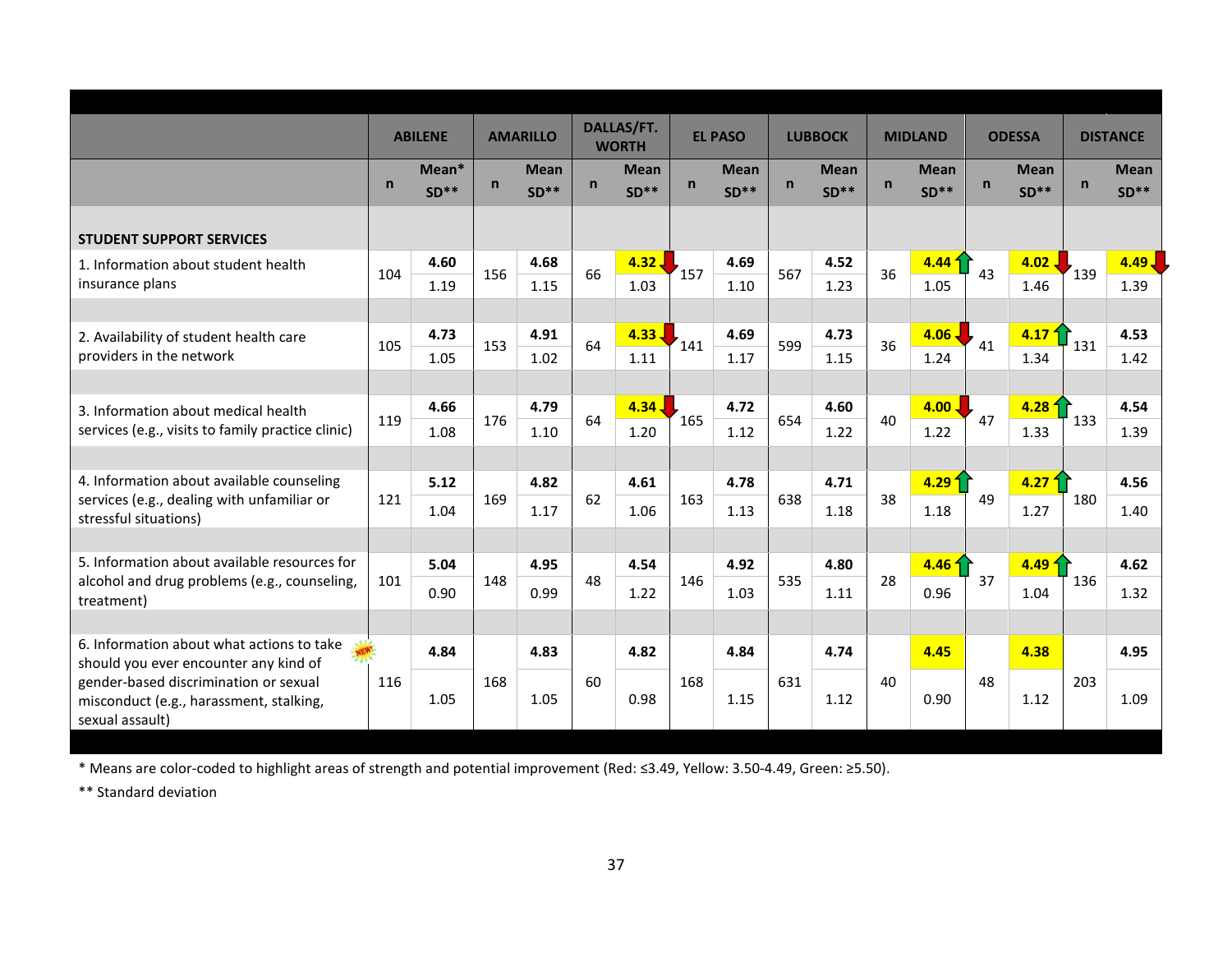|                                    |              | <b>ABILENE</b> |              | <b>AMARILLO</b> |              | DALLAS/FT.<br><b>WORTH</b> |              | <b>EL PASO</b> |              | <b>LUBBOCK</b> |              | <b>MIDLAND</b> |              | <b>ODESSA</b> |             | <b>DISTANCE</b> |
|------------------------------------|--------------|----------------|--------------|-----------------|--------------|----------------------------|--------------|----------------|--------------|----------------|--------------|----------------|--------------|---------------|-------------|-----------------|
|                                    |              | Mean*          |              | <b>Mean</b>     |              | <b>Mean</b>                |              | <b>Mean</b>    |              | <b>Mean</b>    |              | <b>Mean</b>    |              | <b>Mean</b>   |             | <b>Mean</b>     |
|                                    | $\mathsf{n}$ | $SD**$         | $\mathsf{n}$ | <b>SD</b>       | $\mathsf{n}$ | <b>SD</b>                  | $\mathsf{n}$ | <b>SD</b>      | $\mathsf{n}$ | <b>SD</b>      | $\mathsf{n}$ | <b>SD</b>      | $\mathsf{n}$ | <b>SD</b>     | $\mathbf n$ | <b>SD</b>       |
|                                    |              |                |              |                 |              |                            |              |                |              |                |              |                |              |               |             |                 |
| <b>REGISTRAR</b>                   |              |                |              |                 |              |                            |              |                |              |                |              |                |              |               |             |                 |
| 1. Helpfulness of employees in     |              | 5.32           |              | 5.33            |              | 5.06                       |              | 5.54           |              | 5.22           |              | 5.22           |              | 4.79          |             | 5.19            |
| Registrar's office                 | 135          | 0.75           | 183          | 0.81            | 66           | 0.97                       | 170          | 0.58           | 743          | 0.86           | 45           | 0.67           | 53           | 0.99          | 424         | 0.92            |
|                                    |              |                |              |                 |              |                            |              |                |              |                |              |                |              |               |             |                 |
| 2. Communication about the         |              | 5.01           |              | 5.19            |              | 4.94                       |              | 5.44           |              | 5.05           | 48           | 5.23           | 58           | 4.74          |             | 5.01            |
| registration process               | 140          | 1.02           | 192          | 0.97            | 69           | 6.00                       | 178          | 0.66           | 781          | 1.05           |              | 0.66           |              | 1.18          | 484         | 1.11            |
|                                    |              |                |              |                 |              |                            |              |                |              |                |              |                |              |               |             |                 |
|                                    |              | 4.92           |              | 5.11            | 71           | 4.86                       |              | 5.46           |              | 5.18           | 50           | 5.32           | 63           | 4.76          |             | 5.05            |
| 3. Ease of registering for classes | 139          | 1.07           | 192          | 1.12            |              | 1.07                       | 181          | 0.68           | 801          | 1.06           |              | 0.68           |              | 1.36          | 502         | 1.10            |
|                                    |              |                |              |                 |              |                            |              |                |              |                |              |                |              |               |             |                 |
| 4. Wait time for receiving a       |              | 5.33           |              | 5.29            |              | 4.94                       |              | 5.53           |              | 5.30           |              | 5.30           |              | 5.15          |             | 5.25            |
| requested transcript               | 96           | 0.83           | 136          | 0.74            | 54           | 0.98                       | 116          | 0.62           | 557          | 0.81           | 33           | 0.47           | 41           | 0.65          | 276         | 0.92            |
|                                    |              |                |              |                 |              |                            |              |                |              |                |              |                |              |               |             |                 |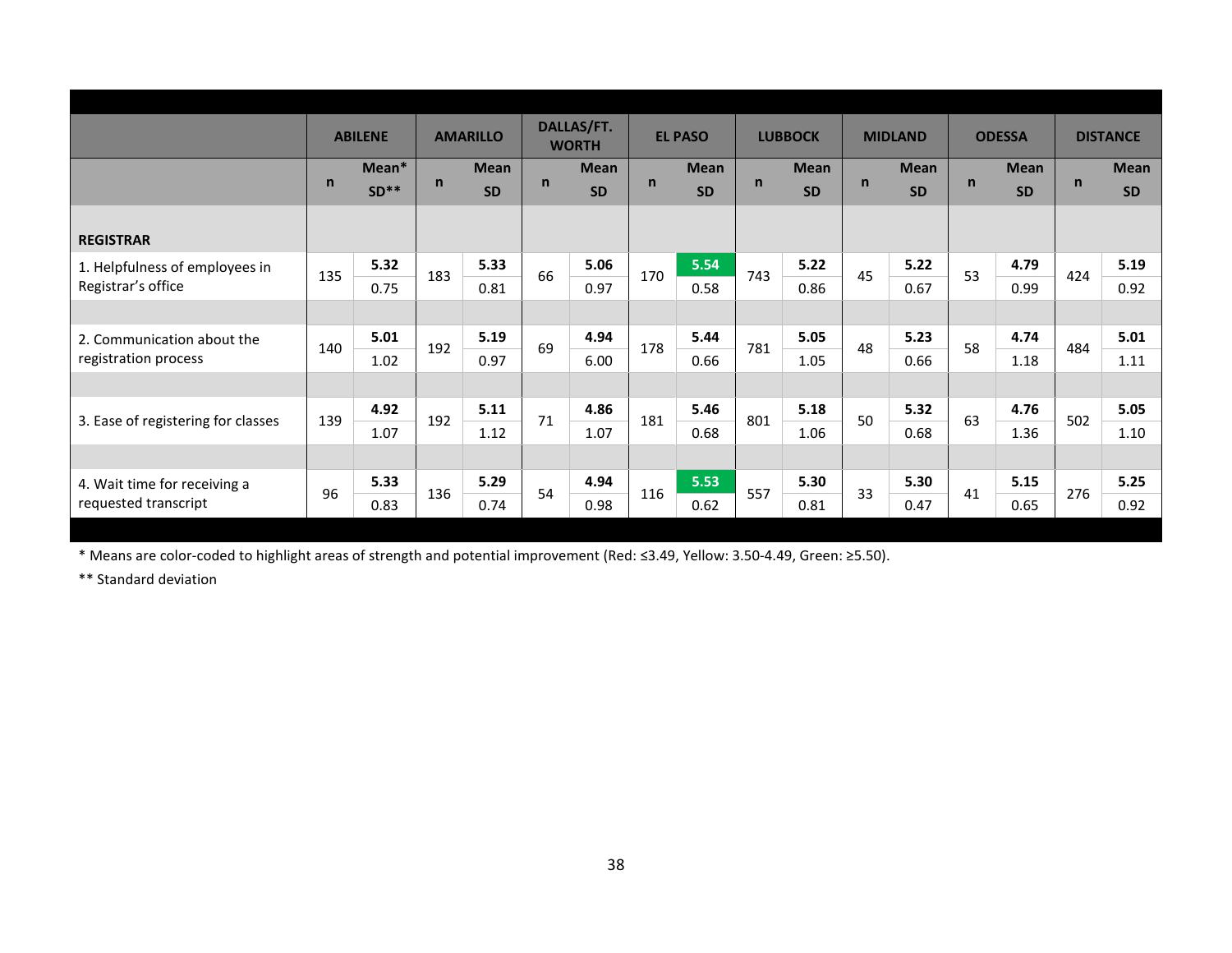|                             |              | <b>ABILENE</b> |     | <b>AMARILLO</b> |              | DALLAS/FT.<br><b>WORTH</b> |              | <b>EL PASO</b> |              | <b>LUBBOCK</b> |              | <b>MIDLAND</b> |    | <b>ODESSA</b> |             | <b>DISTANCE</b> |
|-----------------------------|--------------|----------------|-----|-----------------|--------------|----------------------------|--------------|----------------|--------------|----------------|--------------|----------------|----|---------------|-------------|-----------------|
|                             |              | Mean*          |     | <b>Mean</b>     |              | <b>Mean</b>                |              | <b>Mean</b>    |              | <b>Mean</b>    |              | <b>Mean</b>    |    | <b>Mean</b>   |             | <b>Mean</b>     |
|                             | $\mathsf{n}$ | $SD**$         | n   | <b>SD</b>       | $\mathsf{n}$ | <b>SD</b>                  | $\mathsf{n}$ | <b>SD</b>      | $\mathsf{n}$ | <b>SD</b>      | $\mathsf{n}$ | <b>SD</b>      | n  | <b>SD</b>     | $\mathbf n$ | <b>SD</b>       |
|                             |              |                |     |                 |              |                            |              |                |              |                |              |                |    |               |             |                 |
| <b>FINANCIAL AID</b>        |              |                |     |                 |              |                            |              |                |              |                |              |                |    |               |             |                 |
| 1. Helpfulness of Financial | 133          | 5.25           | 169 | 5.34            | 66           | 5.15                       | 174          | 5.45           | 690          | 5.20           | 43           | 5.21           | 55 | 5.05          | 350         | 5.32            |
| Aid employees               |              | 0.77           |     | 0.74            |              | 0.86                       |              | 0.81           |              | 0.95           |              | 0.74           |    | 0.70          |             | 0.94            |
|                             |              |                |     |                 |              |                            |              |                |              |                |              |                |    |               |             |                 |
| 2. My awareness of          | 136          | 4.99           | 180 | 5.10            | 69           | 5.00                       | 178          | 5.28           | 736          | 4.84           | 46           | 4.96           | 61 | 4.90          | 407         | 5.14            |
| financial aid options       |              | 0.97           |     | 0.92            |              | 0.91                       |              | 0.84           |              | 1.19           |              | 0.79           |    | 0.96          |             | 1.05            |
|                             |              |                |     |                 |              |                            |              |                |              |                |              |                |    |               |             |                 |
| 3. Efficiency of the        | 135          | 5.07           | 175 | 5.21            | 69           | 5.20                       | 175          | 5.31           | 711          | 5.00           | 44           | 4.95           | 59 | 4.92          | 375         | 5.22            |
| financial aid process       |              | 0.90           |     | 0.81            |              | 0.83                       |              | 0.88           |              | 1.09           |              | 0.83           |    | 0.97          |             | 0.98            |
|                             |              |                |     |                 |              |                            |              |                |              |                |              |                |    |               |             |                 |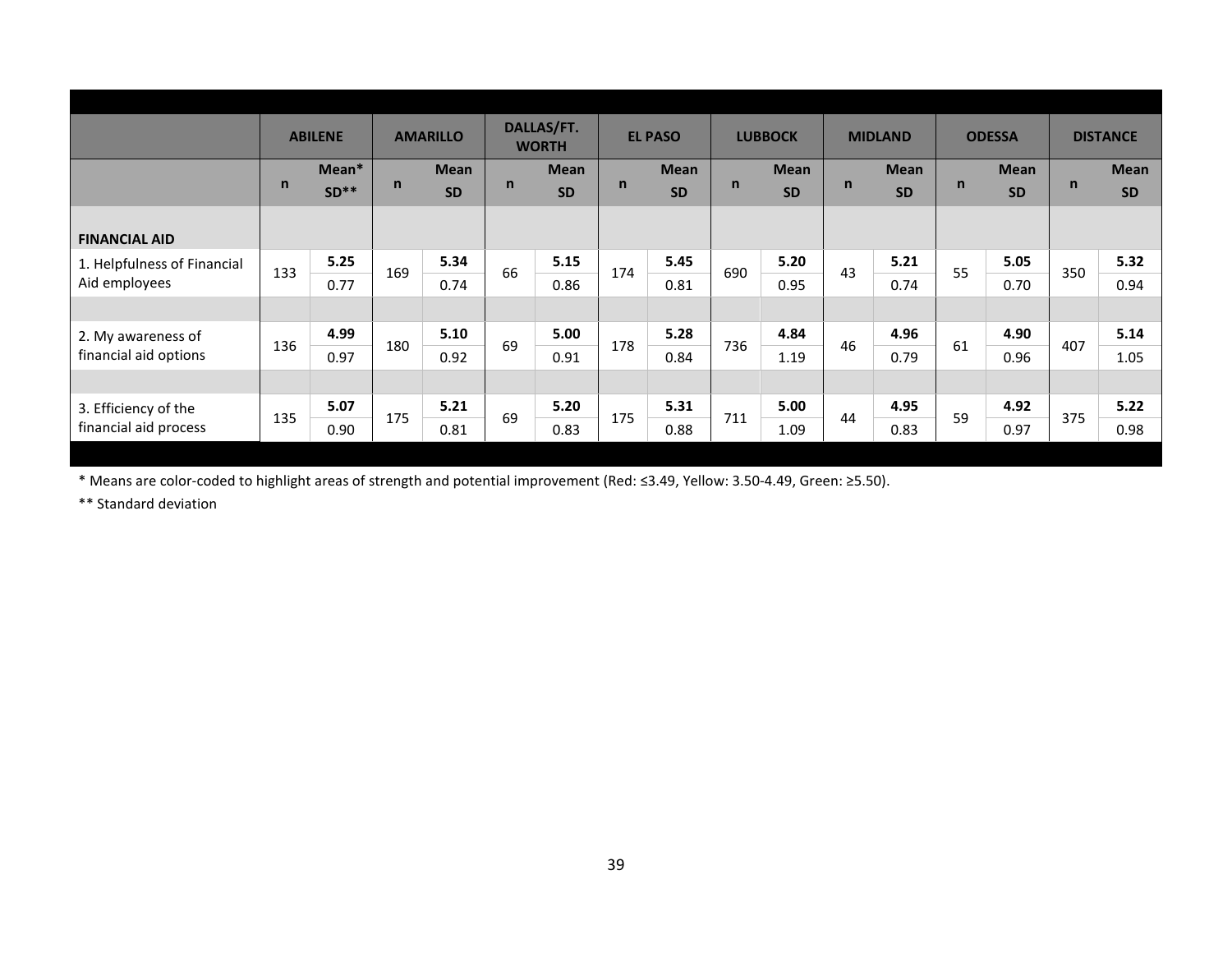|                                                                                             |     | <b>ABILENE</b> |     | <b>AMARILLO</b> |              | DALLAS/FT.<br><b>WORTH</b> |              | <b>EL PASO</b> |              | <b>LUBBOCK</b> |    | <b>MIDLAND</b> |              | <b>ODESSA</b> |     | <b>DISTANCE</b> |
|---------------------------------------------------------------------------------------------|-----|----------------|-----|-----------------|--------------|----------------------------|--------------|----------------|--------------|----------------|----|----------------|--------------|---------------|-----|-----------------|
|                                                                                             |     | Mean**         |     | <b>Mean</b>     |              | <b>Mean</b>                |              | <b>Mean</b>    |              | <b>Mean</b>    |    | <b>Mean</b>    |              | <b>Mean</b>   |     | <b>Mean</b>     |
|                                                                                             | n   | $SD***$        | n   | <b>SD</b>       | $\mathsf{n}$ | <b>SD</b>                  | $\mathsf{n}$ | <b>SD</b>      | $\mathsf{n}$ | <b>SD</b>      | n  | <b>SD</b>      | $\mathsf{n}$ | <b>SD</b>     | n   | <b>SD</b>       |
| <b>STUDENT AFFAIRS</b>                                                                      |     |                |     |                 |              |                            |              |                |              |                |    |                |              |               |     |                 |
| 1. Helpfulness of office employees in                                                       |     | 5.56           |     | 5.45            |              | 4.94                       |              | 5.73           |              | 5.38           |    | 4.88           |              | 4.90          |     | 5.19            |
| the Student Affairs office or of the<br>Student Affairs liaison for your<br>specific school | 133 | 0.77           | 179 | 0.78            | 67           | 1.19                       | 187          | 0.63           | 711          | 0.79           | 34 | 1.07           | 52           | 1.11          | 338 | 0.92            |
|                                                                                             |     |                |     |                 |              |                            |              |                |              |                |    |                |              |               |     |                 |
| 2. Wait time for services and/or                                                            | 129 | 5.50           | 177 | 5.43            | 67           | 5.03                       | 187          | 5.67           | 694          | 5.29           | 32 | 4.97           | 50           | 5.00          | 333 | 5.18            |
| responses                                                                                   |     | 0.77           |     | 0.76            |              | 0.90                       |              | 0.68           |              | 0.84           |    | 0.90           |              | 0.97          |     | 0.97            |
|                                                                                             |     |                |     |                 |              |                            |              |                |              |                |    |                |              |               |     |                 |
| 3. Assistance in transitioning to a                                                         | 87  | 5.52           | 142 | 5.27            | 67           | 4.90                       | 102          | 5.66           | 386          | 5.28           | 28 | 4.89           | 46           | 4.96          |     |                 |
| regional campus*                                                                            |     | 0.78           |     | 0.96            |              | 1.05                       |              | 0.72           |              | 0.90           |    | 1.03           |              | 1.09          | ٠   |                 |
|                                                                                             |     |                |     |                 |              |                            |              |                |              |                |    |                |              |               |     |                 |

\* Distance students from SOAHS, SON, and GGHSON did not evaluate this statement.

\*\* Means are color-coded to highlight areas of strength and potential improvement (Red: ≤3.49, Yellow: 3.50-4.49, Green: ≥5.50).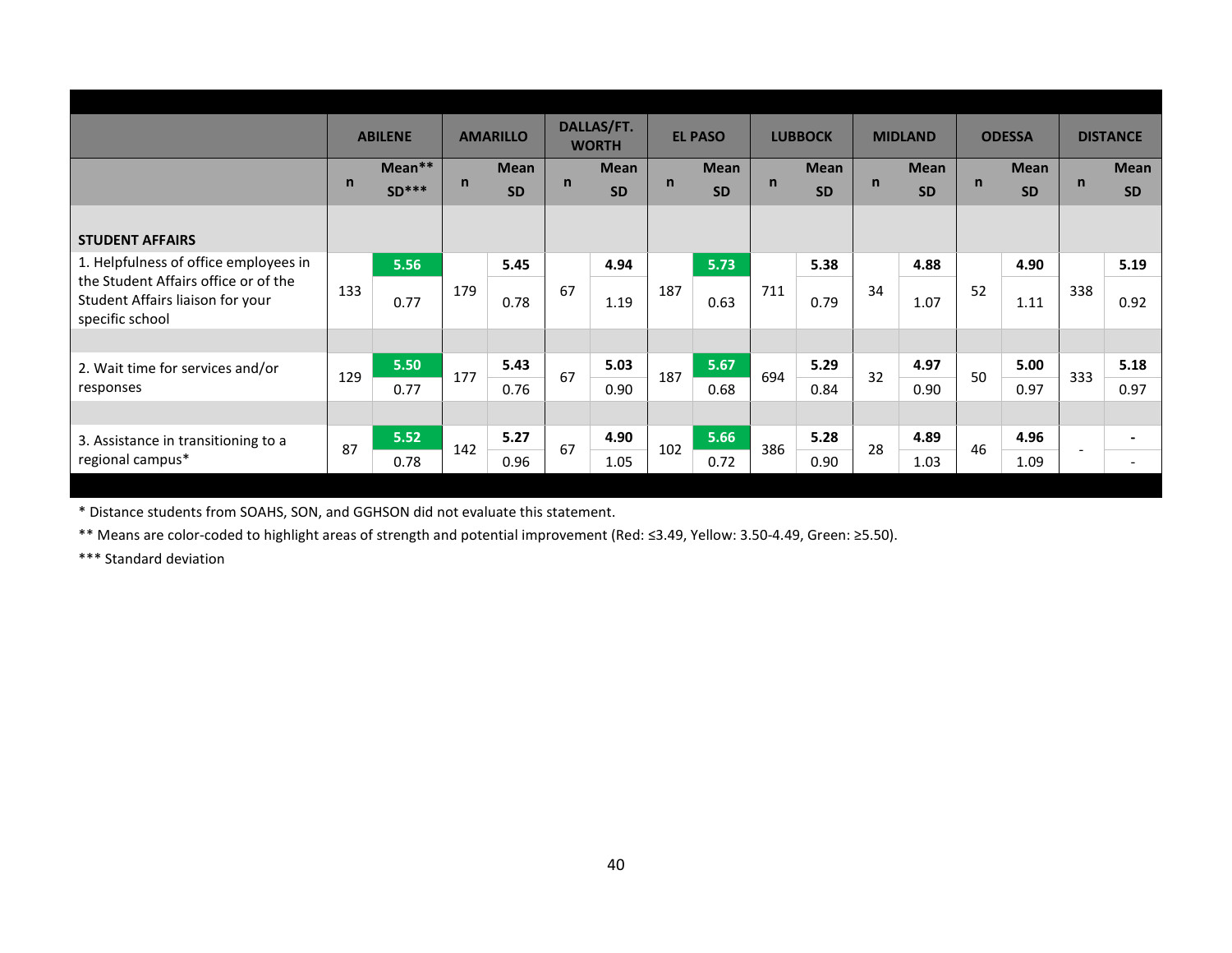|                                    |              | <b>ABILENE</b>  |              | <b>AMARILLO</b>          |              | DALLAS/FT.<br><b>WORTH</b> |              | <b>EL PASO</b>           |              | <b>LUBBOCK</b>           |              | <b>MIDLAND</b>           |    | <b>ODESSA</b>            |              | <b>DISTANCE</b>          |
|------------------------------------|--------------|-----------------|--------------|--------------------------|--------------|----------------------------|--------------|--------------------------|--------------|--------------------------|--------------|--------------------------|----|--------------------------|--------------|--------------------------|
|                                    | $\mathsf{n}$ | Mean*<br>$SD**$ | $\mathsf{n}$ | <b>Mean</b><br><b>SD</b> | $\mathsf{n}$ | <b>Mean</b><br><b>SD</b>   | $\mathsf{n}$ | <b>Mean</b><br><b>SD</b> | $\mathsf{n}$ | <b>Mean</b><br><b>SD</b> | $\mathsf{n}$ | <b>Mean</b><br><b>SD</b> | n  | <b>Mean</b><br><b>SD</b> | $\mathsf{n}$ | <b>Mean</b><br><b>SD</b> |
| <b>STUDENT BUSINESS SERVICES</b>   |              |                 |              |                          |              |                            |              |                          |              |                          |              |                          |    |                          |              |                          |
| 1. Helpfulness of Student Business | 126          | 5.40            | 168          | 5.36                     | 59           | 5.08                       | 162          | 5.40                     | 703          | 5.17                     | 41           | 5.00                     | 52 | 5.08                     | 409          | 5.21                     |
| Services employees                 |              | 0.69            |              | 0.72                     |              | 0.92                       |              | 0.73                     |              | 0.88                     |              | 0.97                     |    | 0.88                     |              | 0.81                     |
|                                    |              |                 |              |                          |              |                            |              |                          |              |                          |              |                          |    |                          |              |                          |
| 2. Wait time for services and/or   | 127          | 5.29            | 169          | 5.28                     | 59           | 5.08                       | 158          | 5.37                     | 694          | 5.11                     | 40           | 5.00                     | 53 | 4.87                     | 400          | 5.14                     |
| responses                          |              | 0.80            |              | 0.76                     |              | 6.00                       |              | 0.72                     |              | 0.95                     |              | 1.04                     |    | 1.00                     |              | 0.88                     |
|                                    |              |                 |              |                          |              |                            |              |                          |              |                          |              |                          |    |                          |              |                          |
| 3. Usefulness of Student Business  |              | 5.18            |              | 5.13                     | 62           | 5.02                       |              | 5.19                     |              | 5.05                     |              | 4.93                     | 55 | 4.87                     |              | 5.13                     |
| Services website                   | 130          | 0.96            | 172          | 0.95                     |              | 0.95                       | 156          | 0.82                     | 697          | 0.97                     | 43           | 0.91                     |    | 1.02                     | 434          | 0.92                     |
|                                    |              |                 |              |                          |              |                            |              |                          |              |                          |              |                          |    |                          |              |                          |
| 4. Clarity of your online account  | 135          | 5.09            |              | 5.14                     | 66           | 5.03                       | 168          | 5.20                     | 752          | 4.99                     | 45           | 5.04                     | 60 | 5.05                     | 471          | 5.06                     |
| statement                          |              | 1.04            | 184          | 0.93                     |              | 0.91                       |              | 0.88                     |              | 1.09                     |              | 0.88                     |    | 0.98                     |              | 1.05                     |
|                                    |              |                 |              |                          |              |                            |              |                          |              |                          |              |                          |    |                          |              |                          |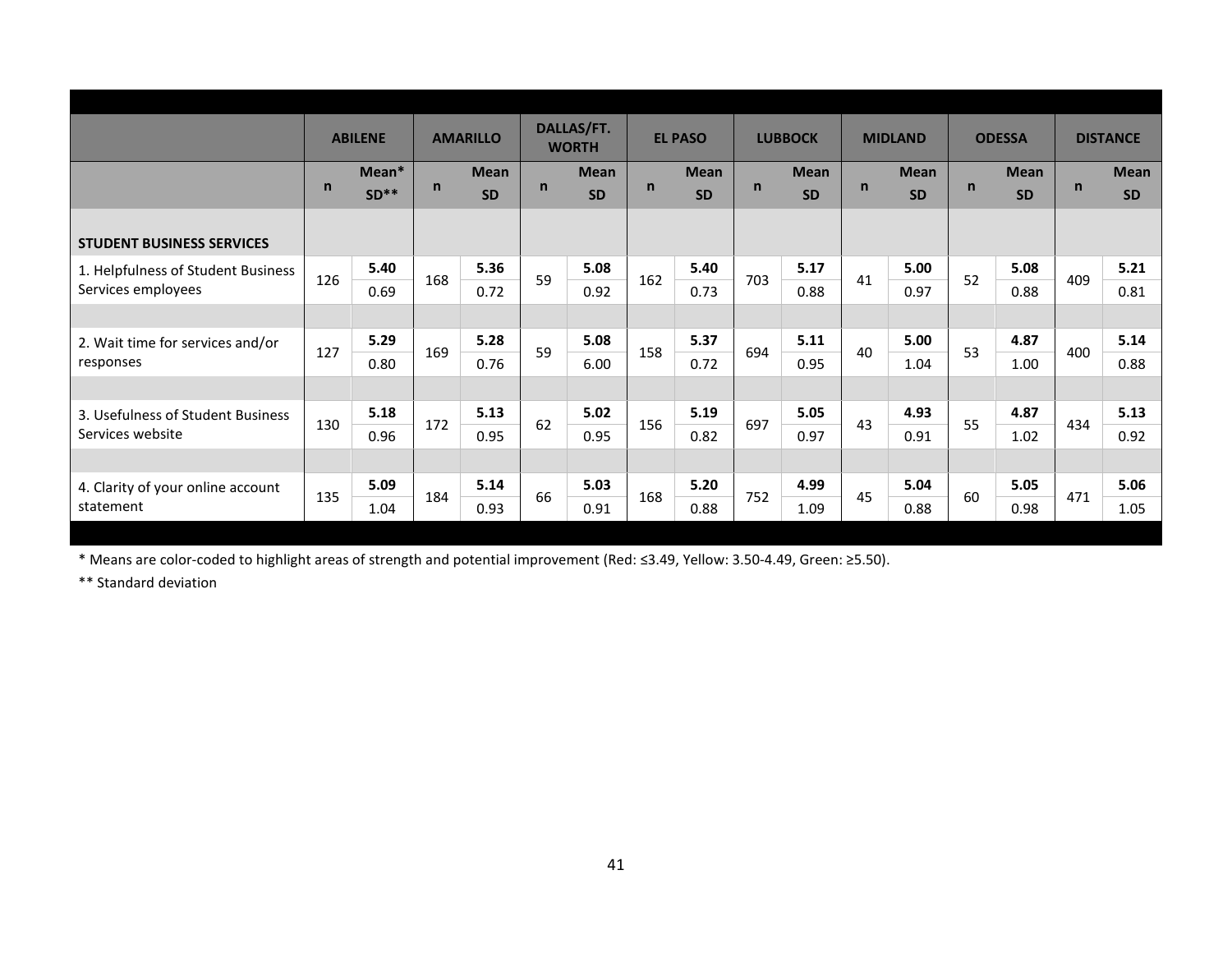|                                                 |              | <b>ABILENE</b>    |              | <b>AMARILLO</b>          |              | DALLAS/FT.<br><b>WORTH</b> |              | <b>EL PASO</b>           |              | <b>LUBBOCK</b>           |              | <b>MIDLAND</b>           |    | <b>ODESSA</b>            |              | <b>DISTANCE</b>          |
|-------------------------------------------------|--------------|-------------------|--------------|--------------------------|--------------|----------------------------|--------------|--------------------------|--------------|--------------------------|--------------|--------------------------|----|--------------------------|--------------|--------------------------|
|                                                 | $\mathsf{n}$ | Mean**<br>$SD***$ | $\mathsf{n}$ | <b>Mean</b><br><b>SD</b> | $\mathsf{n}$ | <b>Mean</b><br><b>SD</b>   | $\mathsf{n}$ | <b>Mean</b><br><b>SD</b> | $\mathsf{n}$ | <b>Mean</b><br><b>SD</b> | $\mathsf{n}$ | <b>Mean</b><br><b>SD</b> | n  | <b>Mean</b><br><b>SD</b> | $\mathsf{n}$ | <b>Mean</b><br><b>SD</b> |
| <b>LIBRARY RESOURCES</b>                        |              |                   |              |                          |              |                            |              |                          |              |                          |              |                          |    |                          |              |                          |
| 1. Helpfulness of librarians                    | 54           | 5.26              | 129          | 5.34                     | 40           | 5.10                       | 174          | 5.55                     | 694          | 5.35                     | 21           | 5.10                     | 64 | 5.48                     | 300          | 5.33                     |
|                                                 |              | 0.76              |              | 0.76                     |              | 0.84                       |              | 0.57                     |              | 0.74                     |              | 1.14                     |    | 0.62                     |              | 0.89                     |
|                                                 |              |                   |              |                          |              |                            |              |                          |              |                          |              |                          |    |                          |              |                          |
| 2. Hours of operation*                          | 51           | 5.41              | 135          | 4.71                     | 37           | 5.08                       | 180          | 4.74                     | 732          | 4.86                     | 26           | $3.12 -$                 | 63 | $4.41$ 吕                 |              | $\blacksquare$           |
|                                                 |              | 0.73              |              | 1.24                     |              | 0.80                       |              | 1.25                     |              | 1.20                     |              | 1.86                     |    | 1.67                     |              | $\overline{\phantom{a}}$ |
|                                                 |              |                   |              |                          |              |                            |              |                          |              |                          |              |                          |    |                          |              |                          |
| 3. Study facilities available in the            | 52           | 5.04              | 137          | 4.64                     | 39           | 4.97                       | 184          | 4.83                     | 717          | 4.84                     | 22           | $2.86 \cdot$             | 63 | 4.71                     |              | $\blacksquare$           |
| library*                                        |              | 1.17              |              | 1.37                     |              | 0.99                       |              | 1.25                     |              | 1.20                     |              | 1.67                     |    | 1.37                     |              | $\overline{\phantom{0}}$ |
|                                                 |              |                   |              |                          |              |                            |              |                          |              |                          |              |                          |    |                          |              |                          |
| 4. Accessibility of onsite library              |              | 4.99              |              | 5.26                     |              | 5.11                       |              | 5.25                     |              | 5.24                     |              | $4.31\frac{1}{2}$        |    | 5.08                     |              |                          |
| resources (e.g. books, journals in<br>library)* | 76           | 1.14              | 147          | 0.90                     | 46           | 1.08                       | 175          | 0.84                     | 667          | 0.84                     | 29           | 1.51                     | 61 | 0.86                     |              | $\overline{\phantom{a}}$ |
|                                                 |              |                   |              |                          |              |                            |              |                          |              |                          |              |                          |    |                          |              |                          |
| 5. Accessibility of online library              |              | 5.31              |              | 5.35                     |              | 5.26                       |              | 5.31                     |              | 5.24                     |              | 5.00                     |    | 5.28                     |              | 5.29                     |
| resources (e.g. books, journals<br>online)      | 121          | 0.87              | 178          | 0.79                     | 69           | 0.85                       | 182          | 0.77                     | 759          | 0.93                     | 42           | 1.06                     | 65 | 0.80                     | 481          | 0.97                     |
|                                                 |              |                   |              |                          |              |                            |              |                          |              |                          |              |                          |    |                          |              |                          |
| 6. Accessibility of search software             |              | 5.40              |              | 5.38                     |              | 5.28                       |              | 5.15                     |              | 5.26                     |              | 4.87                     |    | 5.15                     |              | 5.29                     |
| (e.g. OVID, Micromedex, MD<br>Consult)          | 111          | 0.78              | 178          | 0.73                     | 68           | 0.79                       | 164          | 0.96                     | 680          | 0.84                     | 31           | 1.02                     | 61 | 0.85                     | 437          | 0.92                     |
|                                                 |              |                   |              |                          |              |                            |              |                          |              |                          |              |                          |    |                          |              |                          |

\* Distance students from SOAHS, SON, and GGHSON did not evaluate this statement.

\*\* Means are color-coded to highlight areas of strength and potential improvement (Red: ≤3.49, Yellow: 3.50-4.49, Green: ≥5.50).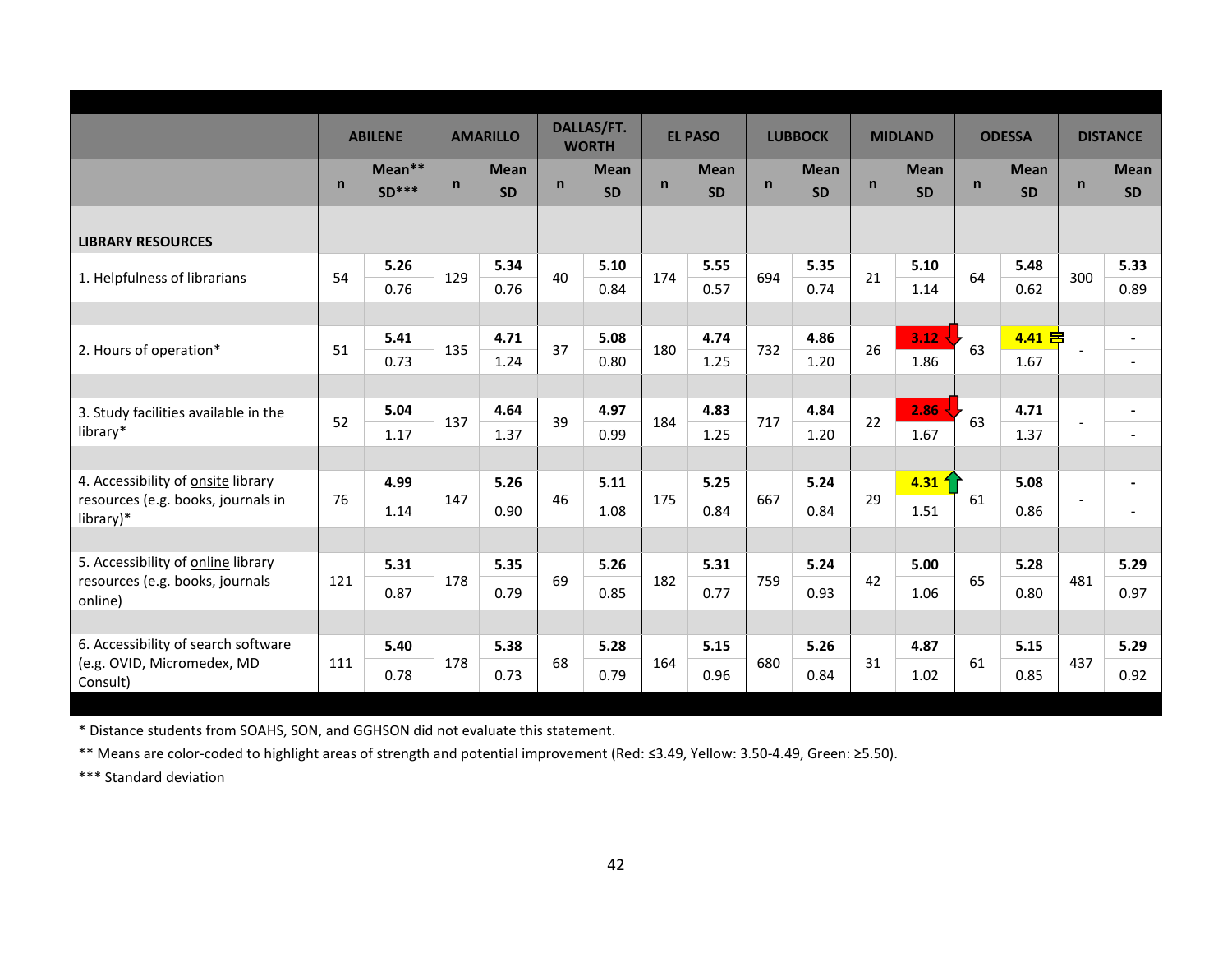|                                              |     | <b>ABILENE</b>  |              | <b>AMARILLO</b>          |             | DALLAS/FT.<br><b>WORTH</b> |              | <b>EL PASO</b>           |             | <b>LUBBOCK</b>    |              | <b>MIDLAND</b>           |    | <b>ODESSA</b>            |     | <b>DISTANCE</b>          |
|----------------------------------------------|-----|-----------------|--------------|--------------------------|-------------|----------------------------|--------------|--------------------------|-------------|-------------------|--------------|--------------------------|----|--------------------------|-----|--------------------------|
|                                              | n   | Mean*<br>$SD**$ | $\mathsf{n}$ | <b>Mean</b><br><b>SD</b> | $\mathbf n$ | <b>Mean</b><br><b>SD</b>   | $\mathsf{n}$ | <b>Mean</b><br><b>SD</b> | $\mathbf n$ | Mean<br><b>SD</b> | $\mathsf{n}$ | <b>Mean</b><br><b>SD</b> | n  | <b>Mean</b><br><b>SD</b> | n   | <b>Mean</b><br><b>SD</b> |
| <b>ADVISING/MENTORING</b>                    |     |                 |              |                          |             |                            |              |                          |             |                   |              |                          |    |                          |     |                          |
| 1. Academic advising in my field of          | 119 | 5.33            | 180          | 5.17                     | 62          | 4.90                       | 176          | 5.16                     | 724         | 5.18              | 46           | 4.93                     | 58 | 4.60                     | 423 | 5.17                     |
| study                                        |     | 0.85            |              | 0.95                     |             | 1.11                       |              | 1.04                     |             | 1.01              |              | 1.12                     |    | 1.44                     |     | 1.02                     |
|                                              |     |                 |              |                          |             |                            |              |                          |             |                   |              |                          |    |                          |     |                          |
| 2. Academic advisor's knowledge              | 118 | 5.45            | 177          | 5.29                     | 60          | 5.02                       | 172          | 5.26                     | 721         | 5.31              | 46           | 5.24                     | 59 | 4.76                     | 426 | 5.30                     |
| about my degree program                      |     | 0.66            |              | 0.87                     |             | 1.10                       |              | 0.95                     |             | 0.90              |              | 1.12                     |    | 1.34                     |     | 0.92                     |
|                                              |     |                 |              |                          |             |                            |              |                          |             |                   |              |                          |    |                          |     |                          |
| 3. Faculty/staff knowledge of                |     | 5.53            |              | 5.15                     |             | 5.01                       |              | 5.27                     |             | 5.28              |              | 5.15                     |    | 4.77                     |     | 5.28                     |
| career opportunities in my field of<br>study | 131 | 0.60            | 188          | 1.07                     | 67          | 0.99                       | 180          | 0.93                     | 753         | 0.96              | 47           | 1.22                     | 60 | 1.33                     | 425 | 0.90                     |
|                                              |     |                 |              |                          |             |                            |              |                          |             |                   |              |                          |    |                          |     |                          |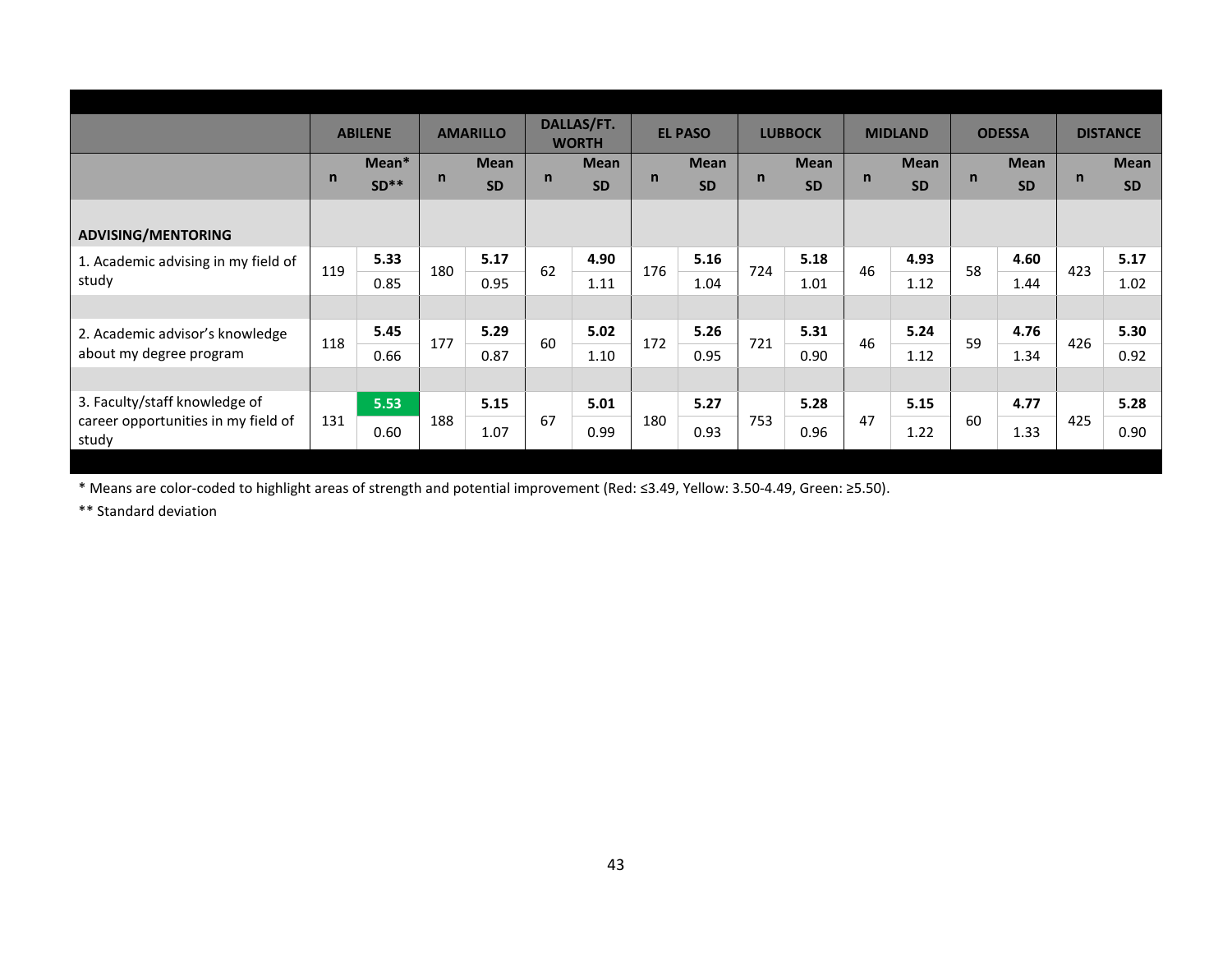|                                               |              | <b>ABILENE</b> |              | <b>AMARILLO</b> |              | DALLAS/FT.<br><b>WORTH</b> |             | <b>EL PASO</b>    |              | <b>LUBBOCK</b>    |              | <b>MIDLAND</b>    |              | <b>ODESSA</b> |             | <b>DISTANCE</b> |
|-----------------------------------------------|--------------|----------------|--------------|-----------------|--------------|----------------------------|-------------|-------------------|--------------|-------------------|--------------|-------------------|--------------|---------------|-------------|-----------------|
|                                               | $\mathsf{n}$ | Mean**         | $\mathsf{n}$ | <b>Mean</b>     | $\mathsf{n}$ | <b>Mean</b>                | $\mathbf n$ | <b>Mean</b>       | $\mathsf{n}$ | <b>Mean</b>       | $\mathsf{n}$ | <b>Mean</b>       | $\mathsf{n}$ | <b>Mean</b>   | $\mathbf n$ | <b>Mean</b>     |
|                                               |              | $SD***$        |              | <b>SD</b>       |              | <b>SD</b>                  |             | <b>SD</b>         |              | <b>SD</b>         |              | <b>SD</b>         |              | <b>SD</b>     |             | <b>SD</b>       |
| <b>GENERAL TECHNOLOGY</b>                     |              |                |              |                 |              |                            |             |                   |              |                   |              |                   |              |               |             |                 |
| 1. Audio-video equipment used in              |              | 5.07           |              | 4.89            |              | 5.03                       |             | 4.65              |              | 4.92              |              | 5.34              |              | 5.05          |             |                 |
| classrooms (e.g. microphones,<br>projectors)* | 136          | 0.91           | 192          | 1.05            | 71           | 0.83                       | 189         | 1.28              | 750          | 1.14              | 47           | 0.64              | 64           | 0.90          |             |                 |
|                                               |              |                |              |                 |              |                            |             |                   |              |                   |              |                   |              |               |             |                 |
| 2. Reliability of wireless connection to      | 137          | 4.98           | 194          | 4.60            | 71           | 4.97                       | 189         | 3.90 <sub>1</sub> | 752          | $4.17$ $\sqrt{ }$ | 48           | 4.56              | 64           | 4.55          |             | $\blacksquare$  |
| HSC-Air (wifi) on my campus*                  |              | 1.00           |              | 1.22            |              | 1.01                       |             | 1.50              |              | 1.52              |              | 1.35              |              | 1.18          |             |                 |
|                                               |              |                |              |                 |              |                            |             |                   |              |                   |              |                   |              |               |             |                 |
| 3. Reliability of Learning Management         |              | 5.17           |              | 4.98            |              | 5.08                       |             | 4.70              |              | 4.93              |              | 4.48 <sup>4</sup> |              | 5.11          |             | 5.33            |
| System (e.g., Sakai/The Hub,<br>Blackboard)   | 137          | 0.98           | 193          | 1.02            | 71           | 0.73                       | 189         | 1.12              | 792          | 1.15              | 48           | 1.49              | 65           | 0.83          | 498         | 0.84            |
|                                               |              |                |              |                 |              |                            |             |                   |              |                   |              |                   |              |               |             |                 |
|                                               | 104          | 5.41           | 155          | 5.14            | 58           | 4.78                       | 166         | 4.96              | 647          | 5.21              | 41           | 5.24              | 53           | 5.11          | 390         | 5.40            |
| 4. Helpfulness of Help Desk employees         |              | 0.81           |              | 0.85            |              | 1.11                       |             | 1.11              |              | 0.91              |              | 0.86              |              | 0.64          |             | 0.76            |
|                                               |              |                |              |                 |              |                            |             |                   |              |                   |              |                   |              |               |             |                 |
|                                               |              | 5.07           | 193          | 5.02            |              | 4.90                       | 186         | 4.58              |              | 4.97              | 47           | 5.02              | 65           | 4.80          | 497         | 5.28            |
| 5. Usability of my school's website           | 136          | 1.05           |              | 0.94            | 71           | 1.04                       |             | 1.22              | 790          | 1.10              |              | 1.03              |              | 1.16          |             | 0.88            |

\* Distance students from SOAHS, SON, and GGHSON did not evaluate this statement.

\*\* Means are color-coded to highlight areas of strength and potential improvement (Red: ≤3.49, Yellow: 3.50-4.49, Green: ≥5.50).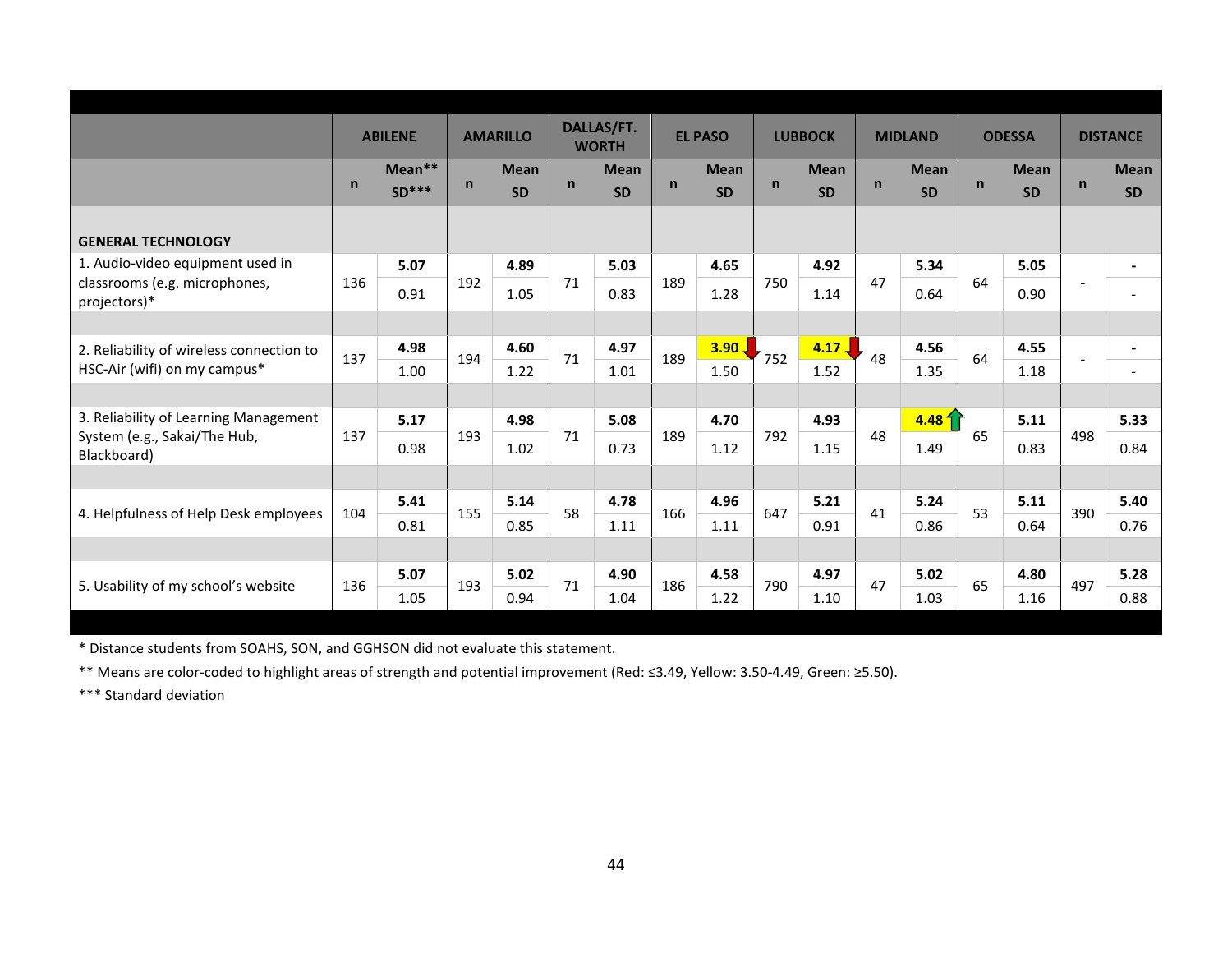|                                      |              | <b>ABILENE</b> |              | <b>AMARILLO</b> |              | DALLAS/FT.<br><b>WORTH</b> |              | <b>EL PASO</b> |              | <b>LUBBOCK</b>    |              | <b>MIDLAND</b> |              | <b>ODESSA</b> |              | <b>DISTANCE</b>   |
|--------------------------------------|--------------|----------------|--------------|-----------------|--------------|----------------------------|--------------|----------------|--------------|-------------------|--------------|----------------|--------------|---------------|--------------|-------------------|
|                                      |              | Mean**         |              | <b>Mean</b>     |              | <b>Mean</b>                |              | <b>Mean</b>    |              | <b>Mean</b>       |              | <b>Mean</b>    |              | <b>Mean</b>   |              | <b>Mean</b>       |
|                                      | $\mathsf{n}$ | $SD***$        | $\mathsf{n}$ | <b>SD</b>       | $\mathsf{n}$ | <b>SD</b>                  | $\mathsf{n}$ | <b>SD</b>      | $\mathsf{n}$ | <b>SD</b>         | $\mathsf{n}$ | <b>SD</b>      | $\mathsf{n}$ | <b>SD</b>     | $\mathsf{n}$ | <b>SD</b>         |
|                                      |              |                |              |                 |              |                            |              |                |              |                   |              |                |              |               |              |                   |
| <b>ENVIRONMENT*</b>                  |              |                |              |                 |              |                            |              |                |              |                   |              |                |              |               |              |                   |
|                                      | 141          | 5.82           | 198          | 5.64            | 73           | 5.15                       | 195          | 5.66           | 783          | 5.61              | 51           | 5.75           | 65           | 5.35          | 29           | 5.86              |
| 1. Cleanliness of campus buildings   |              | 0.40           |              | 0.60            |              | 0.86                       |              | 0.58           |              | 0.61              |              | 0.44           |              | 0.82          |              | 0.35              |
|                                      |              |                |              |                 |              |                            |              |                |              |                   |              |                |              |               |              |                   |
| 2. Classroom environment (e.g. size, |              | 5.13           |              | 5.32            |              | 4.93                       |              | 5.17           |              | 5.16              |              | 5.31           |              | 4.91          |              | 5.34              |
| temperature, maintenance)            | 141          | 0.99           | 200          | 0.82            | 73           | 0.98                       | 194          | 0.89           | 771          | 0.94              | 51           | 0.84           | 65           | 1.09          | 29           | 0.81              |
|                                      |              |                |              |                 |              |                            |              |                |              |                   |              |                |              |               |              |                   |
| 3. Quality of equipment in           | 139          | 5.49           | 197          | 5.19            | 69           | 5.14                       | 193          | 5.41           | 713          | 5.29              | 51           | 4.59           | 63           | 5.03          | 29           | 5.48              |
| laboratory facilities                |              | 0.61           |              | 0.81            |              | 0.84                       |              | 0.77           |              | 0.79              |              | 1.43           |              | 1.12          |              | 0.78              |
|                                      |              |                |              |                 |              |                            |              |                |              |                   |              |                |              |               |              |                   |
|                                      |              | 5.67           |              | 5.28            |              | 4.89                       |              | 5.45           |              | 5.33              |              | 4.86           |              | 4.98          |              | 5.83              |
| 4. Campus security                   | 141          | 0.55           | 197          | 0.83            | 70           | 1.06                       | 193          | 0.71           | 761          | 0.81              | 49           | 1.14           | 63           | 1.04          | 29           | 0.47              |
|                                      |              |                |              |                 |              |                            |              |                |              |                   |              |                |              |               |              |                   |
|                                      |              | 4.49           |              | 4.80            |              | 4.10 <sub>1</sub>          |              | 3.09           |              | $4.02$ $\sqrt{ }$ |              | 5.55           |              | 4.75          |              | 4.00 <sub>1</sub> |
| 5. Parking availability              | 140          | 1.61           | 199          | 1.14            | 73           | 1.41                       | 192          | 1.69           | 772          | 1.45              | 51           | 0.64           | 65           | 1.28          | 29           | 1.46              |
|                                      |              |                |              |                 |              |                            |              |                |              |                   |              |                |              |               |              |                   |

\* Distance students from SOAHS and SON did not evaluate this section.

\*\* Means are color-coded to highlight areas of strength and potential improvement (Red: ≤3.49, Yellow: 3.50-4.49, Green: ≥5.50).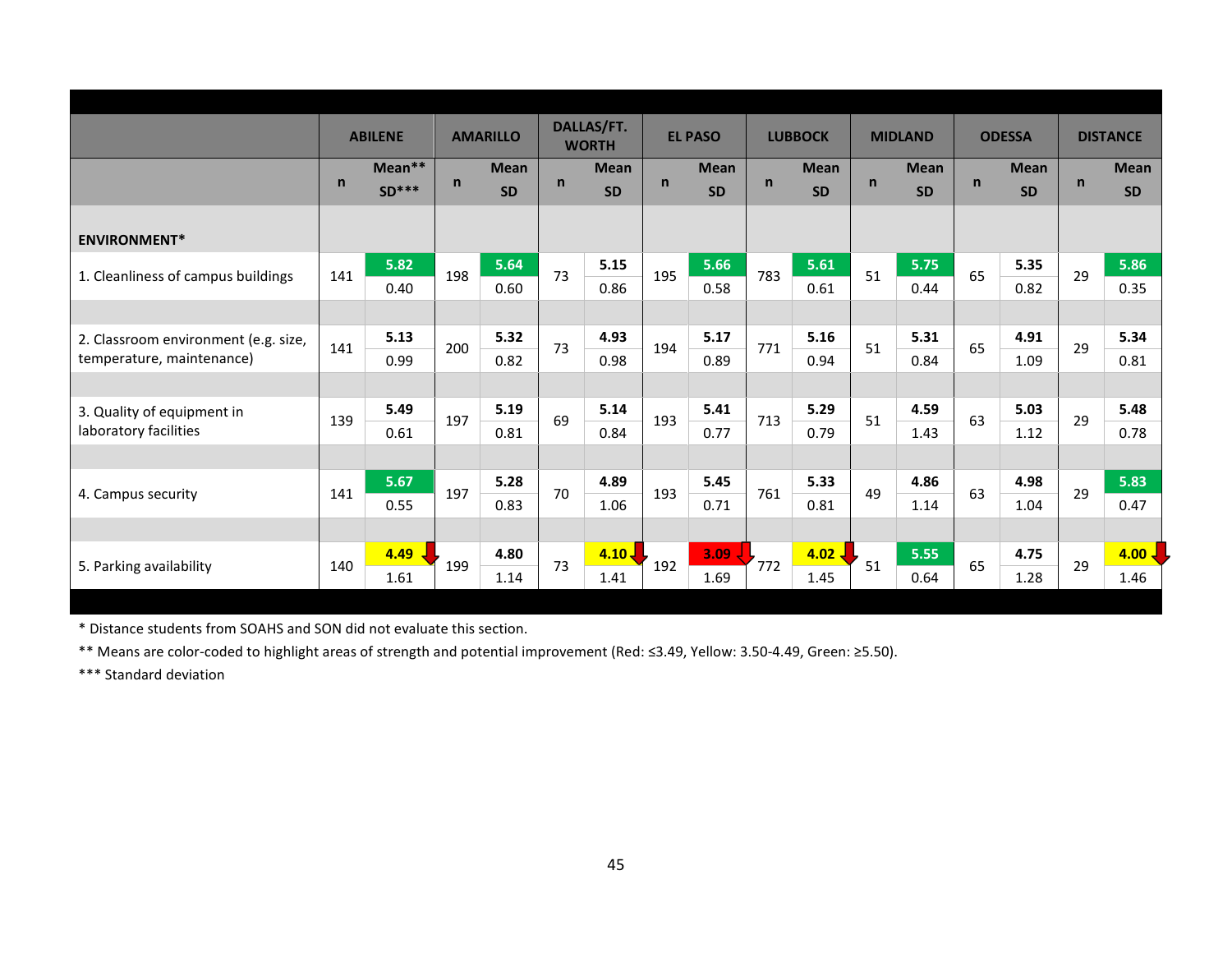|                                                             |              | <b>ABILENE</b> |     | <b>AMARILLO</b> |              | <b>DALLAS/FT.</b>           |             | <b>EL PASO</b> |             | <b>LUBBOCK</b> |             | <b>MIDLAND</b>    |              | <b>ODESSA</b> |              | <b>DISTANCE</b> |
|-------------------------------------------------------------|--------------|----------------|-----|-----------------|--------------|-----------------------------|-------------|----------------|-------------|----------------|-------------|-------------------|--------------|---------------|--------------|-----------------|
|                                                             |              | Mean*          |     | <b>Mean</b>     |              | <b>WORTH</b><br><b>Mean</b> |             | <b>Mean</b>    |             | <b>Mean</b>    |             | <b>Mean</b>       |              | <b>Mean</b>   |              | <b>Mean</b>     |
|                                                             | $\mathsf{n}$ | $SD**$         | n   | <b>SD</b>       | $\mathsf{n}$ | <b>SD</b>                   | $\mathbf n$ | <b>SD</b>      | $\mathbf n$ | <b>SD</b>      | $\mathbf n$ | <b>SD</b>         | $\mathsf{n}$ | <b>SD</b>     | $\mathsf{n}$ | <b>SD</b>       |
| <b>STUDENT LIFE</b>                                         |              |                |     |                 |              |                             |             |                |             |                |             |                   |              |               |              |                 |
| 1. I am satisfied with the racial/ethnic                    |              | 5.25           |     | 5.08            |              | 4.98                        |             | 5.05           |             | 5.14           |             | 5.11              |              | 4.90          |              | 5.42            |
| diversity of the student body in my<br>school.              | 126          | 0.90           | 181 | 1.06            | 59           | 0.94                        | 175         | 1.16           | 724         | 1.00           | 44          | 0.97              | 58           | 1.19          | 319          | 0.69            |
|                                                             |              |                |     |                 |              |                             |             |                |             |                |             |                   |              |               |              |                 |
| 2. Students in my school are treated                        |              | 5.31           |     | 5.16            |              | 5.19                        |             | 5.44           |             | 5.38           |             | 5.21              |              | 4.82          |              | 5.45            |
| fairly and with respect regardless of<br>their differences. | 136          | 0.94           | 193 | 1.04            | 68           | 6.00                        | 186         | 0.89           | 764         | 0.87           | 47          | 1.18              | 62           | 1.11          | 399          | 0.71            |
|                                                             |              |                |     |                 |              |                             |             |                |             |                |             |                   |              |               |              |                 |
| 3. I feel a sense of belonging to my                        | 134          | 5.27           | 190 | 5.10            | 68           | 4.74                        | 186         | 5.26           | 767         | 5.27           | 48          | 4.50              | 63           | $4.44 -$      | 433          | 5.12            |
| school.                                                     |              | 0.89           |     | 1.02            |              | 1.20                        |             | 1.12           |             | 0.97           |             | 1.70              |              | 1.38          |              | 1.04            |
|                                                             |              |                |     |                 |              |                             |             |                |             |                |             |                   |              |               |              |                 |
| 4. I feel a sense of belonging to the                       | 134          | 5.09           | 192 | 5.07            | 68           | 4.59                        | 186         | 5.22           | 768         | 5.20           | 48          | 3.94 <sub>1</sub> | 63           | $4.30$ J      | 421          | 5.01            |
| TTUHSC community.                                           |              | 1.04           |     | 1.07            |              | 1.28                        |             | 1.15           |             | 1.02           |             | 1.73              |              | 1.33          |              | 1.14            |
|                                                             |              |                |     |                 |              |                             |             |                |             |                |             |                   |              |               |              |                 |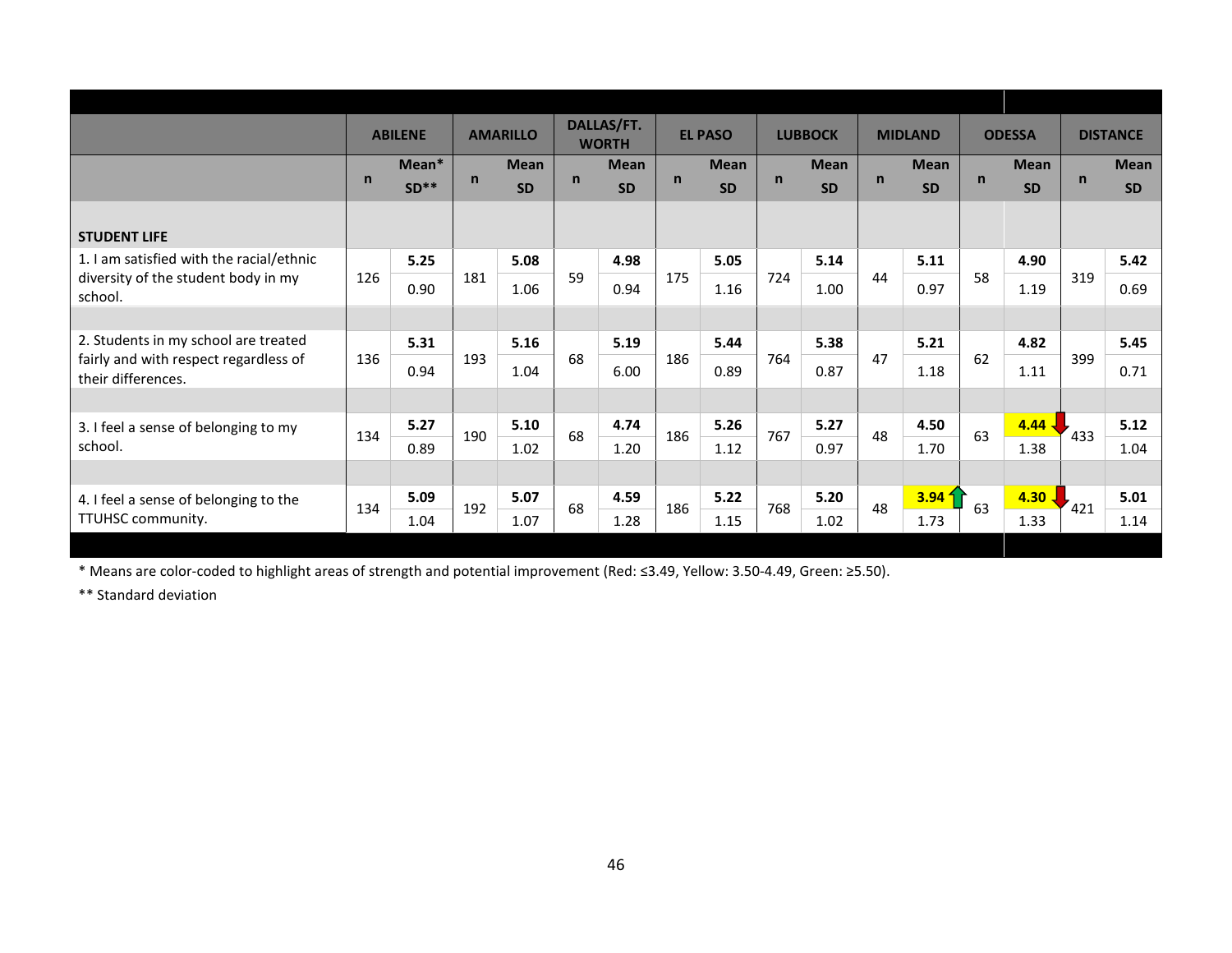|                                                                            |              | <b>ABILENE</b> |              | <b>AMARILLO</b> |    | DALLAS/FT.<br><b>WORTH</b> |              | <b>EL PASO</b> |             | <b>LUBBOCK</b> |              | <b>MIDLAND</b>    |              | <b>ODESSA</b> |              | <b>DISTANCE</b>   |
|----------------------------------------------------------------------------|--------------|----------------|--------------|-----------------|----|----------------------------|--------------|----------------|-------------|----------------|--------------|-------------------|--------------|---------------|--------------|-------------------|
|                                                                            | $\mathsf{n}$ | Mean*          | $\mathsf{n}$ | <b>Mean</b>     | n  | <b>Mean</b>                | $\mathsf{n}$ | <b>Mean</b>    | $\mathbf n$ | <b>Mean</b>    | $\mathsf{n}$ | <b>Mean</b>       | $\mathsf{n}$ | <b>Mean</b>   | $\mathsf{n}$ | <b>Mean</b>       |
|                                                                            |              | $SD**$         |              | <b>SD</b>       |    | <b>SD</b>                  |              | <b>SD</b>      |             | <b>SD</b>      |              | <b>SD</b>         |              | <b>SD</b>     |              | <b>SD</b>         |
| <b>STUDENT LIFE (cont.)</b>                                                |              |                |              |                 |    |                            |              |                |             |                |              |                   |              |               |              |                   |
| 5. I know who represents my school and/or                                  |              | 4.88           |              | 4.71            |    | 4.63                       |              | 5.41           |             | 4.82           |              | $4.00 \downarrow$ |              | 3.88.         |              | $3.91\frac{2}{3}$ |
| campus on the Student Government<br>Association (SGA).                     | 127          | 1.40           | 187          | 1.41            | 67 | 1.30                       | 185          | 0.89           | 736         | 1.33           | 45           | 1.88              | 59           | 1.58          | 300          | 1.83              |
|                                                                            |              |                |              |                 |    |                            |              |                |             |                |              |                   |              |               |              |                   |
| 6. I am aware of the activities sponsored by                               |              | 4.70           |              | 4.72            |    | 4.57                       |              | 5.32           |             | 4.80           |              | $3.72 \downarrow$ |              | 3.45          |              | 4.44 <sup>4</sup> |
| the Student Government Association (SGA).                                  | 126          | 1.40           | 187          | 1.43            | 63 | 1.38                       | 184          | 0.92           | 745         | 1.26           | 46           | 1.95              | 60           | 1.60          | 328          | 1.58              |
|                                                                            |              |                |              |                 |    |                            |              |                |             |                |              |                   |              |               |              |                   |
| 7. The Student Government Association                                      |              | 4.78           |              | 4.80            |    | 4.76                       |              | 5.13           |             | 4.94           |              | $4.21 \n1$        |              | 3.77          |              | 4.67              |
| (SGA) advocates for and represents student<br>interests effectively.       | 123          | 1.30           | 184          | 1.29            | 62 | 1.18                       | 183          | 1.13           | 724         | 1.15           | 38           | 1.80              | 56           | 1.58          | 279          | 1.40              |
|                                                                            |              |                |              |                 |    |                            |              |                |             |                |              |                   |              |               |              |                   |
| 8. I know where to go to within my school                                  |              | 4.84           |              | 4.68            |    | 4.28                       |              | 4.91           |             | 4.06           |              | 3.91              |              | 3.57          |              | 4.27              |
| to file a complaint against another student<br>or TTUHSC employee.         | 134          | 1.31           | 188          | 1.33            | 67 | 1.52                       | 184          | 1.12           | 739         | 1.54           | 46           | 1.56              | 65           | 1.58          | 399          | 1.55              |
|                                                                            |              |                |              |                 |    |                            |              |                |             |                |              |                   |              |               |              |                   |
| 9. I believe that any complaints I file against                            |              | 5.02           |              | 4.83            |    | 4.64                       |              | 5.12           |             | 4.99           |              | $4.40 -$          |              | $4.12 -$      |              | 4.97              |
| another student or TTUHSC employee will<br>be handled fairly and promptly. | 132          | 1.11           | 186          | 1.21            | 66 | 1.35                       | 180          | 0.95           | 721         | 0.98           | 43           | 1.40              | 59           | 1.39          | 386          | 1.06              |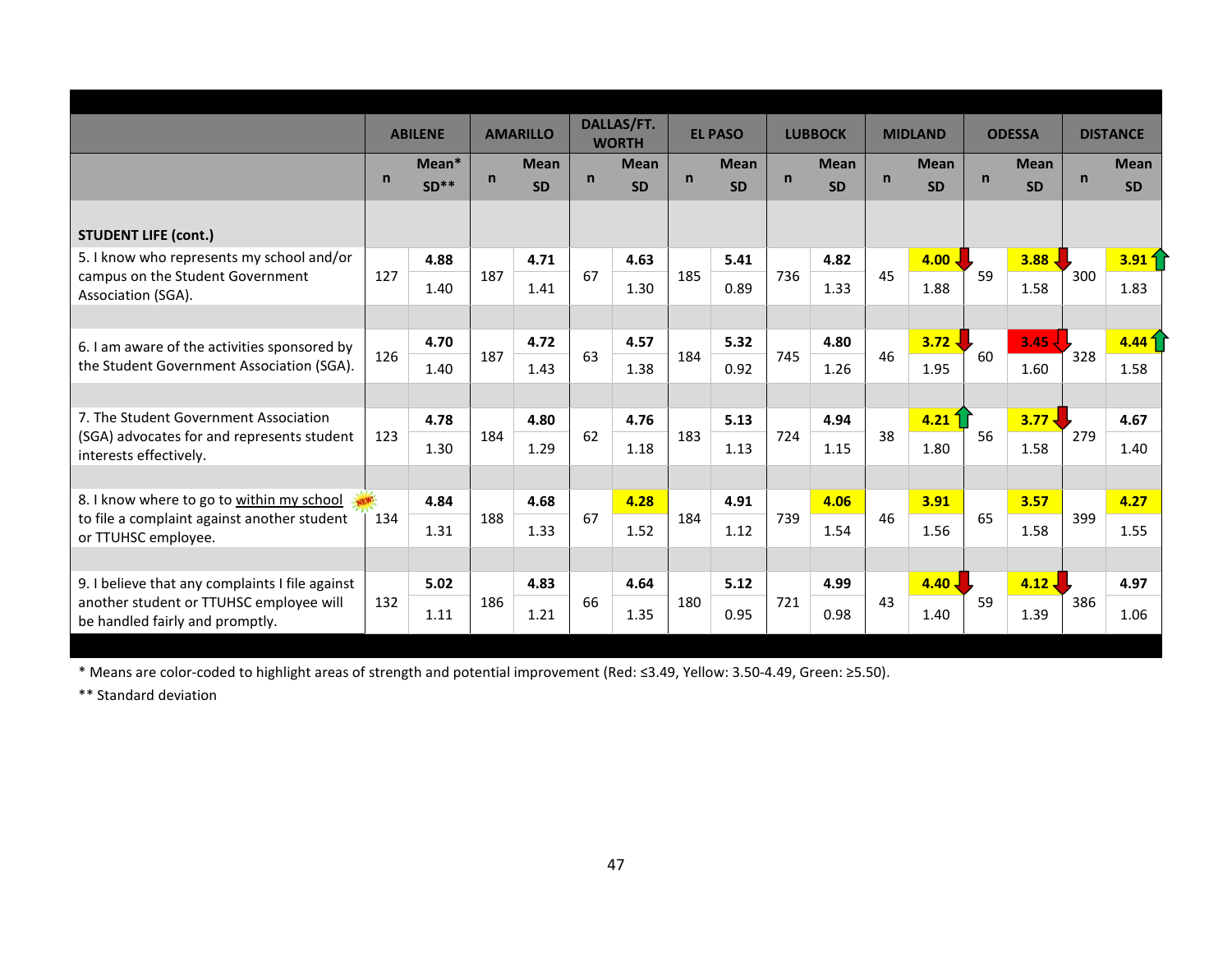|                                                                   |              | <b>ABILENE</b> |              | <b>AMARILLO</b> |              | DALLAS/FT.<br><b>WORTH</b> |              | <b>EL PASO</b> |              | <b>LUBBOCK</b> |              | <b>MIDLAND</b> |              | <b>ODESSA</b>     |              | <b>DISTANCE</b> |
|-------------------------------------------------------------------|--------------|----------------|--------------|-----------------|--------------|----------------------------|--------------|----------------|--------------|----------------|--------------|----------------|--------------|-------------------|--------------|-----------------|
|                                                                   |              | Mean*          |              | <b>Mean</b>     |              | <b>Mean</b>                |              | <b>Mean</b>    |              | <b>Mean</b>    |              | <b>Mean</b>    |              | <b>Mean</b>       |              | <b>Mean</b>     |
|                                                                   | $\mathsf{n}$ | $SD**$         | $\mathsf{n}$ | <b>SD</b>       | $\mathsf{n}$ | <b>SD</b>                  | $\mathsf{n}$ | <b>SD</b>      | $\mathsf{n}$ | <b>SD</b>      | $\mathsf{n}$ | <b>SD</b>      | $\mathsf{n}$ | <b>SD</b>         | $\mathsf{n}$ | <b>SD</b>       |
|                                                                   |              |                |              |                 |              |                            |              |                |              |                |              |                |              |                   |              |                 |
| <b>STUDENT LIFE (cont.)</b>                                       |              |                |              |                 |              |                            |              |                |              |                |              |                |              |                   |              |                 |
| 10. I believe that I could report                                 |              | 5.10           |              | 4.69            |              | 4.79                       |              | 5.09           |              | 4.98           |              | 皀<br>4.47      |              | $4.10 \downarrow$ |              | 5.03            |
| unethical activities by another                                   | 134          |                | 190          |                 | 68           |                            | 184          |                | 746          |                | 45           |                | 63           |                   | 421          |                 |
| student or TTUHSC employee<br>without fear of retaliation against |              | 1.07           |              | 1.36            |              | 1.22                       |              | 1.03           |              | 1.04           |              | 1.41           |              | 1.54              |              | 1.05            |
| me.                                                               |              |                |              |                 |              |                            |              |                |              |                |              |                |              |                   |              |                 |
|                                                                   |              |                |              |                 |              |                            |              |                |              |                |              |                |              |                   |              |                 |
| 11. I am satisfied with the quality of                            | 136          | 5.23           | 193          | 5.11            | 68           | 4.94                       | 187          | 5.14           | 785          | 5.18           | 49           | 4.57           | 65           | $4.34 -$          | 488          | 5.20            |
| instruction that I receive at TTUHSC.                             |              | 0.83           |              | 1.01            |              | 0.93                       |              | 0.98           |              | 0.93           |              | 1.43           |              | 1.44              |              | 0.96            |
|                                                                   |              |                |              |                 |              |                            |              |                |              |                |              |                |              |                   |              |                 |
| 12. I have adequate access to my                                  | 136          | 5.40           | 190          | 5.23            | 67           | 4.93                       | 187          | 5.45           | 778          | 5.37           | 49           | 4.69           | 65           | 4.71              | 478          | 5.23            |
| instructors outside of class.                                     |              | 0.73           |              | 0.88            |              | 1.11                       |              | 0.66           |              | 0.81           |              | 1.39           |              | 1.21              |              | 0.93            |
|                                                                   |              |                |              |                 |              |                            |              |                |              |                |              |                |              |                   |              |                 |
| 13. My instructors are concerned                                  |              | 5.39           |              | 5.10            |              | 5.00                       |              | 5.43           |              | 5.37           | 49           | 4.92           |              | 4.77              |              | 5.27            |
| about my academic success.                                        | 136          | 0.73           | 191          | 1.04            | 68           | 1.01                       | 187          | 0.82           | 785          | 0.89           |              | 1.29           | 65           | 1.28              | 492          | 0.91            |
|                                                                   |              |                |              |                 |              |                            |              |                |              |                |              |                |              |                   |              |                 |
| 14. My instructors care about my                                  |              | 5.38           |              | 5.15            |              | 5.00                       |              | 5.44           |              | 5.39           |              | 5.06           |              | 4.77              |              | 5.27            |
| professional success.                                             | 136          | 0.81           | 192          | 1.05            | 68           | 0.99                       | 187          | 0.78           | 786          | 0.86           | 49           | 1.14           | 64           | 1.23              | 489          | 0.95            |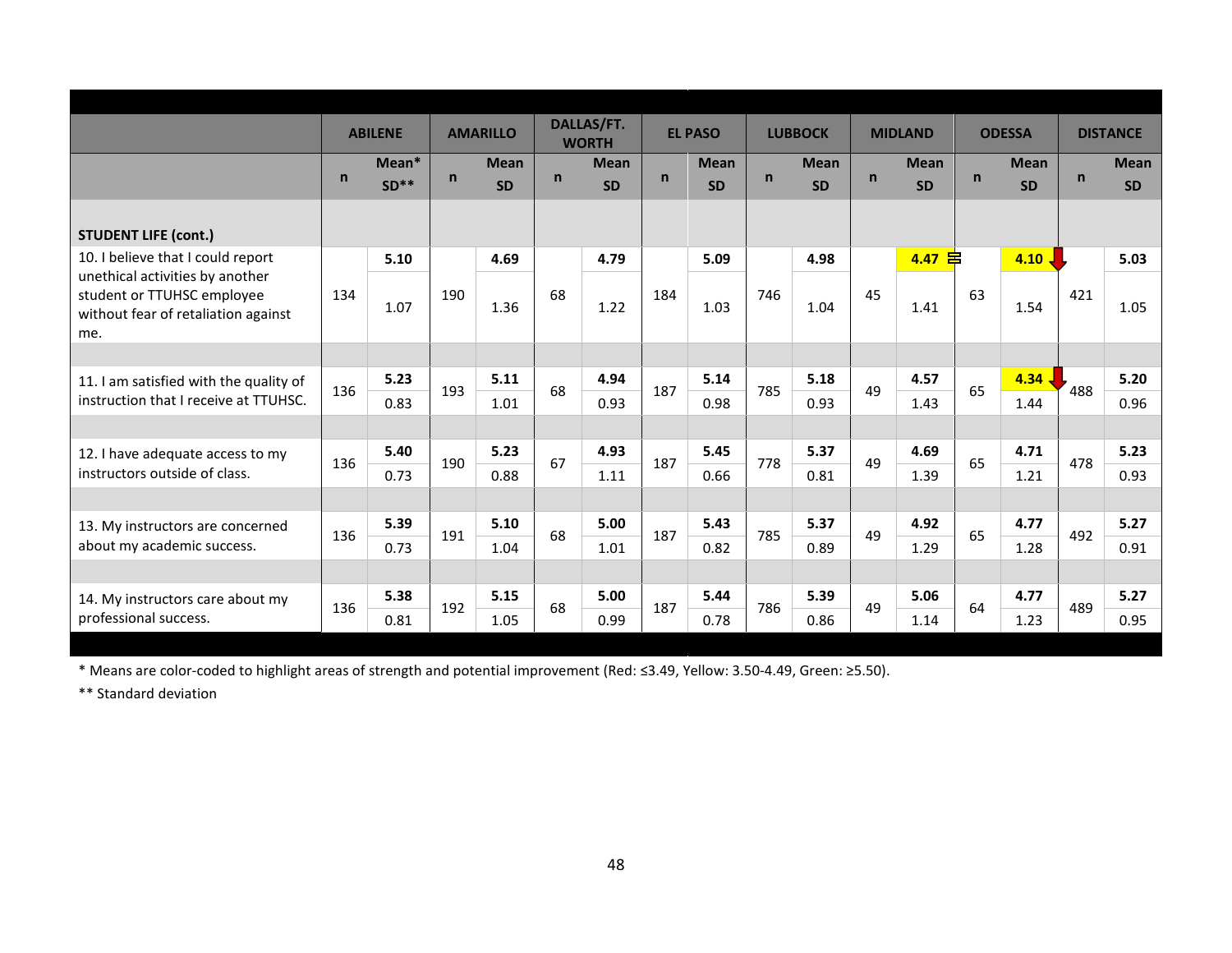|                                                                                                                       |              | <b>ABILENE</b> |              | <b>AMARILLO</b> |              | DALLAS/FT.<br><b>WORTH</b> |              | <b>EL PASO</b> |              | <b>LUBBOCK</b>    |              | <b>MIDLAND</b> |              | <b>ODESSA</b> |              | <b>DISTANCE</b>   |
|-----------------------------------------------------------------------------------------------------------------------|--------------|----------------|--------------|-----------------|--------------|----------------------------|--------------|----------------|--------------|-------------------|--------------|----------------|--------------|---------------|--------------|-------------------|
|                                                                                                                       |              | Mean*          |              | <b>Mean</b>     |              | <b>Mean</b>                |              | <b>Mean</b>    |              | <b>Mean</b>       |              | <b>Mean</b>    |              | <b>Mean</b>   |              | <b>Mean</b>       |
|                                                                                                                       | $\mathsf{n}$ | $SD**$         | $\mathsf{n}$ | <b>SD</b>       | $\mathsf{n}$ | <b>SD</b>                  | $\mathsf{n}$ | <b>SD</b>      | $\mathsf{n}$ | <b>SD</b>         | $\mathsf{n}$ | <b>SD</b>      | $\mathsf{n}$ | <b>SD</b>     | $\mathsf{n}$ | <b>SD</b>         |
|                                                                                                                       |              |                |              |                 |              |                            |              |                |              |                   |              |                |              |               |              |                   |
| <b>STUDENT LIFE (cont.)</b>                                                                                           |              |                |              |                 |              |                            |              |                |              |                   |              |                |              |               |              |                   |
| 15. I would recommend my degree                                                                                       | 135          | 5.19           | 190          | 5.11            | 68           | 4.72                       | 187          | 5.32           | 785          | 5.40              | 49           | 4.73           | 65           | 4.18          | 490          | 5.27              |
| program to a friend or family member.                                                                                 |              | 1.16           |              | 1.13            |              | 1.34                       |              | 0.91           |              | 0.95              |              | 1.55           |              | 1.62          |              | 1.10              |
|                                                                                                                       |              |                |              |                 |              |                            |              |                |              |                   |              |                |              |               |              |                   |
| 16. I know where to go to file a complaint                                                                            |              | 4.78           |              | 4.71            |              | 4.35 <sup>4</sup>          |              | 4.95           |              | $4.12\frac{1}{1}$ |              | 4.09           |              | 3.55 J        |              | 4.32 <sup>4</sup> |
| against another student or TTUHSC<br>employee.                                                                        | 134          | 1.30           | 184          | 1.32            | 65           | 6.00                       | 183          | 1.11           | 739          | 1.53              | 43           | 1.57           | 64           | 1.61          | 413          | 1.55              |
|                                                                                                                       |              |                |              |                 |              |                            |              |                |              |                   |              |                |              |               |              |                   |
| 17. I know where to go to file a complaint                                                                            |              | 4.81           |              | 4.67            |              | 4.30                       |              | 4.95           |              | 4.18              |              | 4.09           |              | 3.68          |              | 4.35              |
| if I encountered gender-based<br>discrimination or sexual misconduct (e.g.,<br>harassment, stalking, sexual assault). | 132          | 1.27           | 184          | 1.31            | 66           | 1.49                       | 183          | 1.13           | 742          | 1.51              | 43           | 1.54           | 63           | 1.55          | 410          | 1.56              |
|                                                                                                                       |              |                |              |                 |              |                            |              |                |              |                   |              |                |              |               |              |                   |
| 18. I am aware of possible health effects                                                                             | 132          | 5.57           | 188          | 5.47            | 66           | 5.33                       | 186          | 5.65           | 765          | 5.50              | 47           | 5.47           | 63           | 5.30          | 450          | 5.58              |
| resulting from alcohol and drug use.                                                                                  |              | 0.53           |              | 0.70            |              | 0.97                       |              | 0.53           |              | 0.73              |              | 0.86           |              | 0.69          |              | 0.64              |